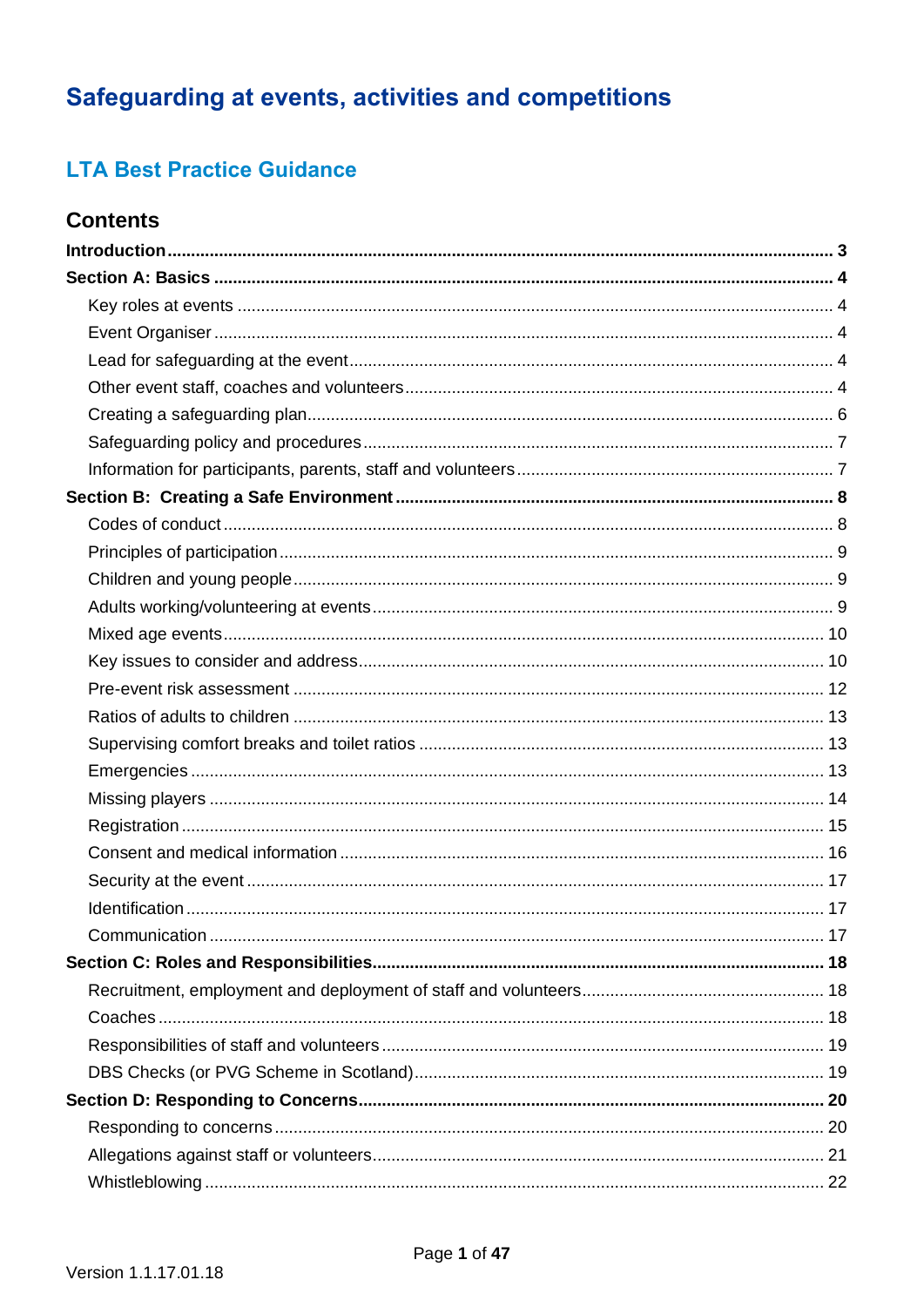| Key steps to safeguard and protect children and young people coming from ethnic minority groups24 |  |
|---------------------------------------------------------------------------------------------------|--|
|                                                                                                   |  |
|                                                                                                   |  |
|                                                                                                   |  |
|                                                                                                   |  |
|                                                                                                   |  |
|                                                                                                   |  |
|                                                                                                   |  |
|                                                                                                   |  |
|                                                                                                   |  |
|                                                                                                   |  |
|                                                                                                   |  |
|                                                                                                   |  |
|                                                                                                   |  |
|                                                                                                   |  |
|                                                                                                   |  |
|                                                                                                   |  |
|                                                                                                   |  |
|                                                                                                   |  |
|                                                                                                   |  |
|                                                                                                   |  |
|                                                                                                   |  |
|                                                                                                   |  |
|                                                                                                   |  |
|                                                                                                   |  |
|                                                                                                   |  |
|                                                                                                   |  |
|                                                                                                   |  |
|                                                                                                   |  |
|                                                                                                   |  |
|                                                                                                   |  |
|                                                                                                   |  |
|                                                                                                   |  |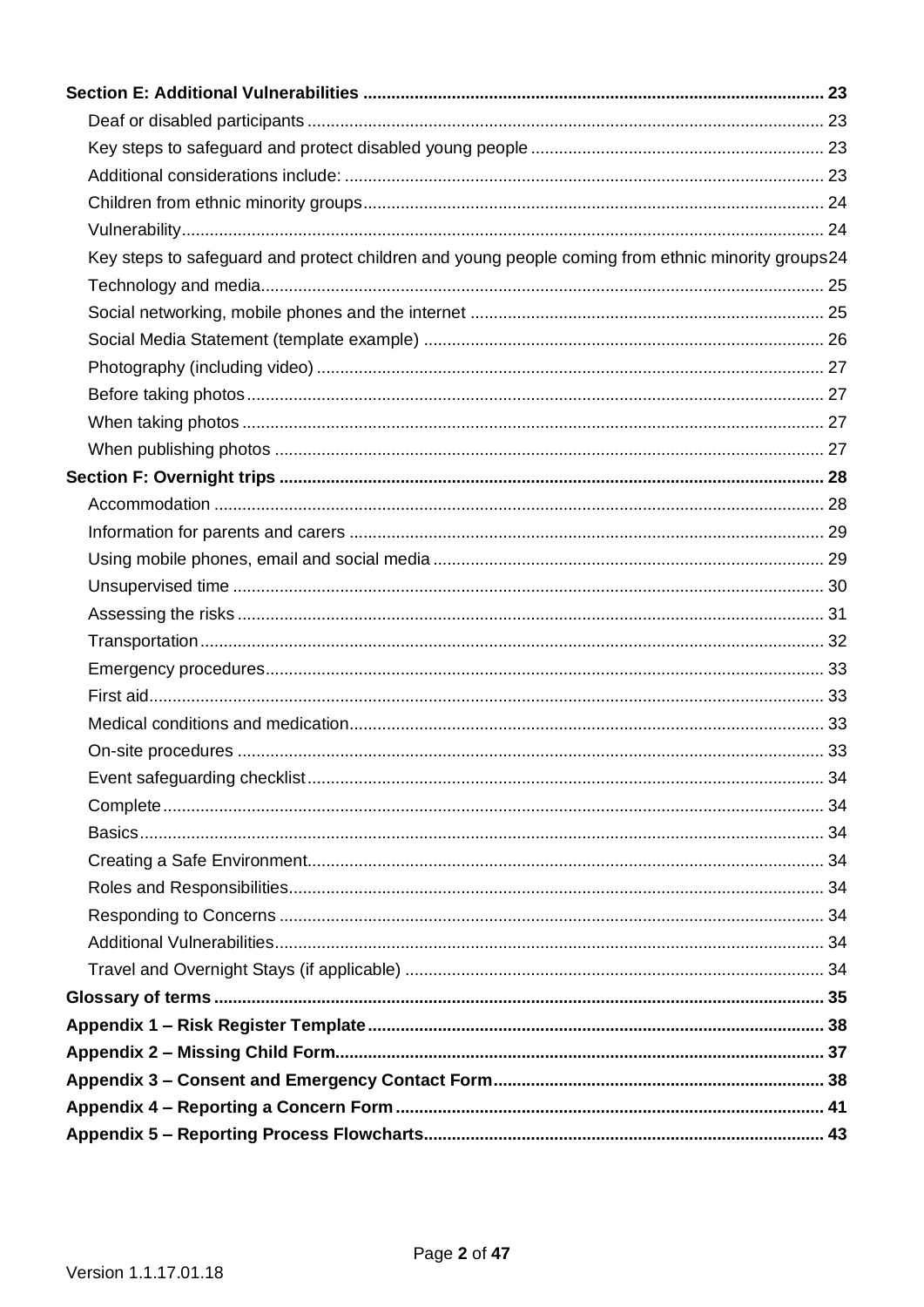# <span id="page-2-0"></span>**Introduction**

Children (U18) and Adults at Risk have a right to enjoy tennis and events, activities and competitions should be planned and provided with an emphasis on the importance of child safety and well-being. Organisers have a responsibility to take all reasonable steps to ensure that the tennis environment is as safe as possible.

Although incidents of serious poor practice and abuse can arise during events, the majority of issues are usually low-level concerns associated with general practicalities such as accommodation, meals and transportation.

Low-level concerns can escalate if not addressed and resolved properly. Organisers need to be prepared to respond sensibly and appropriately should any concerns arise. Concerns about children can come to light in a variety of ways:

- Observing worrying behaviour by a child or adult
- Someone reporting that they have seen or heard something concerning
- Information being shared (e.g. from the police or LTA) which indicates that an individual involved in the event may represent a risk
- Concerns coming to light during recruitment processes
- A child disclosing to another person about something that is worrying them

The principles and learning in this best practice guidance can be applied to all types of tennis events.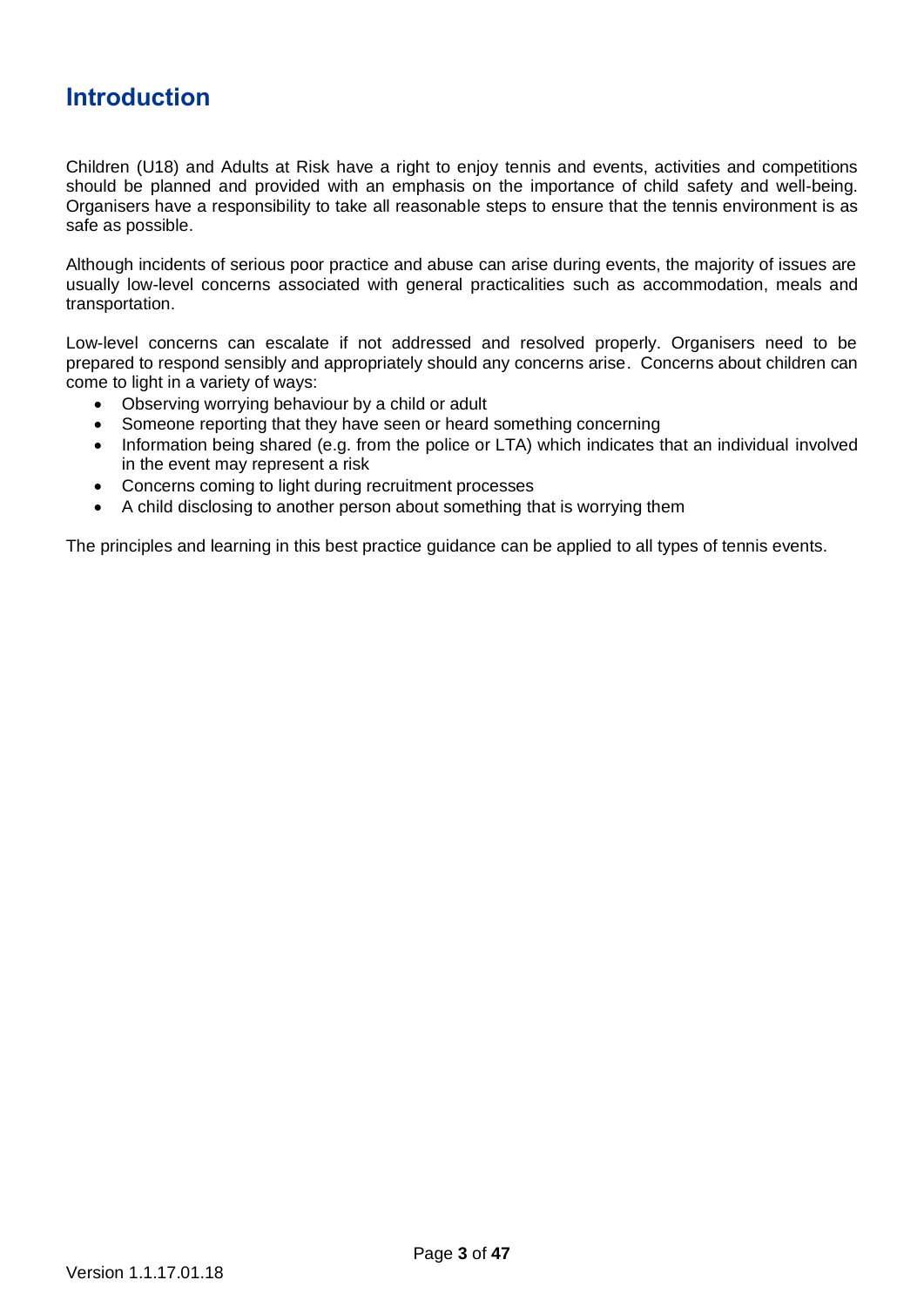# <span id="page-3-0"></span>**Section A: Basics**

## <span id="page-3-1"></span>**Key roles at events**

### <span id="page-3-2"></span>**Event Organiser**

This is the person assigned responsibility for organising and overall running of the event.

Within a tennis club, this person may be someone from the committee, club management or head coach. This person should have undertaken at least basic safeguarding awareness training. Responsibilities include:

- being ultimately responsible for safeguarding, health and safety matters, and the duty of care towards participants and the event staff team
- appointing a suitable person to take on lead safeguarding responsibilities for the event
- in partnership with the event safeguarding lead, ensuring that an event safeguarding plan (see below) is developed, promoted and effectively implemented; where this constitutes existing organisational policies and procedures, ensuring that all aspects of the event are adequately addressed
- undertaking or delegating a pre-event risk assessment, including site facilities
- ensuring planning includes:
	- o staffing levels and safe recruitment
	- o medical/first-aid provision
	- o details for local medical, police and children's social care/social services
	- o registration and consents arrangements
	- o sign up to codes of conduct for participants and event staff.

### <span id="page-3-3"></span>**Lead for safeguarding at the event**

This is the person with lead responsibility for safeguarding. Within a club this is likely to be the existing designated safeguarding person, e.g. the club welfare or safeguarding officer. At an LTA competition, this person will be the Referee or Tournament Director. This person should have undertaken at least basic safeguarding awareness training.

Responsibilities include:

- being responsible for safeguarding participants and other young people at the event
- developing, promoting and implementing the event safeguarding plan
- undertaking a pre-event risk assessment, including site facilities
- receiving, responding to and managing any safeguarding issues that arise at or following the event
- Reporting any concerns to the relevant authorities and LTA Safeguarding team
- ensuring that all event staff and volunteers understand their safeguarding responsibilities and know how to respond if concerns or allegations arise at the event
- providing pre-event safeguarding training/briefings for staff and volunteers
- ensuring that all parental registration, consents and medical information have been received before the event
- if relevant, ensuring an appropriate event level of security at the venue to prevent both unauthorised persons gaining access and participants going missing
- ensure that all participants, staff and volunteers have signed up to the relevant codes of conduct and principles of participation (linked to the appropriate complaints/disciplinary procedure)
- having contact numbers for local statutory services (including medical, social care and police numbers – these can be found on your local authority/police website), LTA Safeguarding Team, and for the local authority designated officer (LADO) in England

### <span id="page-3-4"></span>**Other event staff, coaches and volunteers**

Staff and volunteers should have:

• completed as a minimum the LTA online safeguarding training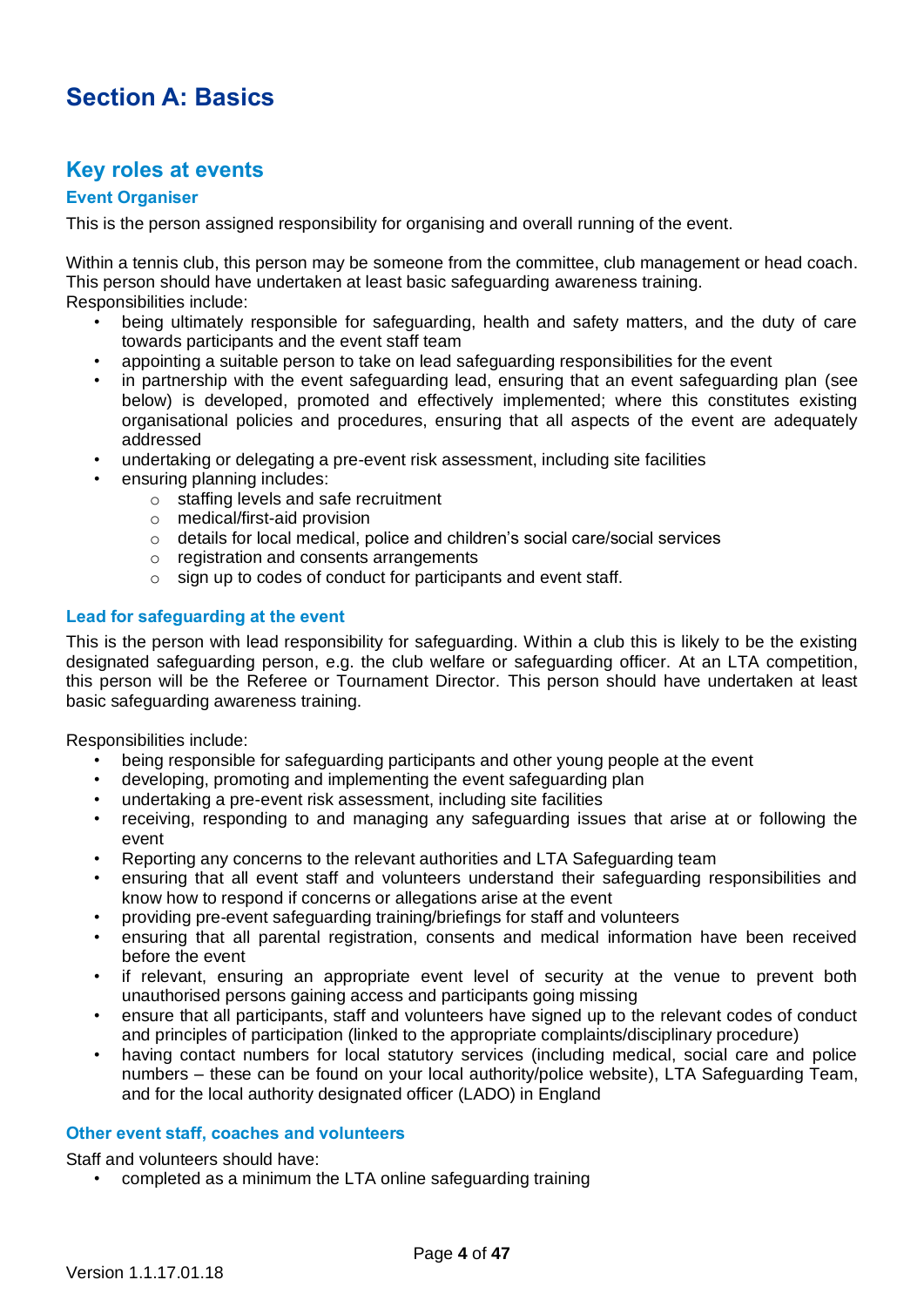- understood their safeguarding responsibilities and what to do in the event of a safeguarding concern arising
- familiarised themselves with the event safeguarding plan and appropriate lines of communication
- read and signed up to the relevant event code of conduct
- completed a satisfactory criminal records check (where needed)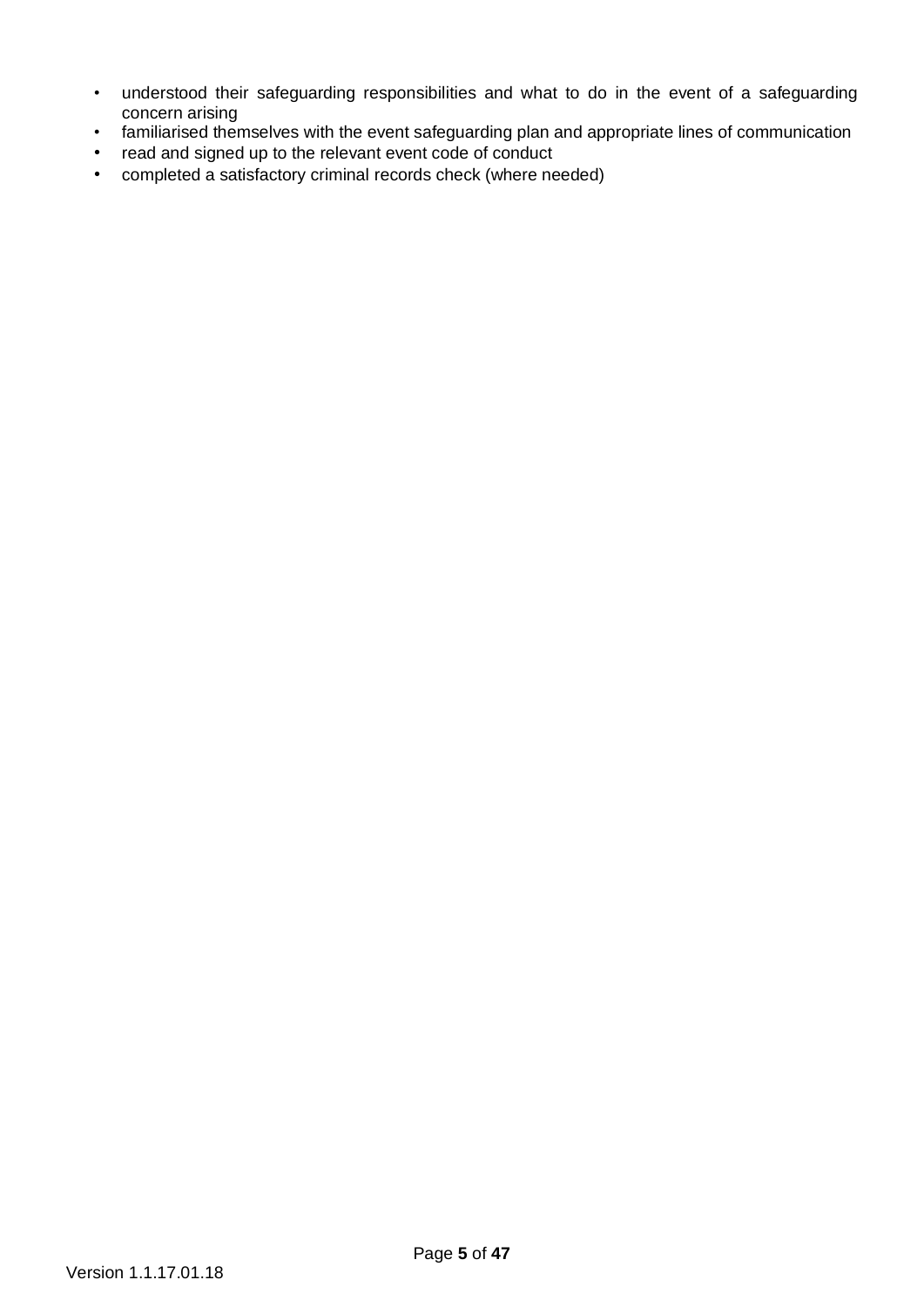## <span id="page-5-0"></span>**Creating a safeguarding plan**

The event safeguarding plan outlines the safeguarding guidance for the event. It draws together a wide range of safeguarding information into one document or folder.

For smaller events (such as internal club run competitions or events with less than 20 competitors), the event safeguarding plan may comprise the relevant club/organisation safeguarding documents (such as the safeguarding policy, codes of conduct etc), which are collated and checked to ensure they meet the event requirements.

At larger events which involve more than one club, we recommend creating a specific event safeguarding plan, which sets the minimum operating standards for all participating individuals and clubs/organisations. Participating groups, clubs, organisations or teams should sign an agreement confirming their understanding of and compliance with these safeguarding requirements. The plan will also reflect event organisers' responsibilities to take immediate action and for ensuring communication (e.g. with the LTA, police or local authority) should an incident arise.

Preparation for an event may take months of planning and it is important that organisers fully incorporate safeguarding throughout this process. All staff and volunteers are expected to read, understand and implement the requirements set out in the event safeguarding plan.

All safeguarding plans aim to:

- minimise the risk to players and team staff
- encourage the enjoyment of all involved
- maximise the opportunity for children and young people to participate to the best of their ability.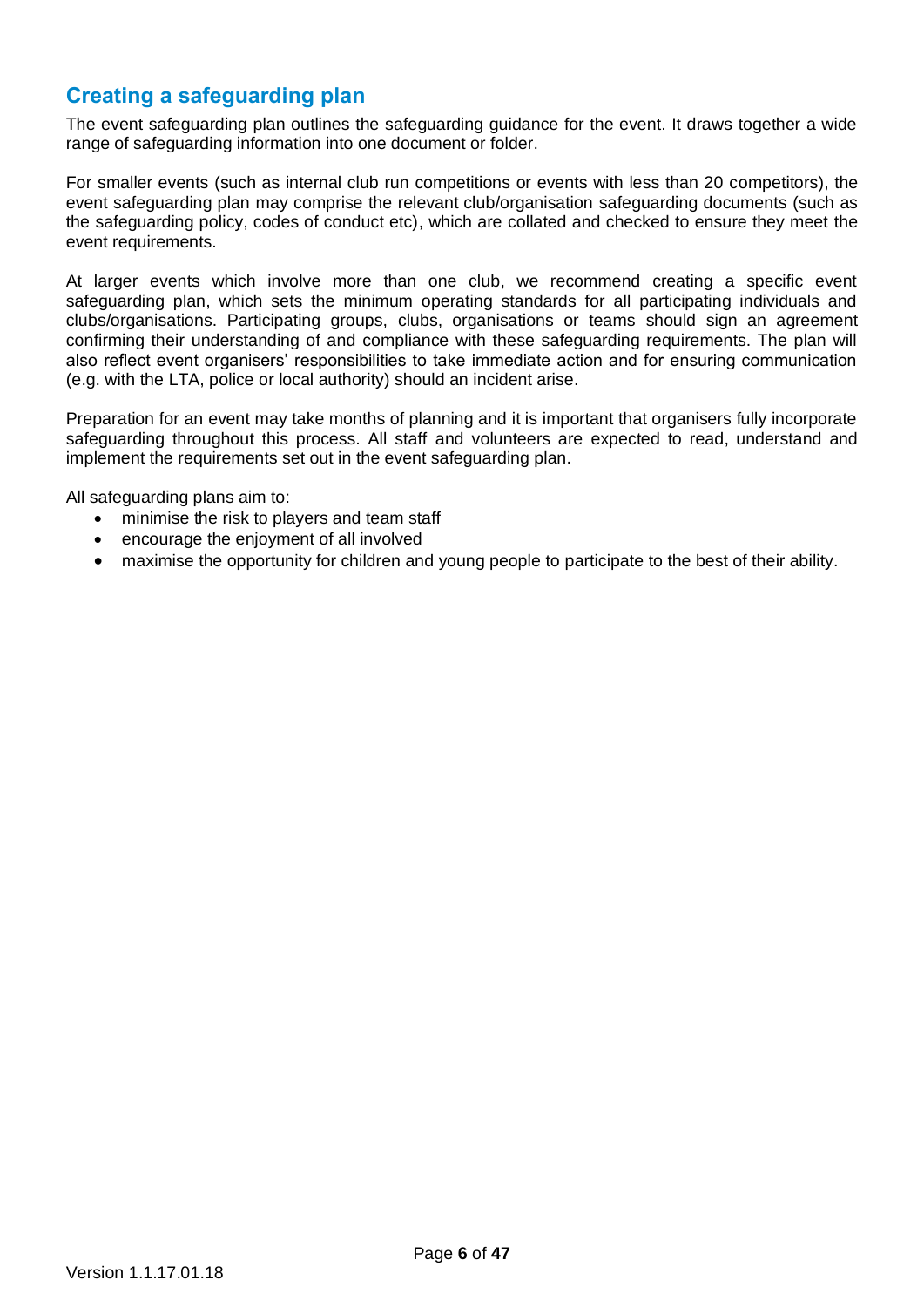## <span id="page-6-0"></span>**Safeguarding policy and procedures**

Any organisation providing activities for children (or vulnerable adults) should have a safeguarding policy and procedures in place. A policy sets out the organisers' commitment to keeping children, young people and vulnerable young adults safe, and how, in broad terms, they will do so.

The event safeguarding plan describes how this policy and procedures will operate in the context of the specific event.

Tennis venues and county associations should ensure that their policy and procedures link to and comply with requirements of LTA.

#### <span id="page-6-1"></span>**Information for participants, parents, staff and volunteers**

It is essential that everyone at an event can access safeguarding information in a suitable format. Everyone should be clear about:

- how they are expected to behave at the event
- their safeguarding responsibilities, including a duty to report concerns
- the kinds of concerns that will require a response
- to whom and how concerns should be reported, including use of the incident report form
- sources of support

*[A Template County Safeguarding Policy](https://www.lta.org.uk/globalassets/about-lta/safeguarding/template-county-safeguarding-policy.docx) can be downloaded here*

*[A Template Club Safeguarding Policy can be downloaded here](https://www.lta.org.uk/globalassets/about-lta/safeguarding/template-safeguarding-policy.docx)*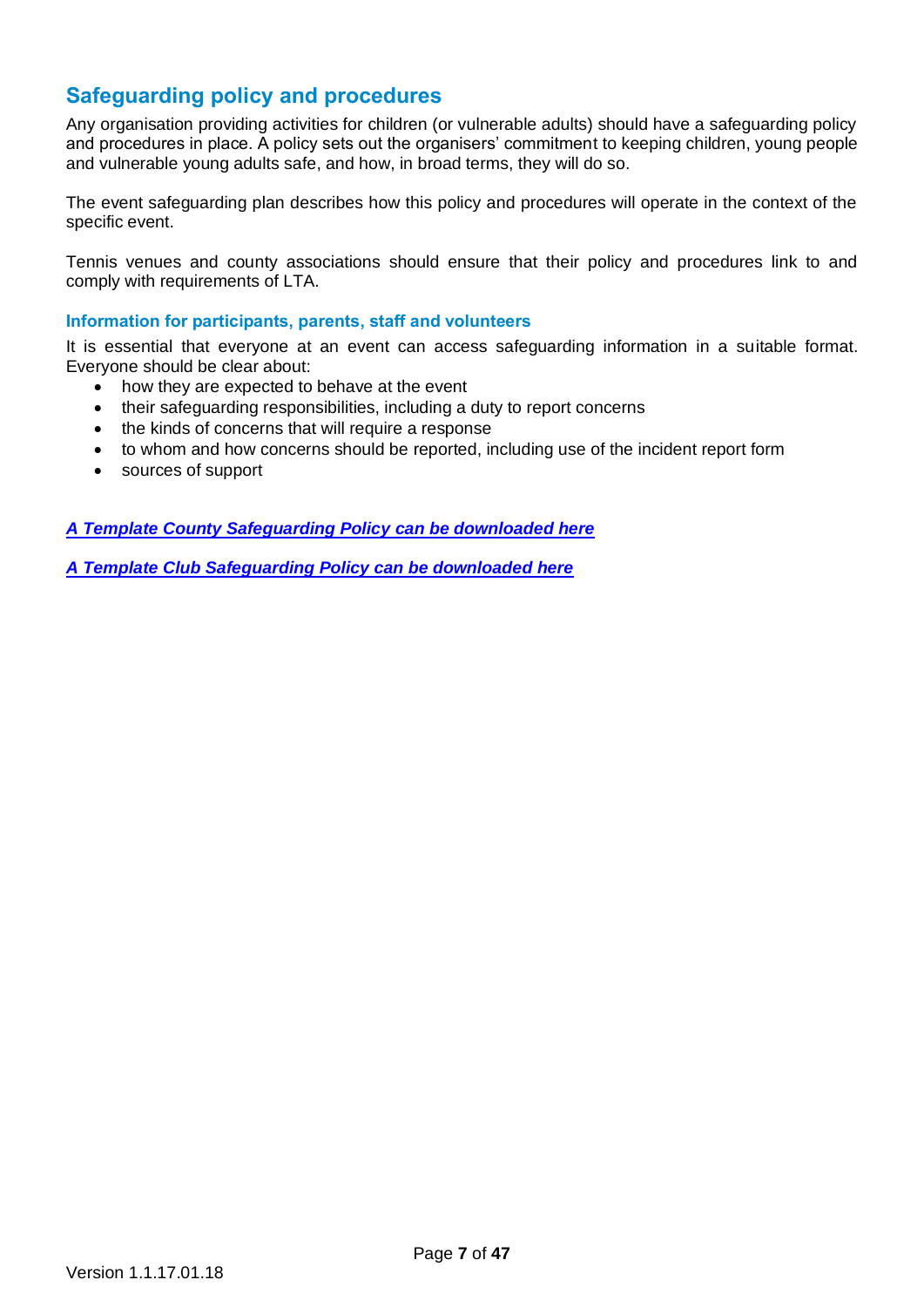# <span id="page-7-0"></span>**Section B: Creating a Safe Environment**

## <span id="page-7-1"></span>**Codes of conduct**

Codes of conduct help individuals to understand their organisation's expectations of them, and provide a benchmark for identifying inappropriate behaviour.

Everyone involved, whether child, parent, member of staff or volunteer, should be fully aware of the expectations upon them and agree to abide by and sign up to the code of conduct relevant to them

Organisers should develop a code of conduct that:

- outlines expected good practice at an event
- be written in language appropriate to the group / age to which they apply
- create an environment in which bullying, verbal abuse, racism, sexism and any form of discriminatory behaviours are not tolerated
- gives clear guidance about when behaviour might be considered to be inappropriate in a relationship between adults and young people
- gives specific guidance about arrangements for personal or intimate care tasks for very young or disabled children who are additionally vulnerable to abuse
- sets out how any breaches to codes will be managed

When developing codes of conduct, organisers should consider:

- behaviour (including bullying) and personal conduct
- personal appearance
- use of electronic devices for communication
- attendance
- consumption of alcohol
- smoking
- illegal and performance-enhancing drugs and substances
- sexual activity between young people
- sexual activity between adults and young people (abuse of positions of trust)
- breaches of codes of conduct, complaints and disciplinary procedure
- sanctions

*A [Code of Conduct is found in the Template](https://www.lta.org.uk/globalassets/about-lta/safeguarding/template-county-safeguarding-policy.docx) County Safeguarding Policy*; **OR** *[the Template Club](https://www.lta.org.uk/globalassets/about-lta/safeguarding/template-safeguarding-policy.docx)  [Safeguarding Policy](https://www.lta.org.uk/globalassets/about-lta/safeguarding/template-safeguarding-policy.docx)*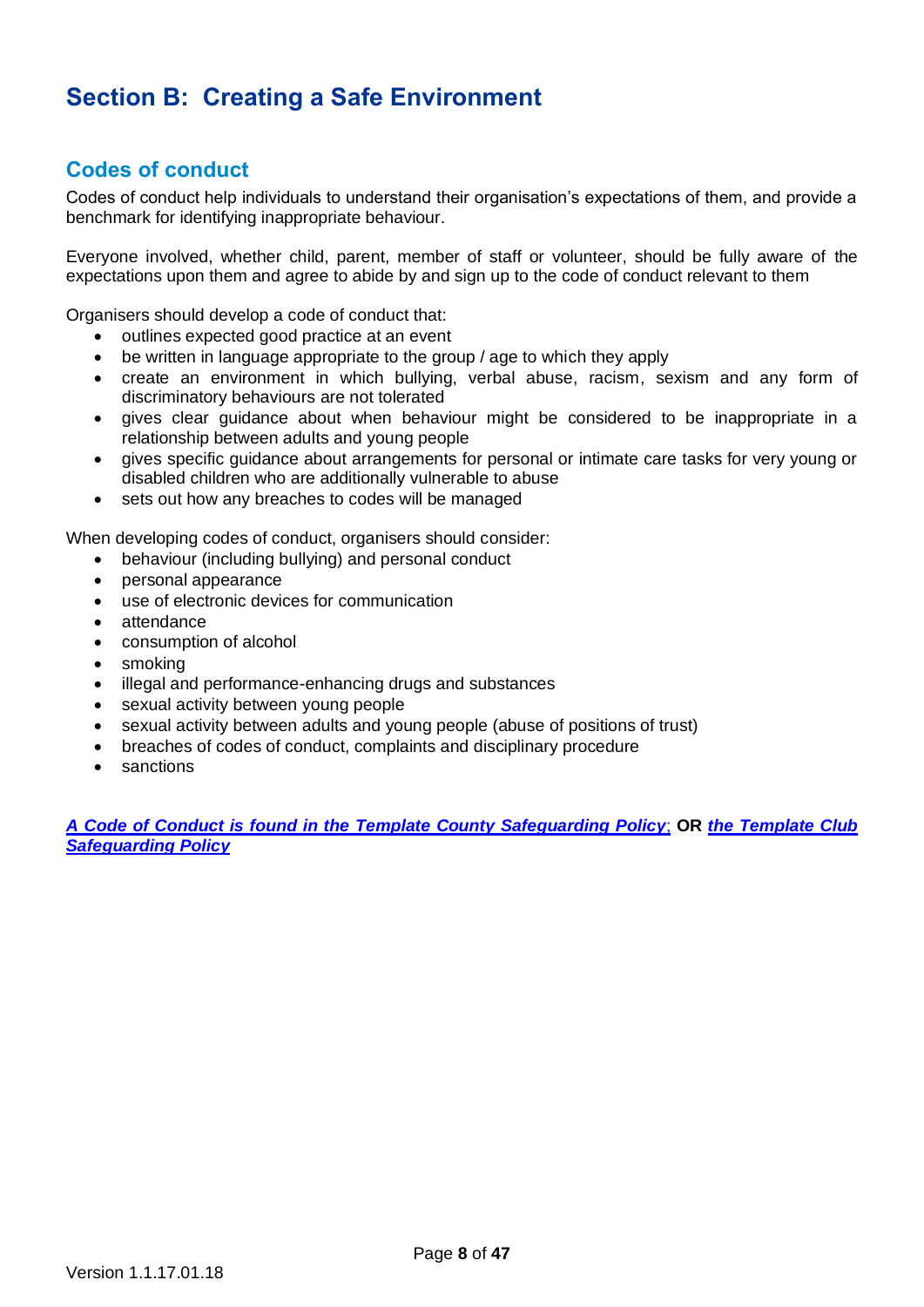# <span id="page-8-0"></span>**Principles of participation**

### <span id="page-8-1"></span>**Children and young people**

While these principles mainly apply to players, it is important that parents/carers, staff and volunteers are also aware of and promote them:

- you have a right to enjoy the event.
- treat others with the same respect and fairness that you would like to be shown
- display good sportsmanship, honesty and respect whether you win or lose
- learn to challenge yourself and improve social skills
- take responsibility for your actions, calling scores and lines clearly and fairly even if it costs you the point
- learn and follow the rules and be a role model to others
- respect differences in gender, disability, culture, race, ethnicity, and religious belief systems between yourself and others
- appreciate that all participants bring something valuable and different to the event
- show patience with others
- challenge discrimination and prejudice
- do not engage in or condone bullying of any sort
- look out for yourself and the welfare of others
- do not take part in any irresponsible, abusive, inappropriate or illegal behaviour
- be organised and be on time
- take time to thank those who help you take part, whether your family, coach, club or teammates

#### <span id="page-8-2"></span>**Adults working/volunteering at events**

A code of conduct for staff and volunteers at any sports event should include these four principles:

- Staff/volunteers working must respect the rights of children, young people and adults at risk, promoting their welfare and their individual needs.
- Staff/volunteers should promote relationships with participants and others that are based on openness, honesty, trust and respect. They must not engage with participants in behaviour that is abusive or inappropriate. They must respond to any concerns about a child's or adult at risk's welfare, and work in partnership with other organisations in the child's best interests.
- Staff/volunteers must demonstrate proper personal/professional behaviour at all times, promoting positive role models for the children, young people and adults at risk they are working with. Staff must ensure that children, young people and adults at risk are provided with a safe environment which maximises benefits and minimises risks to them.
- All staff/volunteers must demonstrate commitment to respecting differences between staff and participants in terms of gender, gender alignment, sexual orientation, race, ethnicity, disability, culture and religious belief systems.

*Find more information about Fair Play at [www.lta.org.uk/play/the-basics/fair-play/](http://www.lta.org.uk/play/the-basics/fair-play/)*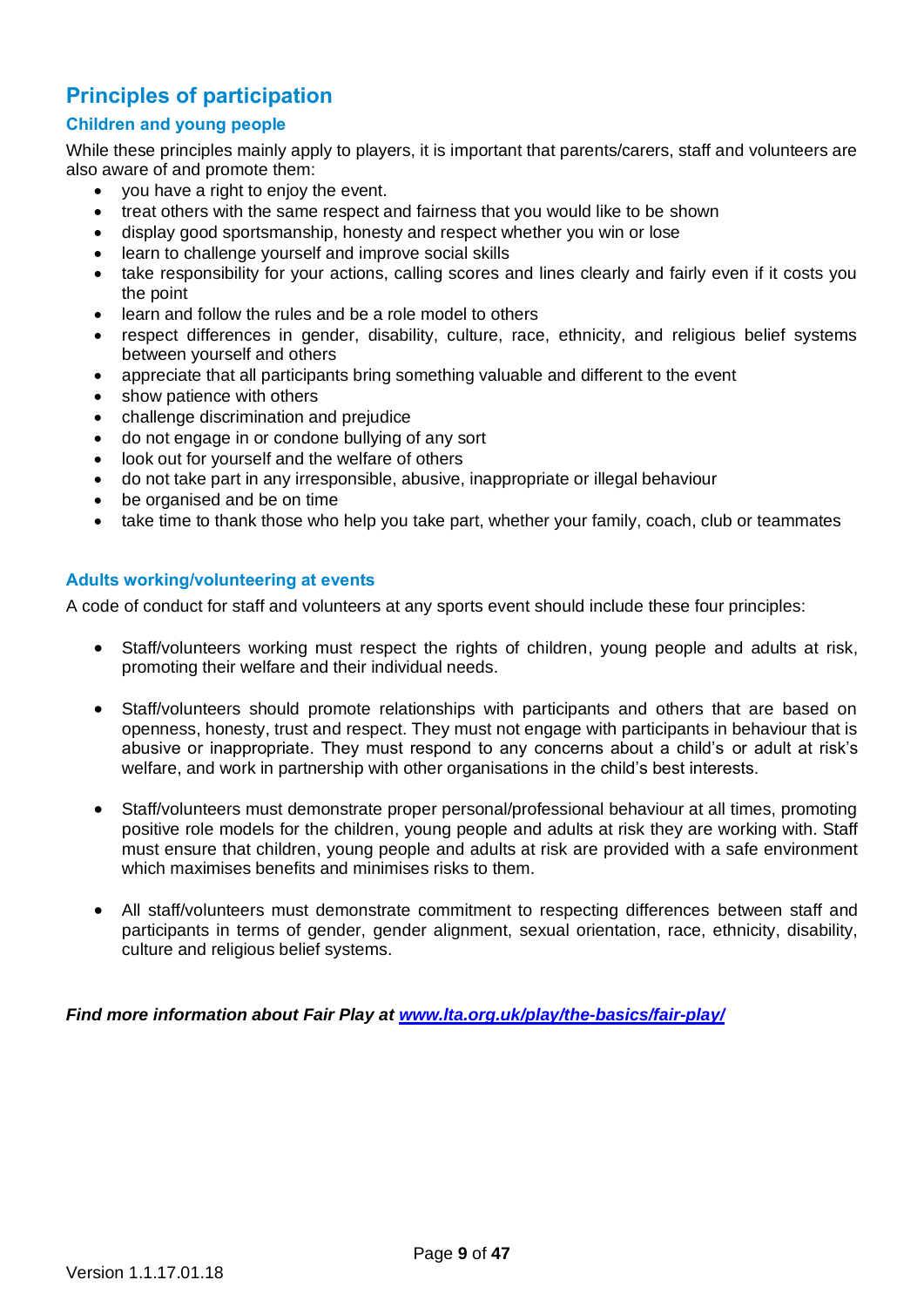## <span id="page-9-0"></span>**Mixed age events**

Mixed aged activities involve players under the age of 18 competing with or against adults, or with or against children of different ages. Event organisers have a responsibility to promote the safety and welfare of players, and this extends to assessing the potential risks associated with mixed-aged events.

#### <span id="page-9-1"></span>**Key issues to consider and address**

Regardless of a young person's size or ability, their status and potential vulnerability as a young person must be taken into account. As well as more obvious factors such as the physical implications of mixed age participation, there are a number of other specific issues (outlined below) that need to be taken into account with mixed aged events.

These should be discussed and agreed with the player, their parents/carers and the event organiser before the event. We recommend having a written agreement covering all arrangements to be shared with all involved.

#### **Physical safety**

- An assessment of the possible risks to a young person in engaging in the activity with older players should be undertaken.
- It is not appropriate or safe to make judgments based solely on a young person's age. Rates of both physical and emotional development can result in significant differences. For example, the size, maturity and technical competence of one fourteen year old may be substantially different to another fourteen year old.
- While some young people may be able to compete physically/technically with older players, they may struggle with other aspects of involvement (e.g. the way in which the competitive ethos is expressed or demonstrated by adults, particularly in defeat; adult humour and language; social aspects of the sport; etc) in a way that adults may not.

#### **Supervision**

- Ensure that adequate arrangements have been made for the young person to be supervised by an appropriate adult before, during and after the event – including free time.
- Adults who are supervising children on a trip should at all times be aware of their responsibilities in environments where alcohol is present
- Children should not be allowed to consume alcohol under any circumstances

#### **Changing/showering arrangements**

- Arrangements should cater for the needs of a single young person amongst a larger group of adults
- It may be necessary to consider gender neutral facilities or separate changing/showering arrangements for young people – this could include them using the same facilities but at slightly different times to the adults, or allowing them to change and shower at home.
- Many young people are particularly sensitive about undressing or showering in front of others, regardless of whether they make this known or not.
- If a child feels uncomfortable changing or showering in front of others, no pressure should be placed on them to do so.

#### **Travel and sleeping arrangements**

- When events are held away from the club, or involve overnight stays, arrangements need to be made to ensure the well-being of the young person
- Please refer to Section F Overnight Trips for more information on this

#### **Codes of Conduct**

• All participants, coaches and staff should understand the implications of young people being involved in the activity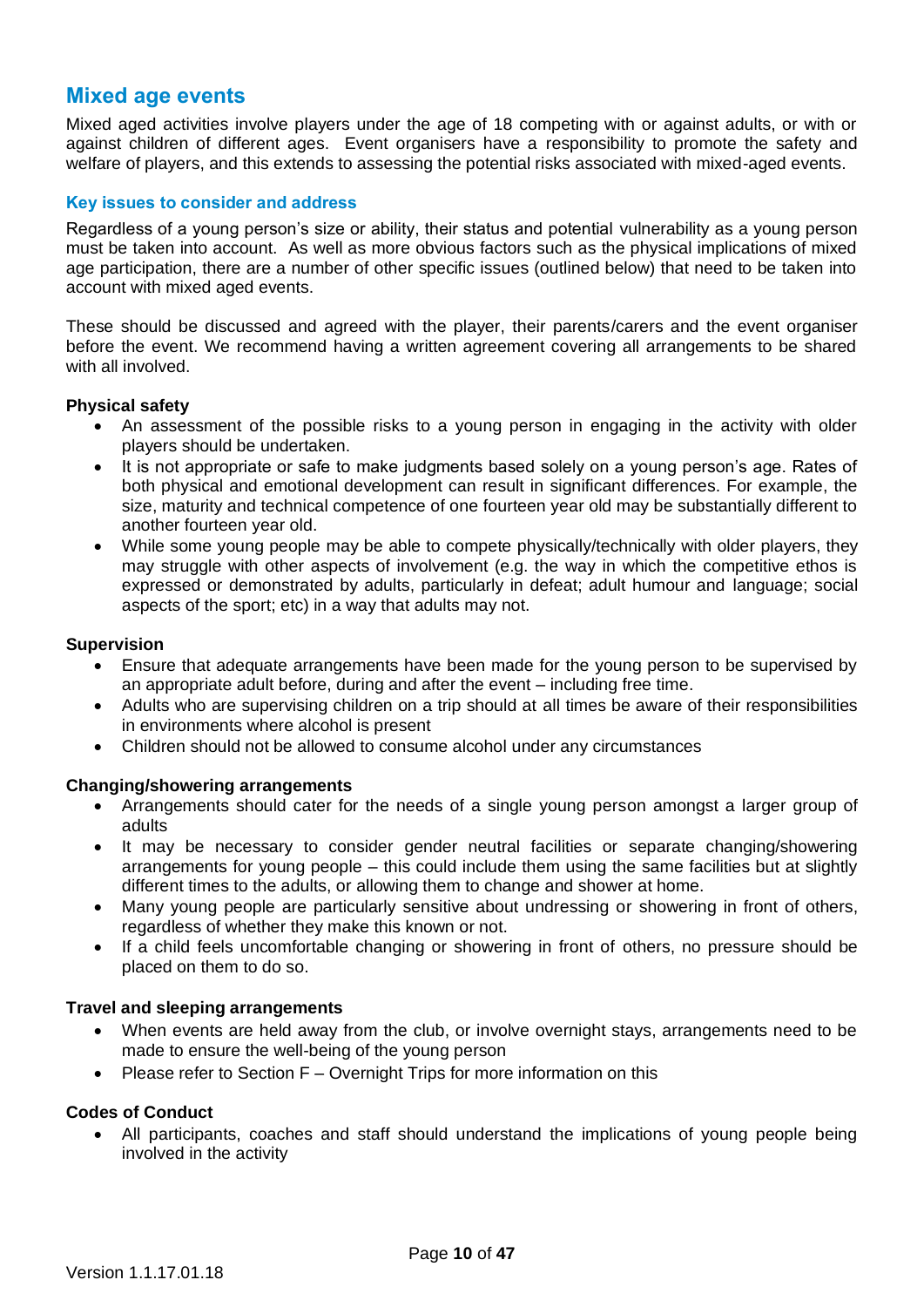• All adults and young people should sign up to relevant codes of conduct that cover issues like appropriate language, behaviour (e.g. alcohol, smoking, relationships between young people and adults or other young people etc.) – see Section B for more information on this

#### **Raising a concern**

- Everyone involved in the event should be aware how to raise a concern or complaint and to whom
- This should include contact details for someone with safeguarding responsibilities and access to external contacts, such as LTA Safeguarding Team (0208 487 7000, Monday – Friday) and NSPCC (0808 800 5000, 24/7 access)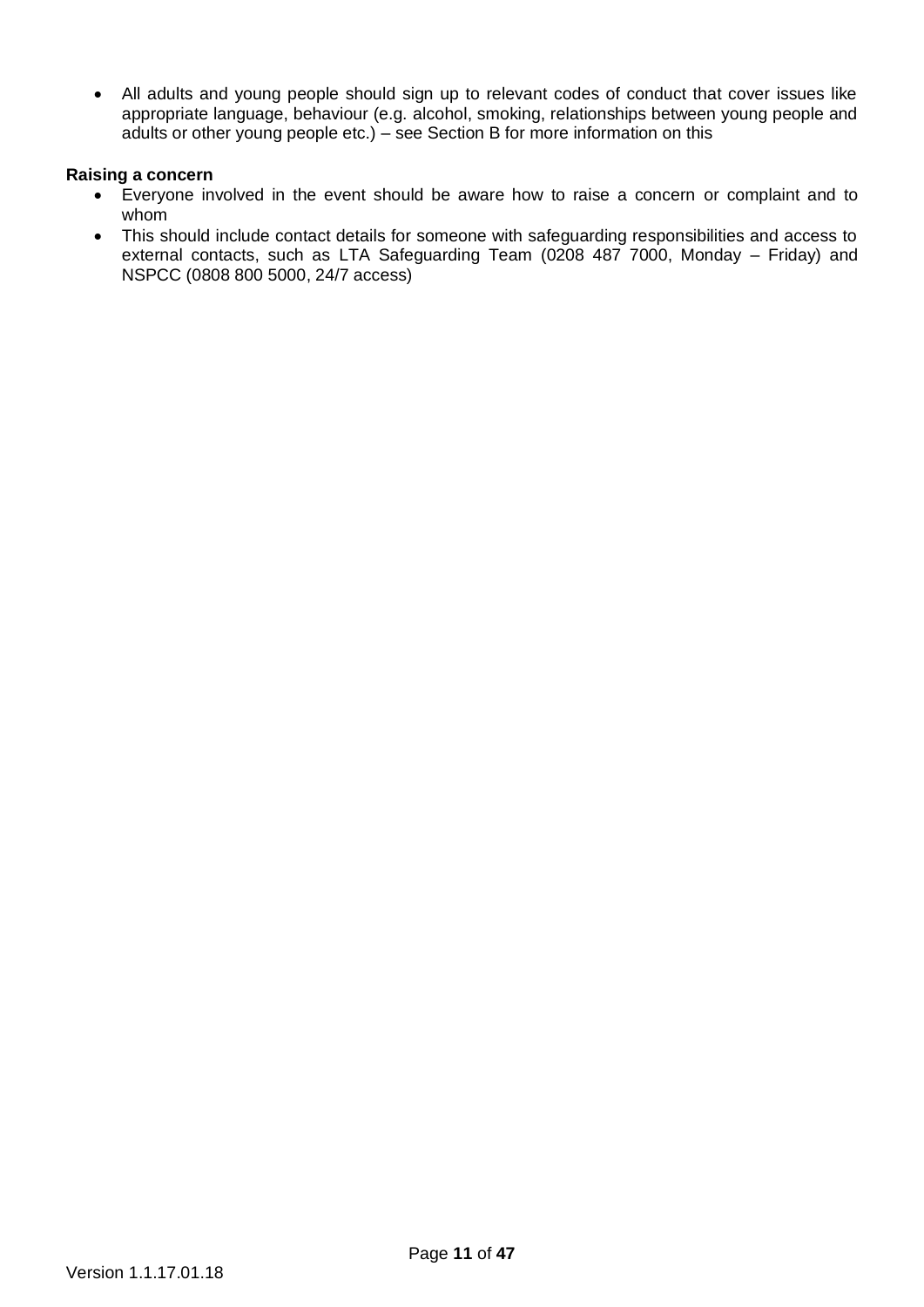## <span id="page-11-0"></span>**Pre-event risk assessment**

Assessing the risks at any event is absolutely essential, even if the event has been successfully run before. The principles outlined in the following information apply to any event, but you will need to assess the relevance for your particular activity in terms of scale, venue and locality, participants, staff, volunteers and so on.

Establish whose responsibility it will be to undertake risk assessments of which elements of the event. Certain organisations such as the tennis club, school or local authority may have their own risk assessment procedures, and it is sensible to check these against this guidance.

Some of the key issues to consider are:

- venues, facilities and equipment, including accessibility
- ratio of supervisors to children/young people
- one-to-one contact
- changing room supervision
- transport
- health and safety
- communication
- manual handling
- photography

[See Appendix 2 for a Template Risk Register](#page-36-0)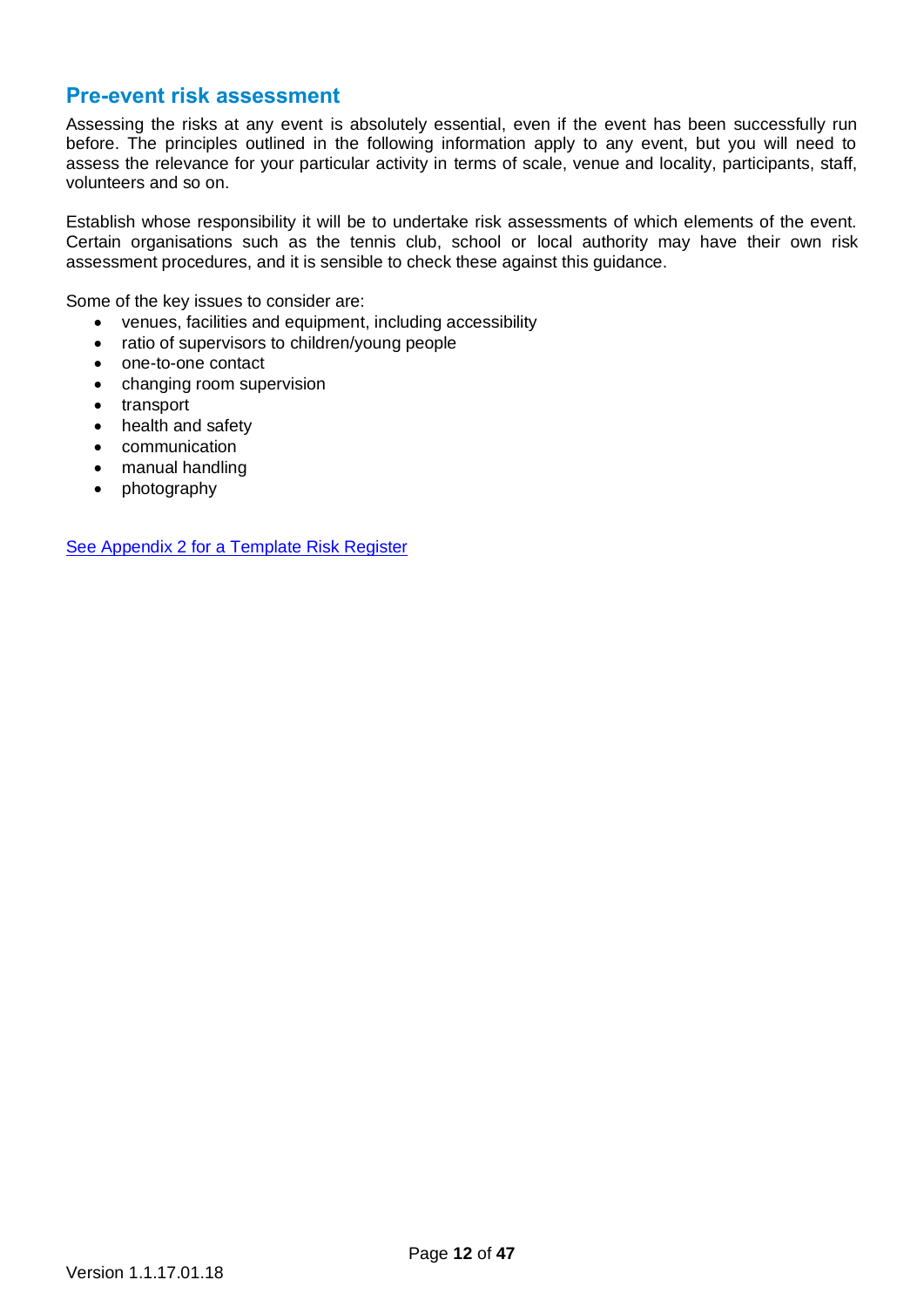## <span id="page-12-0"></span>**Ratios of adults to children**

In planning and running events for children, it is important to consider the appropriate supervision ratio of adults to players. This will minimise any risks to players, enhance the benefits they draw from the activity, reassure carers, and provide some protection for those responsible for providing the activity in the event of concerns or incidents arising. You should consider supervision levels for all parts of the event, including travelling to and from it, non-competition periods and down time.

Anyone undertaking the supervision role should have been recruited and vetted (DBS check) for suitability, and understand their role and responsibilities. The ratio of supervisors to children/young people will depend on a number of factors:

- age of players
- gender
- behaviour
- abilities within your group
- nature and duration of activities
- competence and experience of staff involved
- requirements of location, accommodation or organisation
- any special medical needs
- specialist equipment needed.

The LTA recommended ratio levels for trips and events are:

- 2 adults for every 8 children aged 10 and under
- 2 adults for every10 children aged 11 and over

Regardless of the overall supervision ratio agreed, at least two adults should be supervising children/young people at all times. If the group of children is male and female, there should be male and female adult supervisors.

#### <span id="page-12-1"></span>**Supervising comfort breaks and toilet ratios**

Adults who haven't previously volunteered and haven't had the necessary vetting checks, should not be left alone with children or take them to the toilet unaccompanied. It may therefore be a good idea, in larger groups of children, to encourage bigger groups to take a comfort break together.

If the group has children of mixed genders, there should be at least one responsible adult of each gender supervising visits to the toilet.

Adults should not enter the toilet cubicle and should remain outside until the child is finished.

#### <span id="page-12-2"></span>**Emergencies**

In the event of a medical emergency involving a player, the emergency services should be contacted on 999 and their instructions followed.

If a player is required to leave the site (for example, they have to go to hospital), one of the supervising adults should take them, leaving the second adult behind to supervise the other players.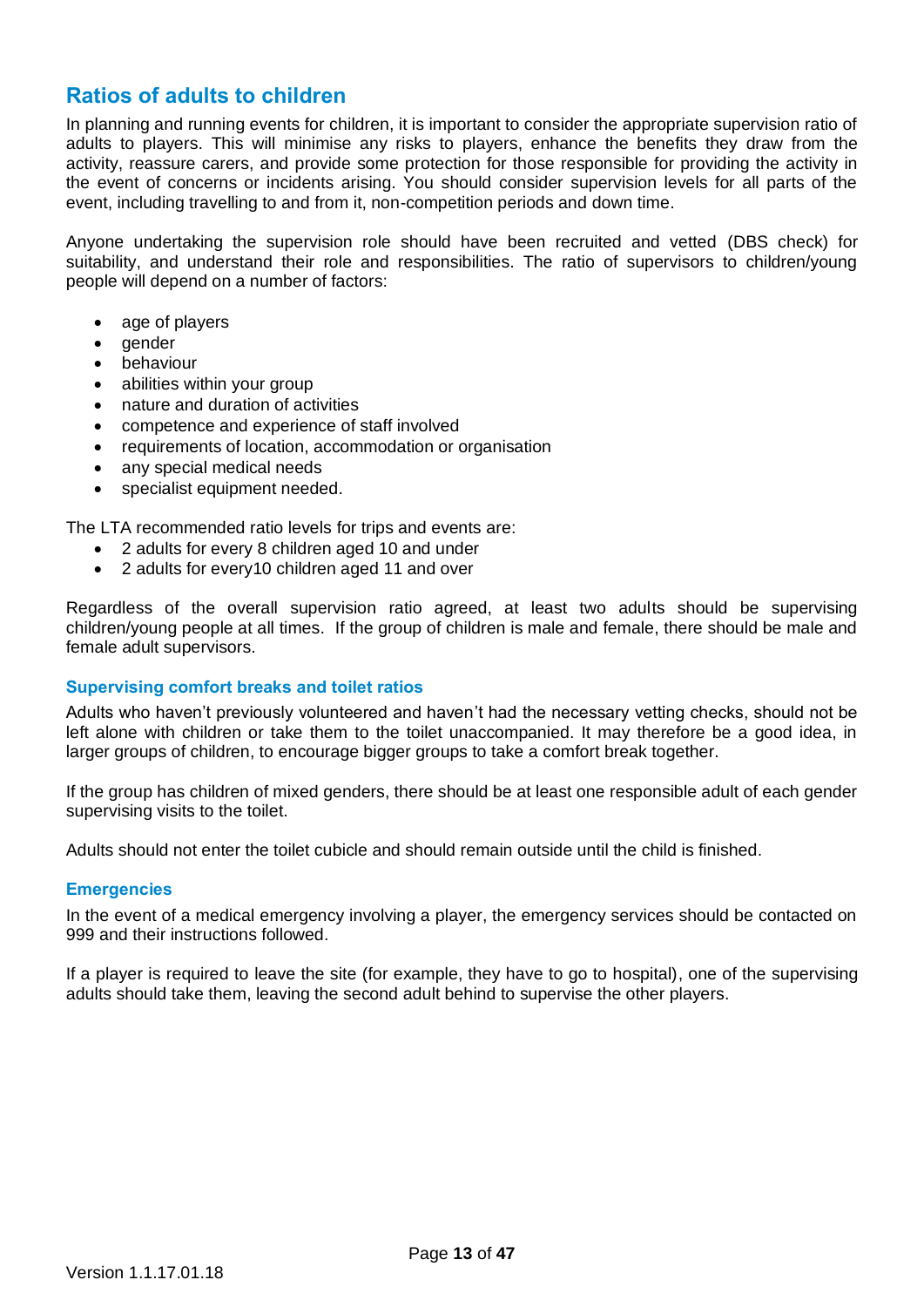## <span id="page-13-0"></span>**Missing players**

Children do sometimes go missing during events. It is therefore essential that event organisers have procedures in place to provide clear guidance on how staff and volunteers should respond in these circumstances.

When a child is reported missing, you should generally allow a maximum of 20 minutes before calling the police.

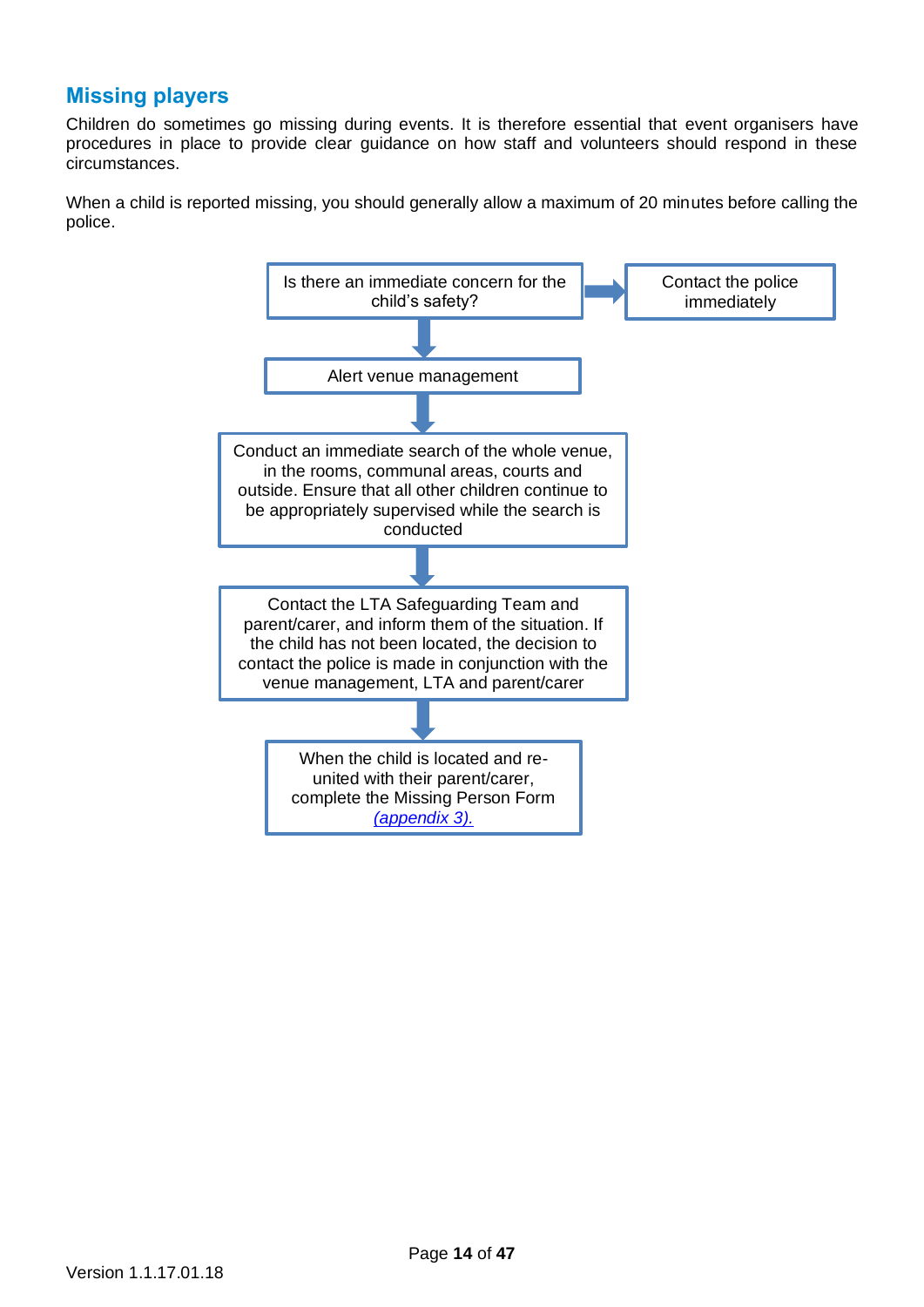## <span id="page-14-0"></span>**Registration**

Organisers should have a system in place to track the number and name of any children and young people for whom they are responsible at any point during the event. This is vital if someone is injured or if there is a major incident, such as a fire, when you need to account for everyone.

For smaller events (such as internal club run competitions or events with less than 20 competitors), it is essential that organisers make their expectations clear at the outset, e.g. whether or not younger (or all) children need to be accompanied and supervised by a parent or other suitable adult at any time.

You should clearly state on posters at all entrances to the event that parents (or Team Captains at team based events) are responsible for leaving, registering and collecting their children and/or promote this in any pre-event publicity, posters or flyers. **Responsibility for care of children must be clear at all times.**

The person with overall responsibility for the event (or a nominated representative) must undertake registration prior to the event starting.

Your registration process should be clearly documented in your event safeguarding plan and allow sufficient time (and personnel) to ensure it is undertaken efficiently and effectively.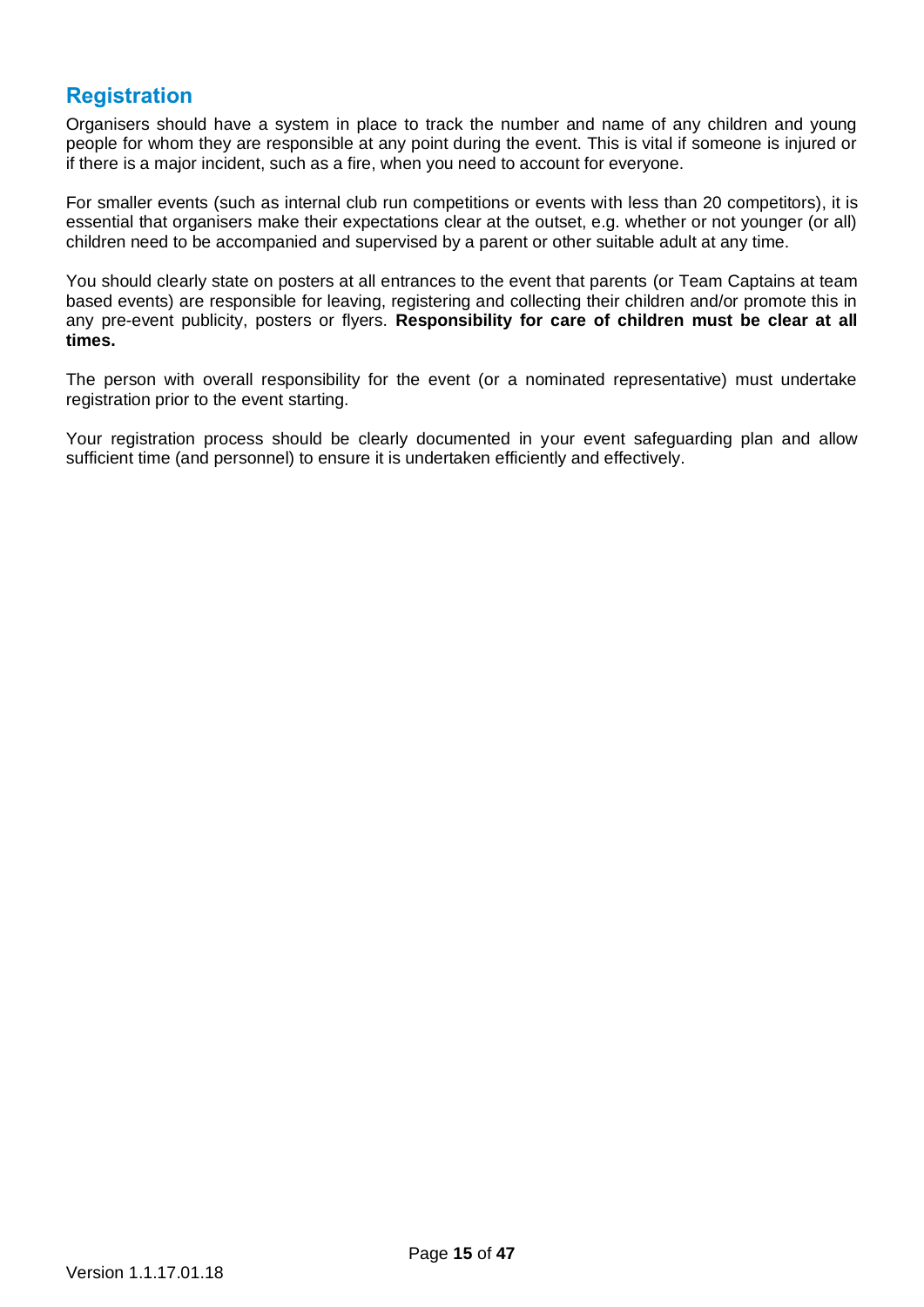## <span id="page-15-0"></span>**Consent and medical information**

Organisers should be aware of any specific medical conditions of children and young people, including any allergies.

Organisers should ensure that written consents and details of any medical conditions have been obtained from parents/carers of children in advance of the event.

Consents need to cover all relevant aspects of the particular event. In some circumstances, you may simply need to ensure that existing consent forms (e.g. an annual registration/consent form used by many tennis clubs) cover all aspects relevant to the event and activity. However, for other events you may need to produce specific consent forms.

See Appendix 4 for a Template *[Consent and Emergency Contact F](#page-40-0)*orm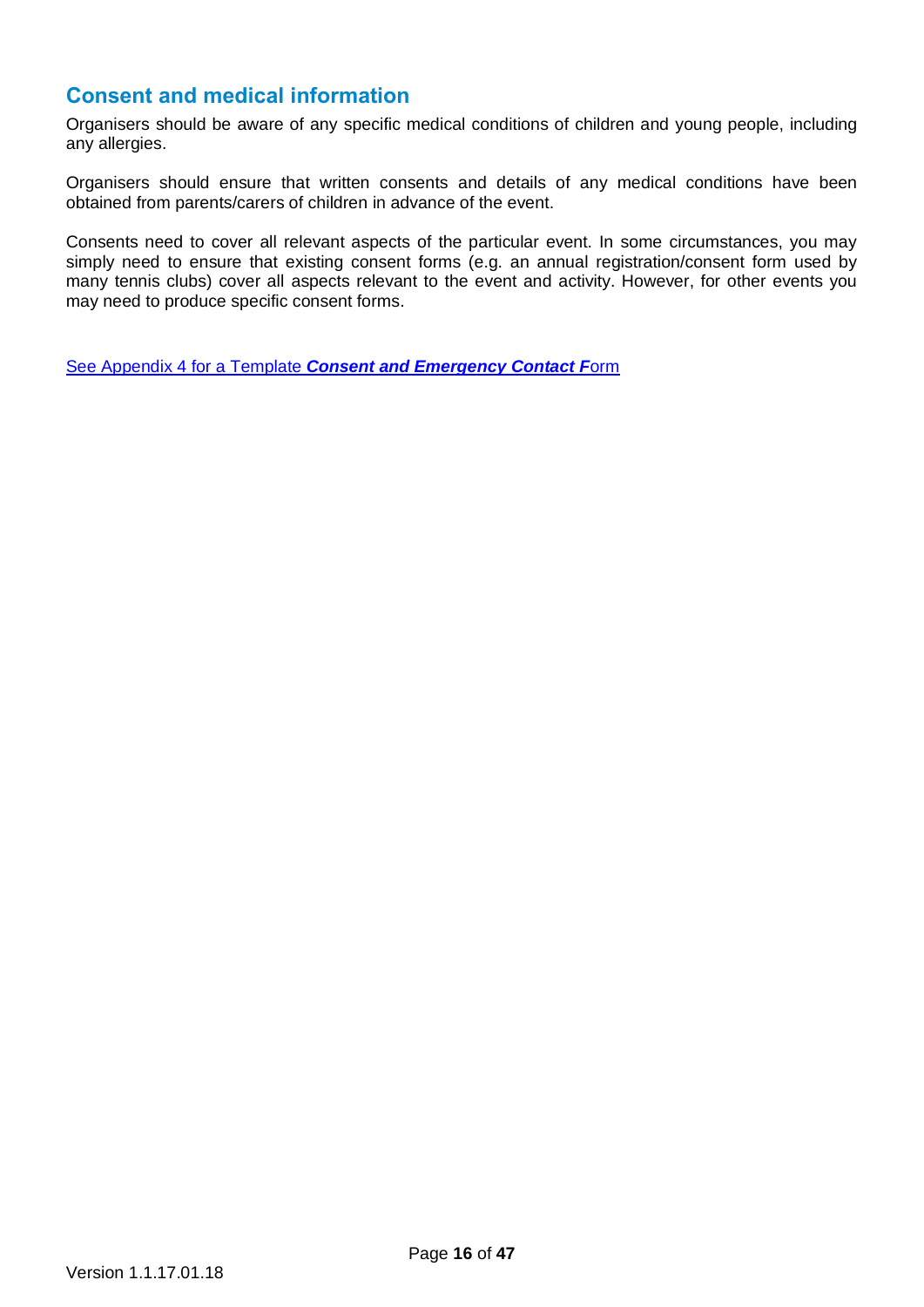## <span id="page-16-0"></span>**Security at the event**

### <span id="page-16-1"></span>**Identification**

You should provide all event staff (and, at larger events, all participants) with identification that includes their photograph (where practical).

Ideally, all specific staff groups or teams (e.g. coaching and transport staff, event organisers and volunteers) should wear colour-coded shirts or branded kit to aid identification.

#### <span id="page-16-2"></span>**Communication**

At larger events you should provide two-way radios for general communication purposes.

You must provide all personnel with a list of relevant contact numbers.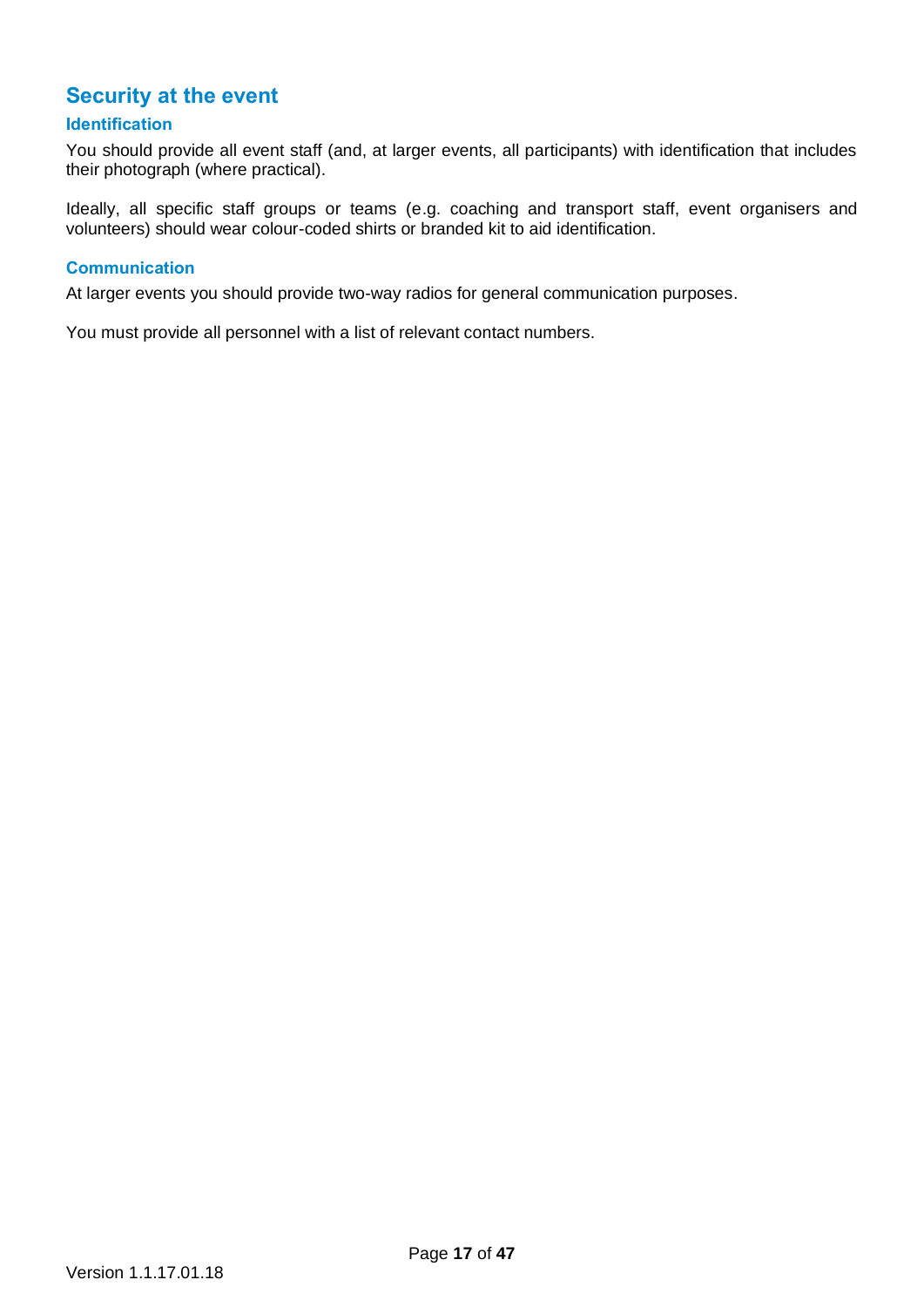# <span id="page-17-0"></span>**Section C: Roles and Responsibilities**

## <span id="page-17-1"></span>**Recruitment, employment and deployment of staff and volunteers**

When recruiting and selecting staff and volunteers who will be entrusted with the care of children or young people, it is of paramount importance that you take care to ensure their suitability to work with children.

Your recruitment process should include:

- writing a clear job description (listing all the tasks involved) and a person specification (the skills and qualities required)
- conducting an interview (or at least a face-to-face meeting)
- considering employment history, including paid and voluntary roles
- checking appropriate technical qualifications
- undertaking criminal record checks (where posts are eligible)
- obtaining and taking up references, both professional (ideally about the applicant's experience of work with children and young people) and personal references prior to commencement of role

Promoting safe recruitment practices for your event will deter some inappropriate individuals from applying for a post with you.

Where organisers, tennis clubs, teams etc are using existing staff and volunteers, you should obtain assurances that they have been subject to a robust recruitment process, as identified in your event safeguarding plan.

#### <span id="page-17-2"></span>**Coaches**

When using coaches within an event, we strongly recommend using LTA Accredited Coaches. Please note that there is a difference between qualification and accreditation:

#### *Is LTA Accreditation the same as LTA Qualified?*

No, LTA Coach Accreditation is the LTA's professional membership scheme for qualified tennis coaches.

In order to coach tennis, you must have a valid coaching qualification. LTA Accredited Coaches have a valid qualification and have also met a number of criteria which aims to ensure they are safe to practice and committed to their career as a tennis coach. It also means that they are regulated by the LTA and subject to our rules and procedures.

#### *How do I know if a coach is Accredited?*

Accredited Coaches are able to download and print a certificate from the LTA website proving their Accreditation status. The certificate shows the dates of the accreditation period, as well as the date on which the certificate was printed. You can also use the [Find a Coach tool](https://www.lta.org.uk/play/find-a-coach/) or call the LTA directly on 020 8487 7000.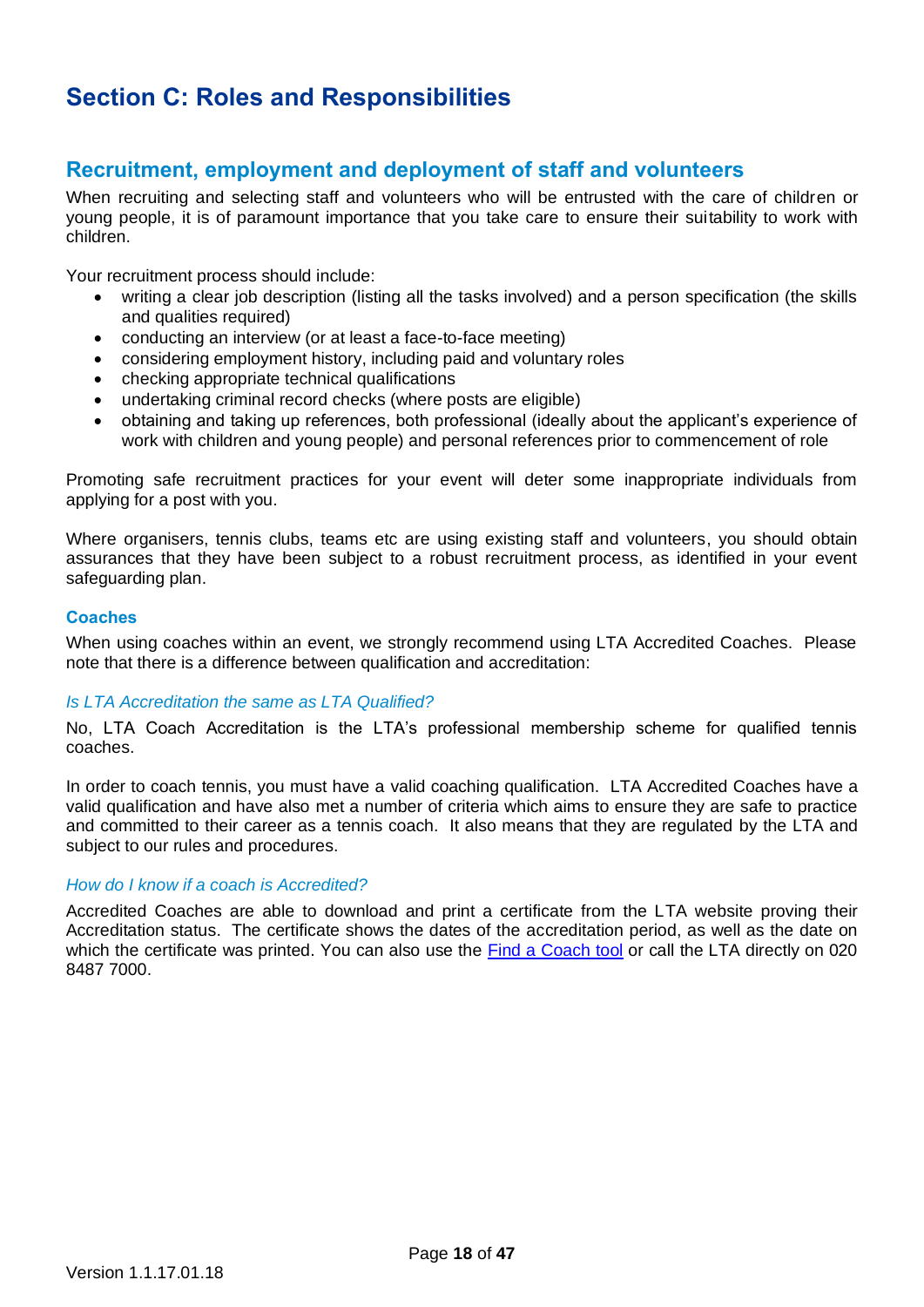## <span id="page-18-0"></span>**Responsibilities of staff and volunteers**

All staff and volunteers at events should be aware of their responsibility to safeguarding. As a minimum they should:

- demonstrate a commitment to promoting the interests, rights and welfare of young people
- read and signed up to the relevant event code of conduct
- know what to do if they have a concern
- familiarised themselves with the event safeguarding plan and appropriate lines of communication
- have satisfactory DBS check (if required see below)

### <span id="page-18-1"></span>**DBS Checks (or PVG Scheme in Scotland)**

### *Eligibility*

The minimum age at which someone can apply for a DBS check is 16 years old.

If someone is considered to be in 'regulated activity', it is a legal requirement for them to complete an Enhanced DBS check with the Barred List prior to starting work. If someone is working with children, but is not in regulated activity, an Enhanced DBS check can be requested however there is no legal requirement. The flowchart below sets out when a DBS is or is not required.

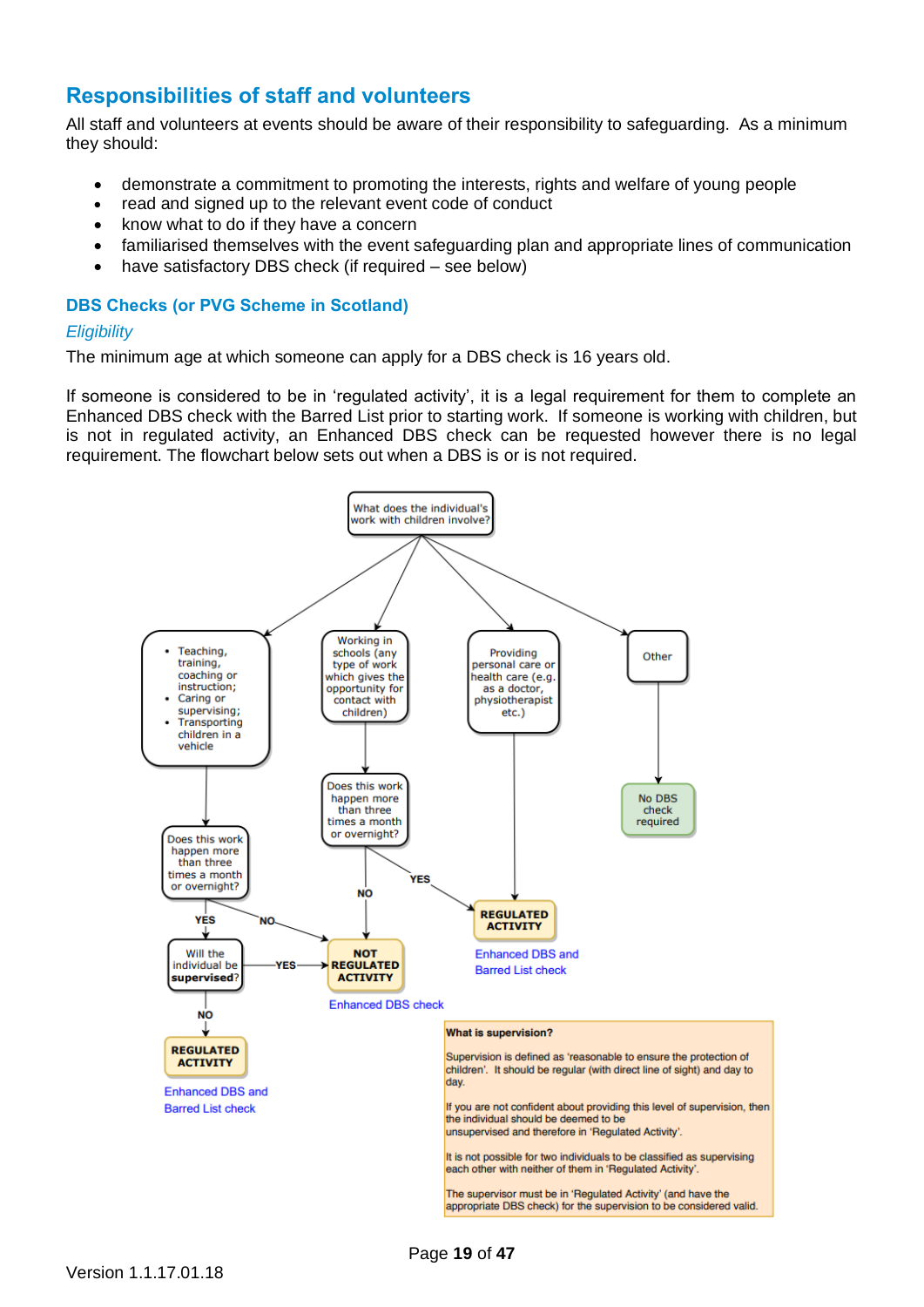### **Exceptions**

Parents do not require a DBS check if they are supervising their own child on a trip. However, if a parent has been asked by the event organiser (or club/county association) to take on a specific role which involves them working with children, then a DBS check would be required.

If a group of parents have made a private arrangement for one of them to supervise all of their children, a DBS check is not required (due to the fact that it is a private arrangement).

# <span id="page-19-0"></span>**Section D: Responding to Concerns**

## <span id="page-19-1"></span>**Responding to concerns**

If a child tells you that he or she is being abused:

- react calmly so as not to worry, alarm or deter them
- reassure them that you are glad that they told you
- don't promise to keep it to yourself explain that you need to make sure that they will be safe and may have to pass on the information to someone trusted to deal with it appropriately
- listen to what the child or young person says and take it seriously
- only ask questions if you need to clarify what the child is telling you don't ask the child about explicit details
- don't ask leading questions, e.g. "Did Sam hit you?"
- make a detailed record of what the child has told you and don't delay passing on the information.

It is not your responsibility to decide whether a child is being abused, however you have a duty to act on your concerns. Make a detailed record of what you have seen or heard (preferably using the Reporting a Concern Form), but don't delay passing on the information to the appropriate person in line with your event safeguarding plan.

Your written information should include:

- the name of the child or young person about whom there are concerns, noting any disability or special needs (e.g. communication/language) they may have
- the nature of the concern, suspicion or allegation
- a description of any visible injury or other physical or behavioural indicators, taking care to be as accurate as you can, e.g. is the bruise on the right- or left-hand side?
- the individual's account of what has happened (whether they are the person to whom it happened or the person reporting it)
- dates, times and any other factual information, including details of the person suspected or alleged to have harmed the child
- the distinction between fact, opinion or hearsay

If concerns about alleged or suspected abuse come to the attention of event staff or volunteers, players, club members, parents/carers or friends of a player, they should inform the safeguarding lead at the event (or the LTA Safeguarding Team if they are unavailable) and make a detailed note of what happened. Where there is an immediate concern for the safety or wellbeing of a child, the police/local authority should always be contacted.

The Safeguarding Lead at the event should:

- contact the LTA Safeguarding Team
- talk to the child's parents/carers about the concerns (if there are no indications that they may be involved or responsible for the concerns) as there could be an obvious explanation such as a bereavement
- contact local authority children's social care or adults' safeguarding services to refer the concern or seek advice or, in an emergency, the police
- if the concern relates to a member of staff or volunteer, contact the local authority designated officer (LADO) in England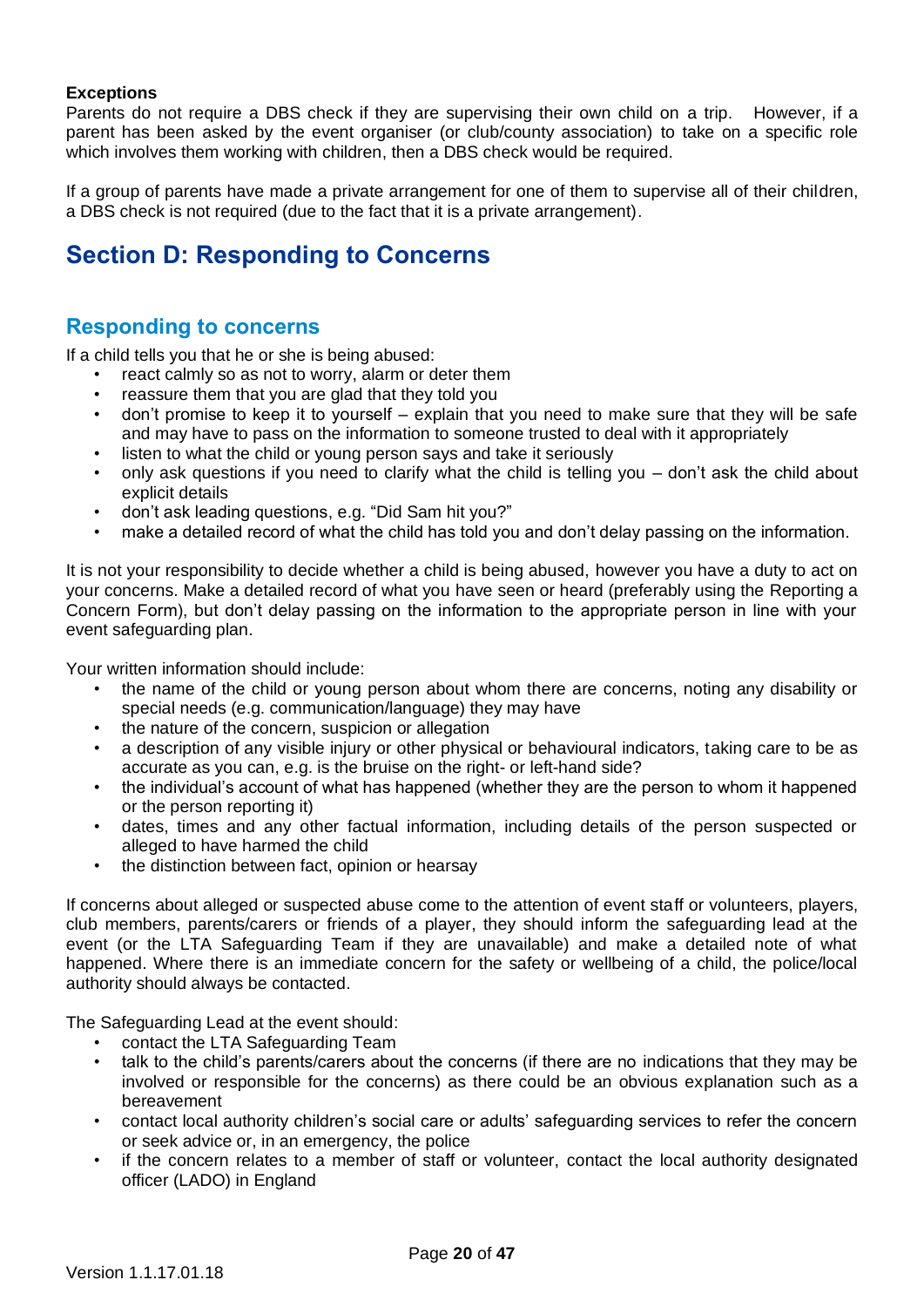• make a detailed note of what has been reported, and what actions have been taken and agreed

### <span id="page-20-0"></span>[See Appendix 5 for the Reporting a Concern Form](#page-42-0) **Allegations against staff or volunteers**

Any allegations/concerns about abuse of children and young people by staff/volunteers must be reported to the person with designated safeguarding responsibility at the event and/or the event organiser who will refer the situation to the LTA Safeguarding Team and local statutory agencies.

The event organiser will have overall responsibility for deciding if the individual should remain at the event or be sent home. Children's social care or adults' safeguarding services or the police will advise as to who should contact the child's parents/carers.

Allegations or concerns about poor practice (rather than abuse) by event staff or volunteers should also be reported to the person with lead safeguarding responsibility or the event organiser who will take steps to inform the LTA Safeguarding Team.

[See Appendix 6 for the Reporting Process Flowcharts](#page-45-0)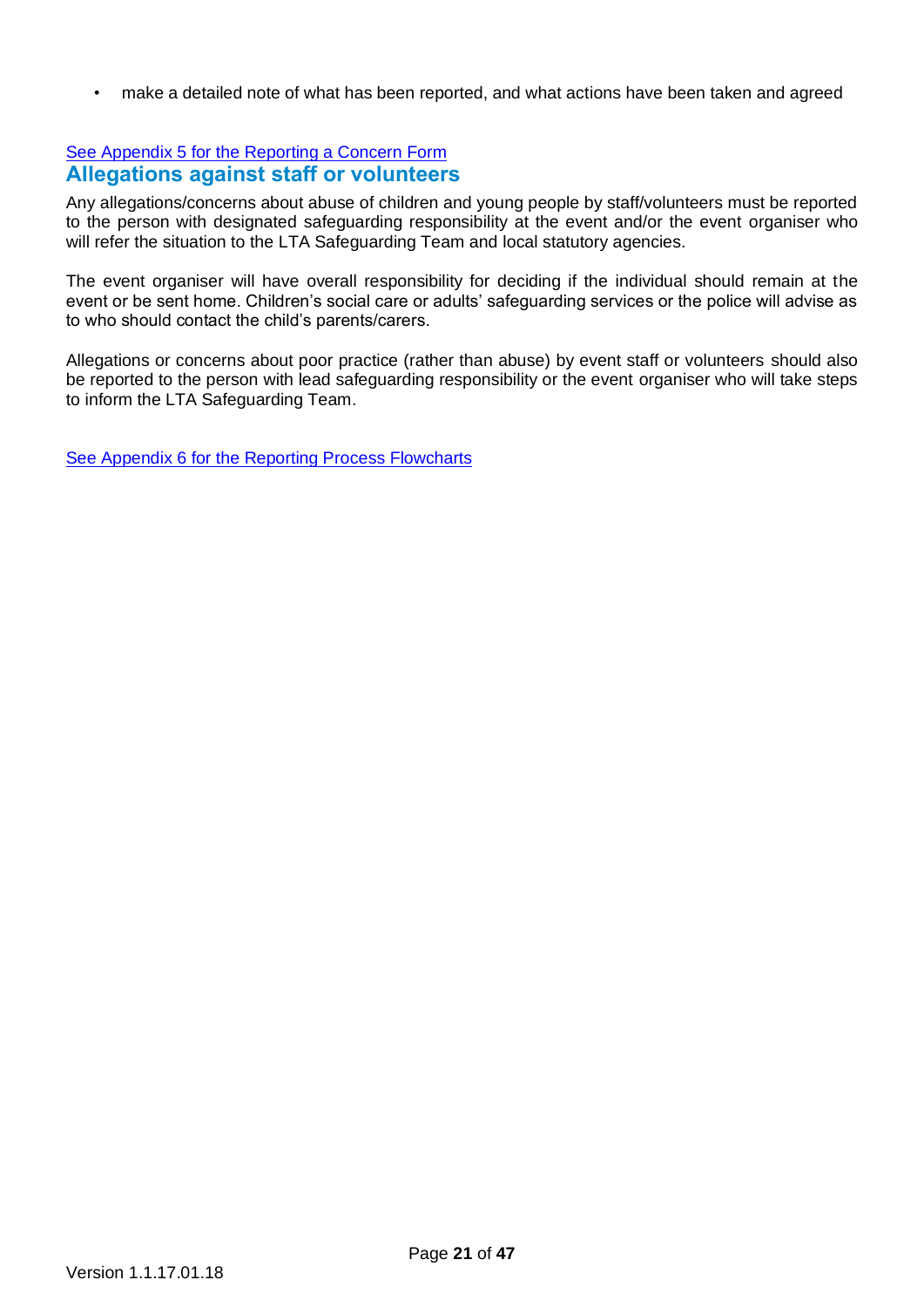## <span id="page-21-0"></span>**Whistleblowing**

Staff or volunteers involved in your event must have the confidence to come forward to speak or act if they are unhappy with anything.

Whistleblowing occurs when a person raises a concern about dangerous or illegal activity, or any wrongdoing by staff or volunteers, within their organisation.

Whistleblowing can involve sharing potentially vital information about health and safety risks, environmental factors, fraud, harm of children or vulnerable adults, covering up for someone and more.

In the context of events, the behaviour or attitude of someone towards a child or young person may raise concerns. If this person is a coach, teacher or manager, it may be difficult for someone of perceived lower status (e.g. a new volunteer) to have the confidence to say anything. However, it is essential that concerns are reported and acted upon as soon as possible. Whistleblowing guidance should include details of agencies outside of Tennis who people can report to (such as the NSPCC).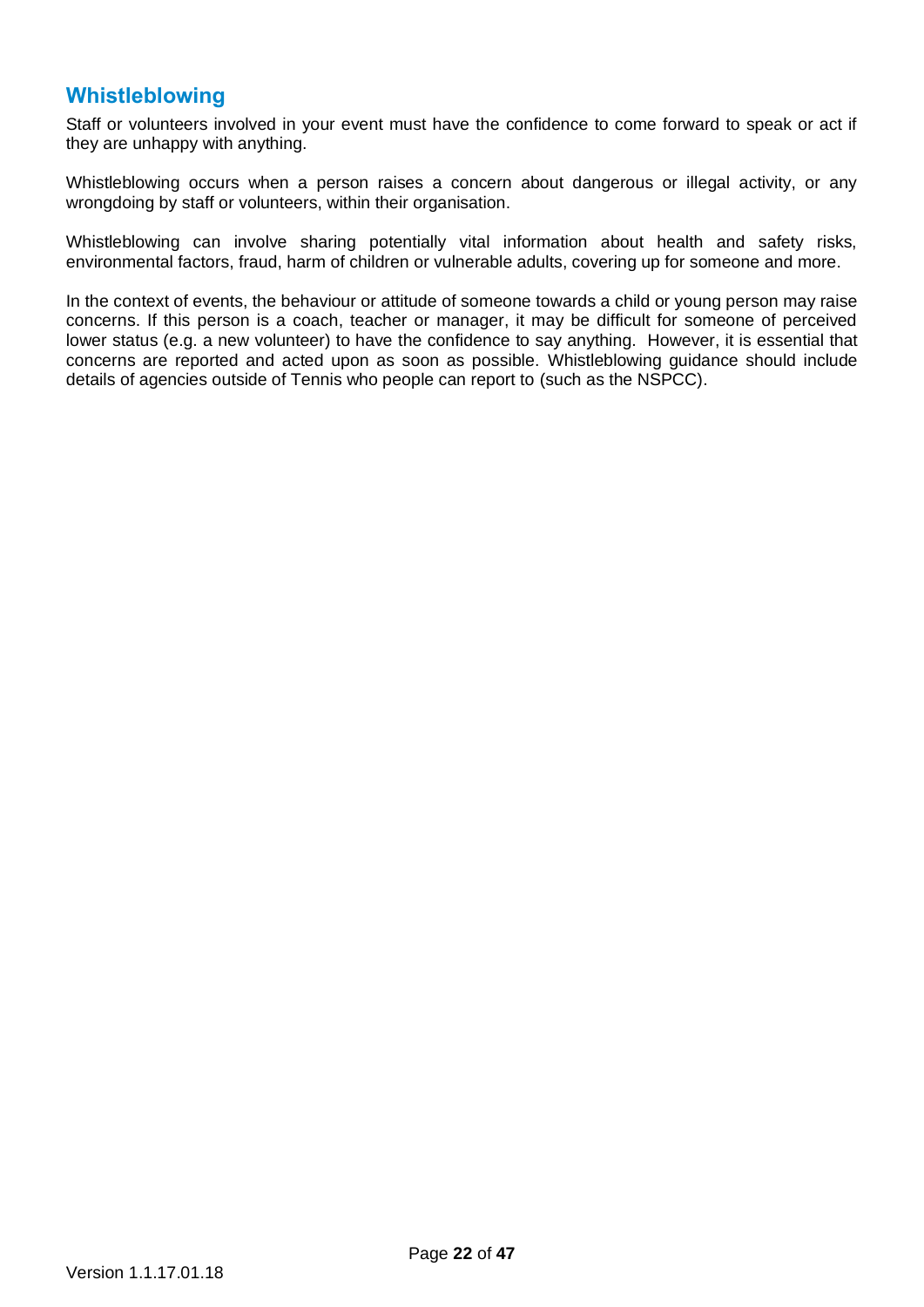# <span id="page-22-0"></span>**Section E: Additional Vulnerabilities**

## <span id="page-22-1"></span>**Deaf or disabled participants**

It is important to recognise that deaf or disabled children are more vulnerable to all types of abuse than other young participants. Reasons for this include:

- increased likelihood of social isolation
- fewer outside contacts than children without a disability
- dependency on others for practical assistance in daily living, including intimate care
- impaired capacity to resist, avoid or understand abuse
- speech and language communication needs may make it difficult to tell others what is happening
- limited access to someone to disclose to
- their particular vulnerability to bullying

#### <span id="page-22-2"></span>**Key steps to safeguard and protect disabled young people**

Everyone who will be responsible for or in contact with disabled children and young people should appreciate and understand their increased vulnerability and additional needs.

In consultation with the young person and their carer(s), consider:

- use of language and appropriate communication methods, including signers or interpreters when appropriate
- access to sports (and non-sport) facilities, transport and accommodation
- adaptations needed to coaching practices, equipment and activity
- increased supervision ratios during all parts of the event, including any specialist support required, e.g. chaperones
- relevant training, information or other learning opportunities and support for staff and volunteers
- what information is required about the young person's impairment or disability, or any medication they may require
- how the young person will understand and be able to access means to express any safeguarding concerns that arise, including poor practice and bullying.

### <span id="page-22-3"></span>**Additional considerations include:**

- Are changing and showering facilities at the venue appropriate for wheelchair users or others with physical impairments – in terms of both physical access and privacy?
- Is information about all aspects of the event provided in an appropriate and accessible format for disabled participants?
- Are all forms of transport to be used, and all routes around, within and between the venue and accommodation, fully wheelchair accessible and reasonable for young people with a range of mobility impairments?
- Have issues of privacy been addressed when carers need to assist with a young person's personal care in a public changing area?
- Do venue changing facilities and toilets have all the required adaptations and equipment, e.g. for players with a spinal injury?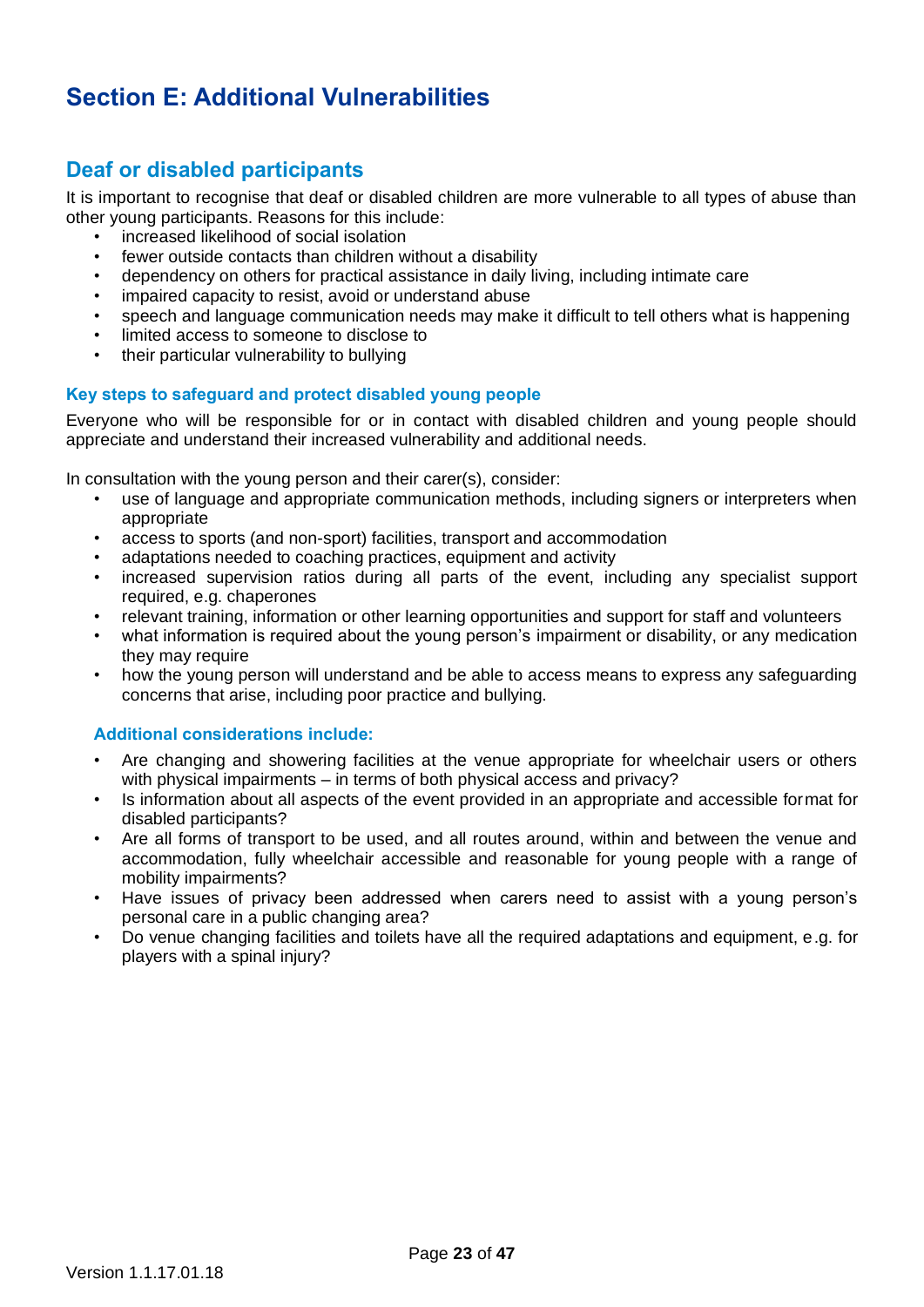## <span id="page-23-0"></span>**Children from ethnic minority groups**

When running or taking part in any event or competition, it is important that you take account of the diversity of participants and avoid making assumptions about cultural or language differences.

Your code of conduct should cover discrimination and the need to challenge any discriminatory remarks or behaviour, but you need to bear other considerations in mind.

### <span id="page-23-1"></span>**Vulnerability**

Children and young people from ethnic minority communities can be additionally vulnerable to abuse because of:

- increased likelihood of social isolation due to language or cultural differences
- stereotypes and prejudicial assumptions can lead to abuse not being detected or being misinterpreted
- language/communication needs may make it difficult to tell others what is happening
- limited access to someone to disclose to
- particular vulnerability to bullying

### <span id="page-23-2"></span>**Key steps to safeguard and protect children and young people coming from ethnic minority groups**

- Take account of religious festivals or daily practices and (depending on your participants) avoid holding events that may clash with these.
- Check with your participants in advance and take account of any dietary requirements.
- Ensure communication about what to do in the event of concerns is made readily available in appropriate formats/language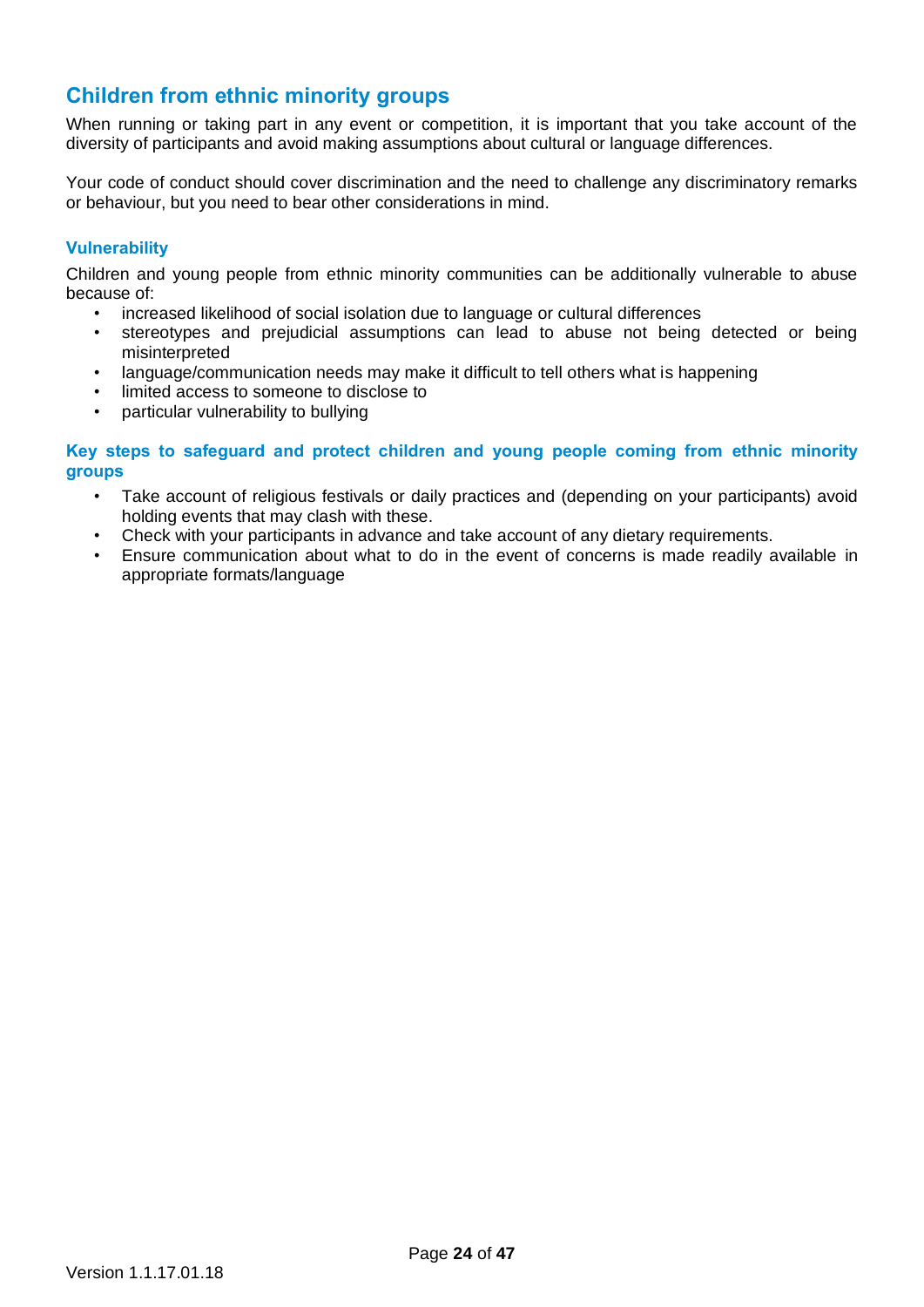## <span id="page-24-0"></span>**Technology and media**

### <span id="page-24-1"></span>**Social networking, mobile phones and the internet**

Organisers are increasingly using e-technology and social media as an integral part of larger events to:

- engage with staff, volunteers and participants
- promote the event to the wider online community
- provide and receive live feedback
- publicise successes
- generally support the event

Many individuals accessing this information are young people, so it is important that organisers recognise, consider and address the potential safeguarding concerns associated with e-technology before systems go live.

Potential risks to consider include:

- cyberbullying
- sexting
- misuse of texting and social media to identify, contact or groom children and young people for abuse

Event organisers therefore need to ensure that these risks are addressed in their safeguarding plans and codes of conduct for adults and young participants.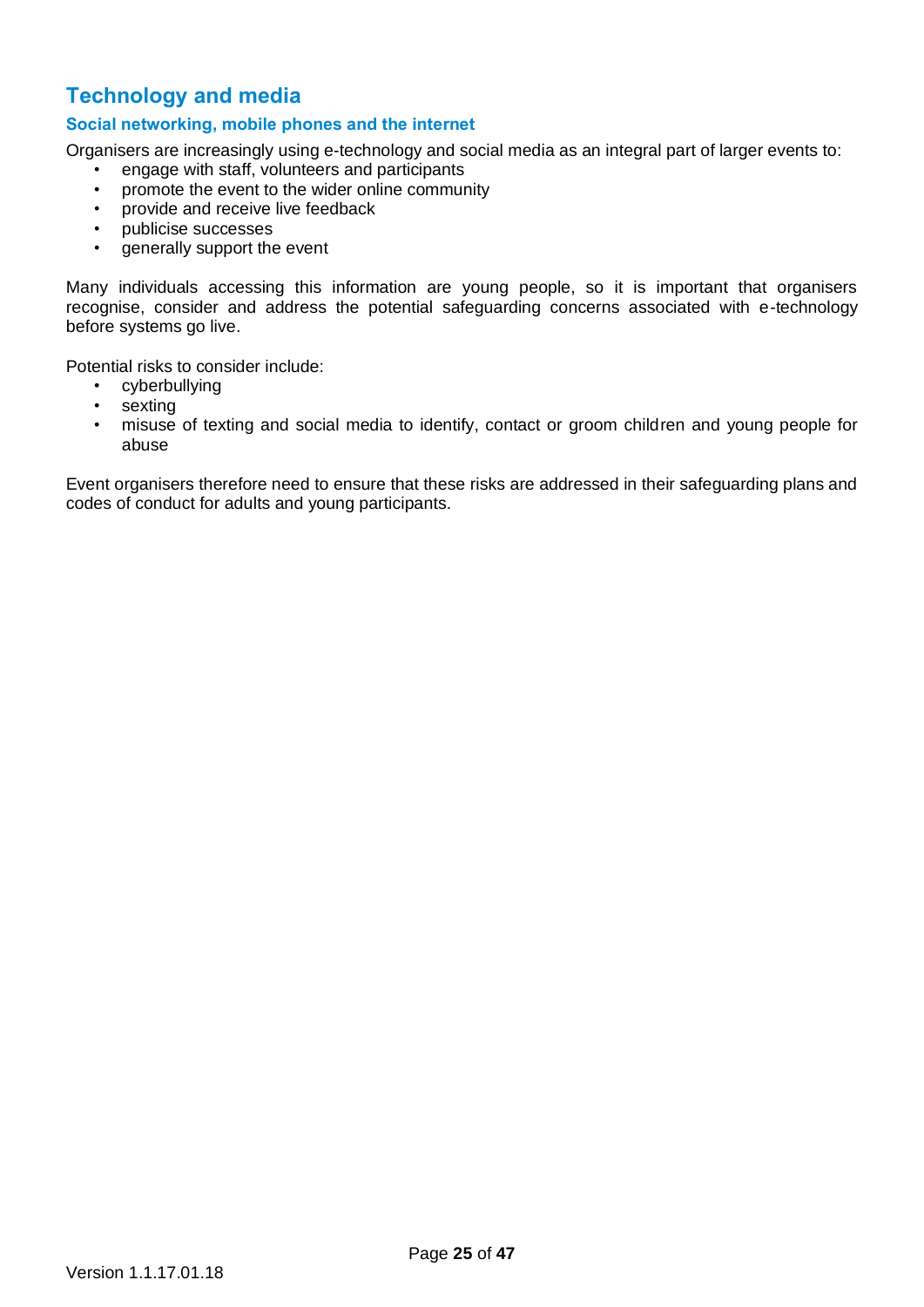## <span id="page-25-0"></span>**Social Media Statement (template example)**

Event organisers should distribute this social media statement to parents of children on the event, ask them to discuss this with their children, complete and then return.

[Organisation name] recognises the importance of social media for children and young people's development. However, we recognise that relevant safeguards need to be put in place during any trip and/or competition to help keep children and young people safe whilst online or using social media.

We therefore ask that all parents/carers read through and discuss this statement with their child and then sign and return this form to [insert name of event organiser / event safeguarding lead] at [insert name of event / organisation].

- I will be responsible for my behaviour when using the internet and social media, including the content I access and how I conduct myself.
- I will not deliberately create, browse or access material that could be considered offensive or illegal. If I accidentally come across any such material, I will report this to [insert name of event organiser / event safeguarding lead].
- I will not use social media or the internet to send anyone material that could be considered threatening, offensive, upsetting, bullying or illegal.
- I understand that all my use of internet and social media is potentially visible to everyone in the online world and that any issues involving my behaviour may be addressed by [insert name of event organiser / event safeguarding lead].
- I will not give out any of my personal information such as name, age, address or telephone number online.
- I will not share my passwords with anyone else.
- I will not arrange to meet someone that I have met online.
- I understand that these rules are designed to keep me safe and if they are not followed my parents/carers may be contacted.
- I will avoid using my mobile or smartphone during activities as I understand that it will have an impact on my safety and my opportunity to learn and achieve.
- I am aware that if I am experiencing bullying behaviour or abuse online, I can contact linsert name of event organiser / event safeguarding lead]
- I know I can also contact Childline on 0800 11 11 if I have any worries about something I've seen or experienced online.

We have discussed this statement and ……………………………………...(*insert child's name*) agrees to support the safe use of the internet and social media at ……………………………..(*name of the event)*

| Parent/carer name:      |  |
|-------------------------|--|
| Parent/carer signature: |  |
|                         |  |
|                         |  |
| Date:                   |  |
| Child's name:           |  |
| Child's signature:      |  |
|                         |  |
|                         |  |
| Date:                   |  |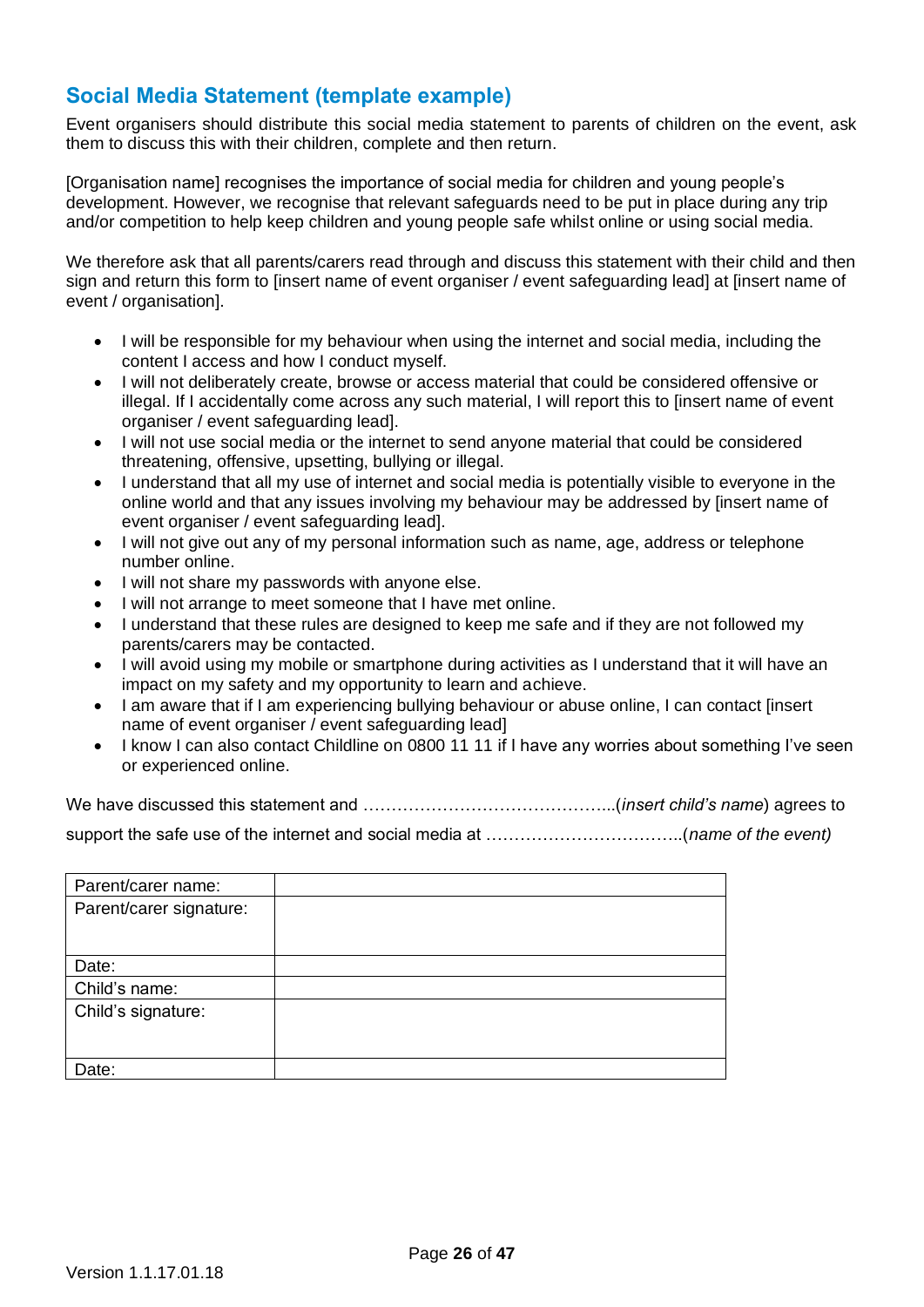## <span id="page-26-0"></span>**Photography (including video)**

### <span id="page-26-1"></span>**Before taking photos**

- The individual intending to take the photographs must have authorisation to do so from the event planners, venue management and any other key stakeholders
- Children and their parents/carers must be informed how, where and for how long the photo will be used and provide their written consent (using the Consent and Emergency Contact Form (see appendix 4)) for the photography to take place.

#### <span id="page-26-2"></span>**When taking photos**

- Children should be informed who is taking the photos and be introduced to them
- Children should be fully and appropriately dressed for the activity
- Children should be shown engaging in tennis and positively reflecting their involvement in the activity
- Any children whose parents have not given consent for them to be photographed should be easily identifiable (for example, by wearing a sticker) without being excluded from the tennis activities
- Photos should be of a group of children or adults where possible
- Photos should be representative of the diversity across tennis, with regard to age, gender, gender alignment, ethnicity and disability

#### <span id="page-26-3"></span>**When publishing photos**

- Do not include the full name of a child whose photo is being used. If naming a child or group of children, only use their first names, as this will reduce the risk of inappropriate or unsolicited attention
- Avoid including other identifying information about children (such as their school, friends and other hobbies and interests as this information can be used by others to identify them)
- Be clear about how and for how long photos will be securely stored
- Report any inappropriate content to the LTA Safe and Inclusive Tennis team as soon as possible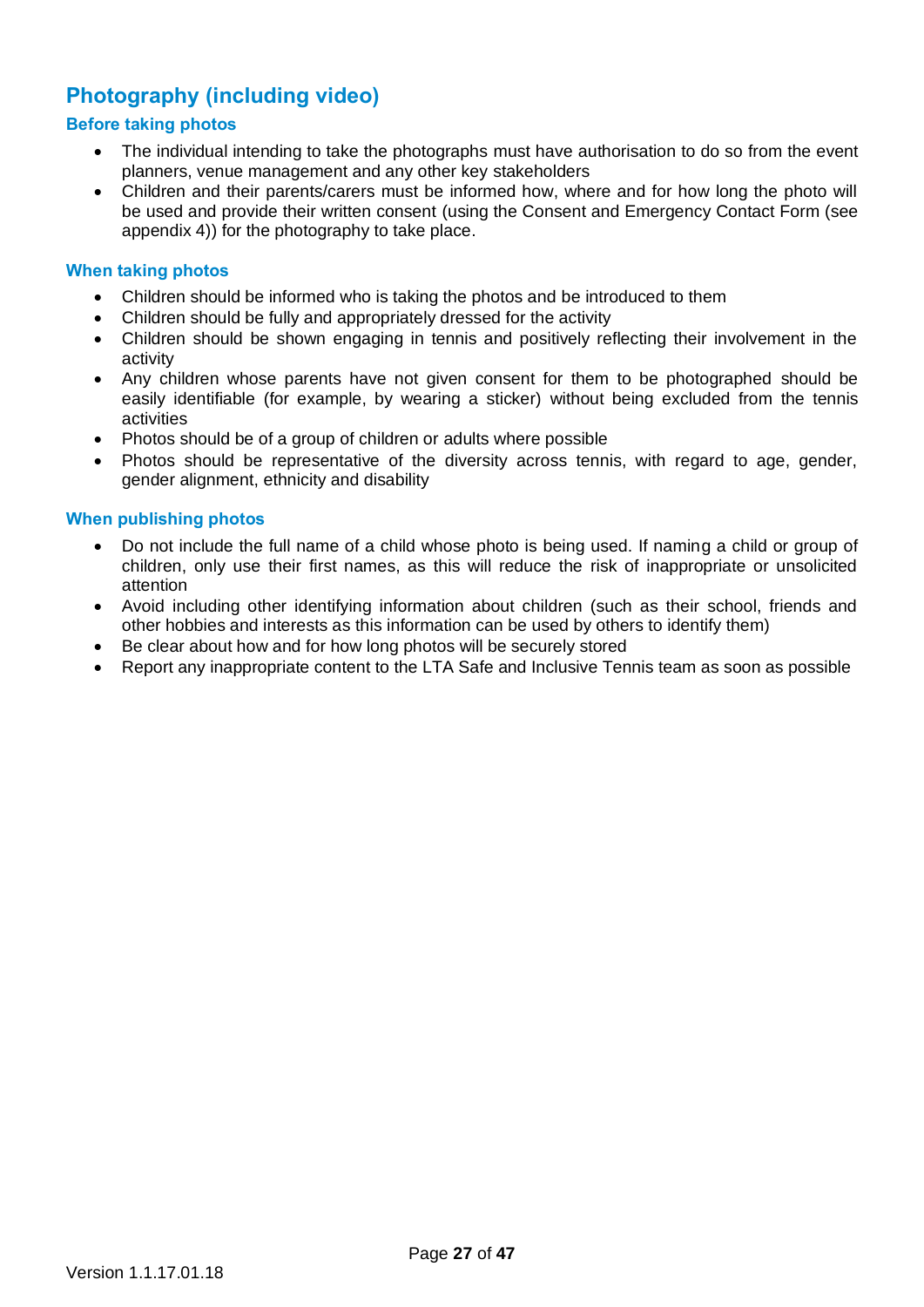# <span id="page-27-0"></span>**Section F: Overnight trips**

## <span id="page-27-1"></span>**Accommodation**

Event organiser should make enquiries with hotels/accommodation providers (such as universities) well in advance of the event to establish their policy on children having their own room.

Under no circumstances can an adult (18+) other than the parent or carer stay in the same room as a child. Players should not share a bed and male and female players should not share a room. It is acceptable for children of a similar age and the same sex to share a room. Adult supervisors should stay in a room on the same floor and as close to the child's room as possible.

Hotels can raise particular challenges for those responsible for groups of young players, due mainly to the possible interaction with other paying guests, and the availability of bars and other facilities.

You should:

- where possible, visit the accommodation beforehand to assess risks, ask questions, negotiate with the managers and gather information
- ensure players are not spread across the hotel, e.g. negotiating the use of all rooms on a particular floor
- use separate sets of rooms used by male from those used by female players
- check wheelchair accessibility if required; discuss providing a carer with the young person and their parents.
- ensure any disabled players, staff, etc. have access to all parts of the hotel and all areas within the allotted bedrooms, particularly wheelchair users for whom the height of the bed may be a factor
- check accommodation is suitable for players who are visually or hearing impaired, or have mobility difficulties
- check if players have specific cultural requirements
- ensure players cannot access inappropriate TV programmes and online content if rooms are fitted with televisions and Wi-Fi
- assess the access to and use of facilities, including bars, restaurants, pools, gymnasiums, TV/ games rooms, the internet and so on
- consider any additional supervision levels required, particularly during down time or free periods
- negotiate with hotel security about young people leaving the premises
- set players very clear guidelines on their expected behaviour at the accommodation
- maintain details of which players are using which rooms
- establish fire and other emergency arrangements, including access to players rooms
- establish arrangements for meals, arrivals and departures.
- brief everyone on fire procedures and exits; tell accommodation staff if any room is occupied by someone with difficulties responding to alarms.
- tell players how to contact staff, including which rooms they occupy and room telephone numbers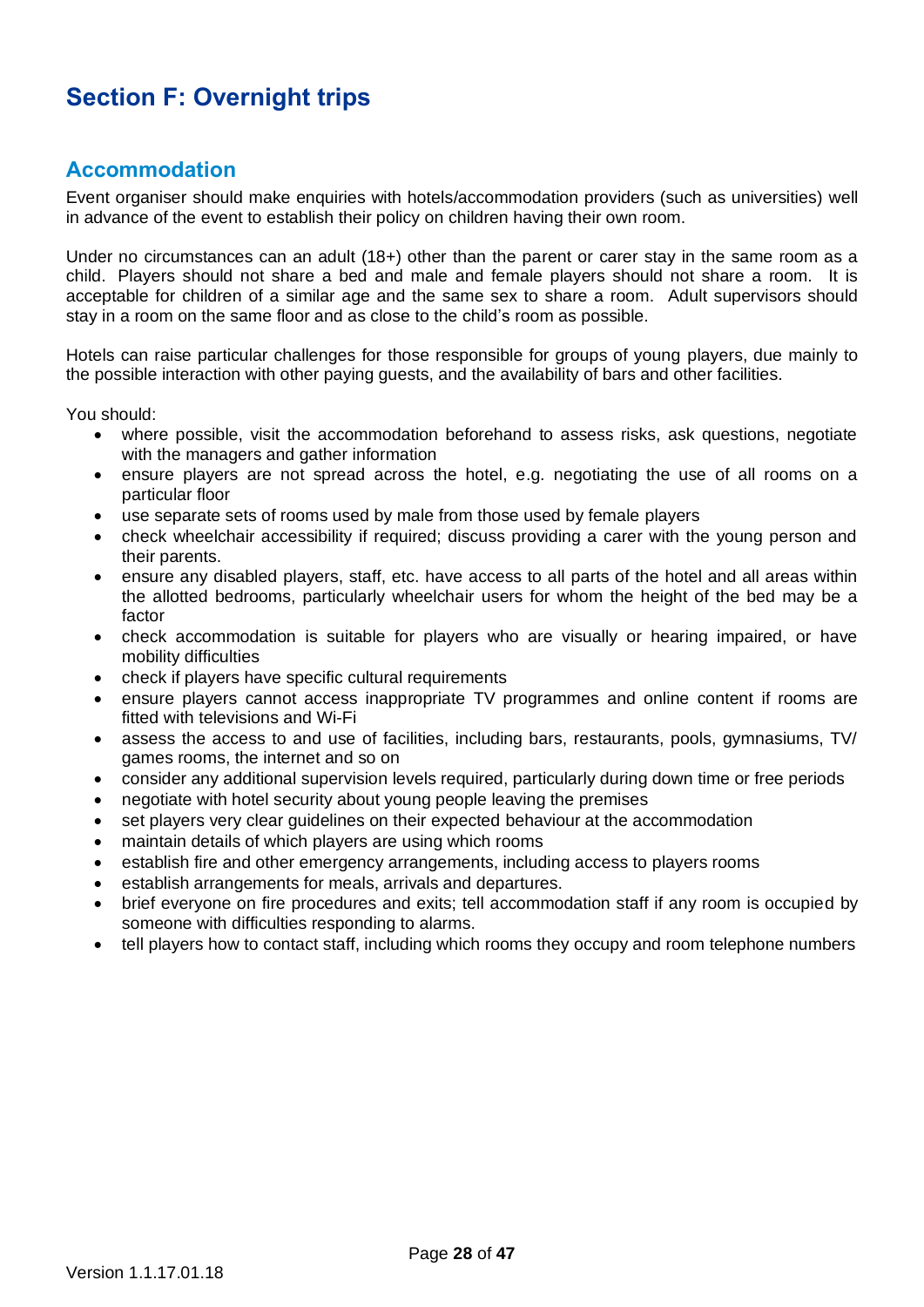## <span id="page-28-0"></span>**Information for parents and carers**

The paperwork you prepare for parents and players should give them as much information as possible. For trips where players are staying overnight, this will need to be more comprehensive and include:

- objectives and purpose of the trip
- name and contact number of the organiser
- names of all staff and volunteers
- name and contact number of the person acting as the home–club contact
- details of transport to and from venue and during the trip
- details of accommodation with address and contact number
- itinerary, which should give as much information as possible, particularly the type of activities (competition, training, educational/social) and an indication of any unsupervised free time
- kit and equipment list emergency procedures and telephone contact
- code of conduct
- safeguarding children procedures and/or vulnerable adult procedures
- estimated cost (final costs will depend on the number of athletes participating, so you may need to indicate that the cost could vary up or down)
- date for paying a deposit to book a place and details of whether there are any circumstances under which the deposit is returnable
- schedule for settling the balance
- spending money
- expectations around the use of mobile phones or social networking sites
- details of insurance cover

### <span id="page-28-1"></span>**Using mobile phones, email and social media**

Increasingly clubs and event organisers use e-technology and social media (e.g. Facebook, Twitter or blogs) to promote events, provide live comment and communicate with participants and staff.

However, you should clarify your expectations of participants and adults involved in trips with regard to their use of these electronic media.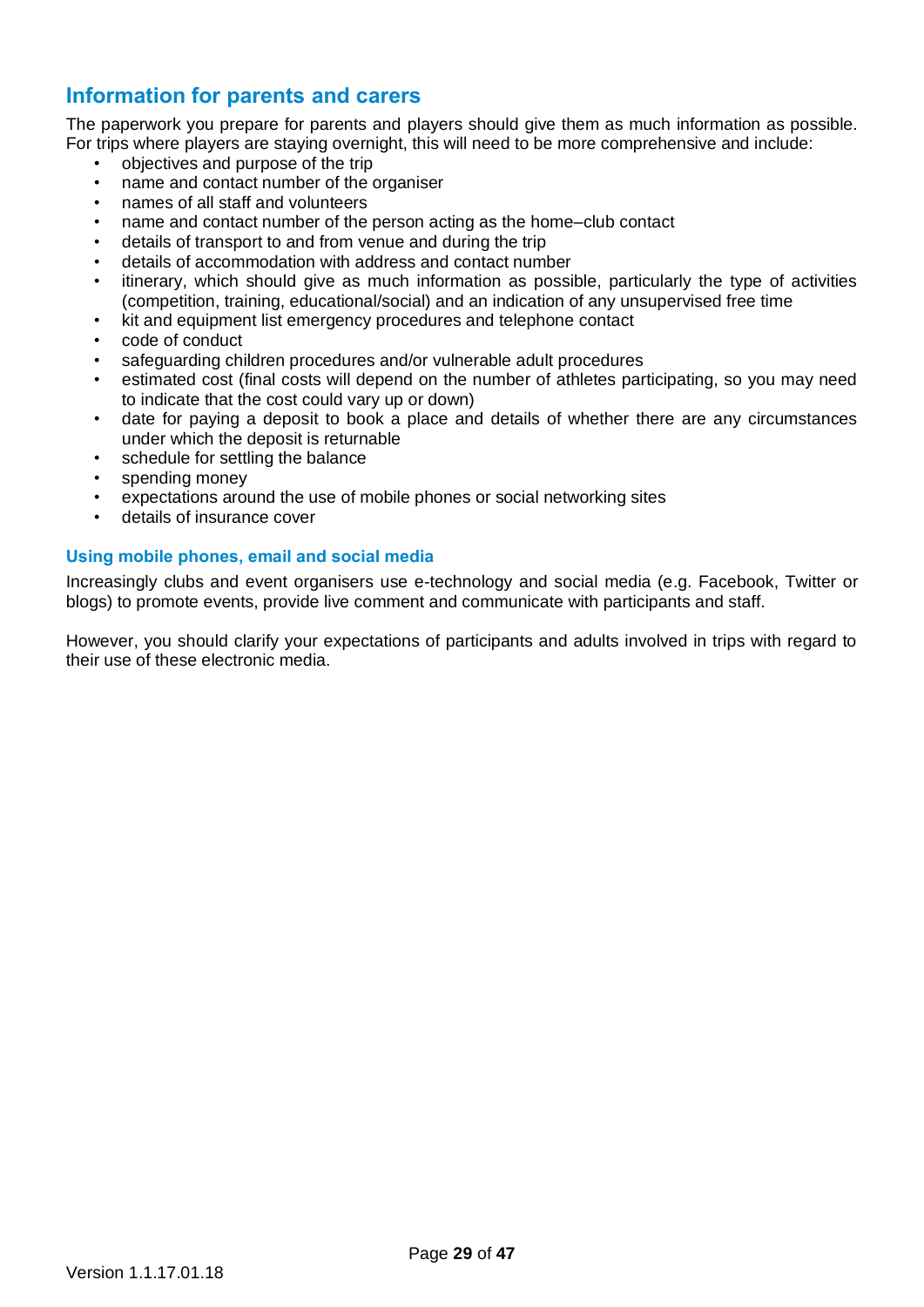## <span id="page-29-0"></span>**Unsupervised time**

There are often situations where athletes may not be directly supervised, such as returning to hotels or bases after events, shopping trips or during social visits. Unsupervised situations may arise at competitions or training camps with older athletes, or may be part of your planned programme.

As a general rule, you should not allow youngsters (under 11s) unsupervised free time. You should always inform parents if there will be times when youngsters will be unsupervised.

If using remote supervision, the group leader must ensure that everyone understands the ground rules and is adequately equipped to be unsupervised.

Time limits should be clear to everyone and not too long. Youngsters should not be on their own, but in groups of at least three.

They should know:

- where and how to contact a member of staff
- where they are staying, including the telephone number

They should have:

- some money
- some form of identification
- maps, plans and any other information for them to act effectively and safely
- an understanding of any areas that are out of bounds
- at least one mobile phone between members of each group.

It may help for one or two members of staff to establish an informal group base (such as in a central square, park or café), so that they are easily available and young people can check in with them.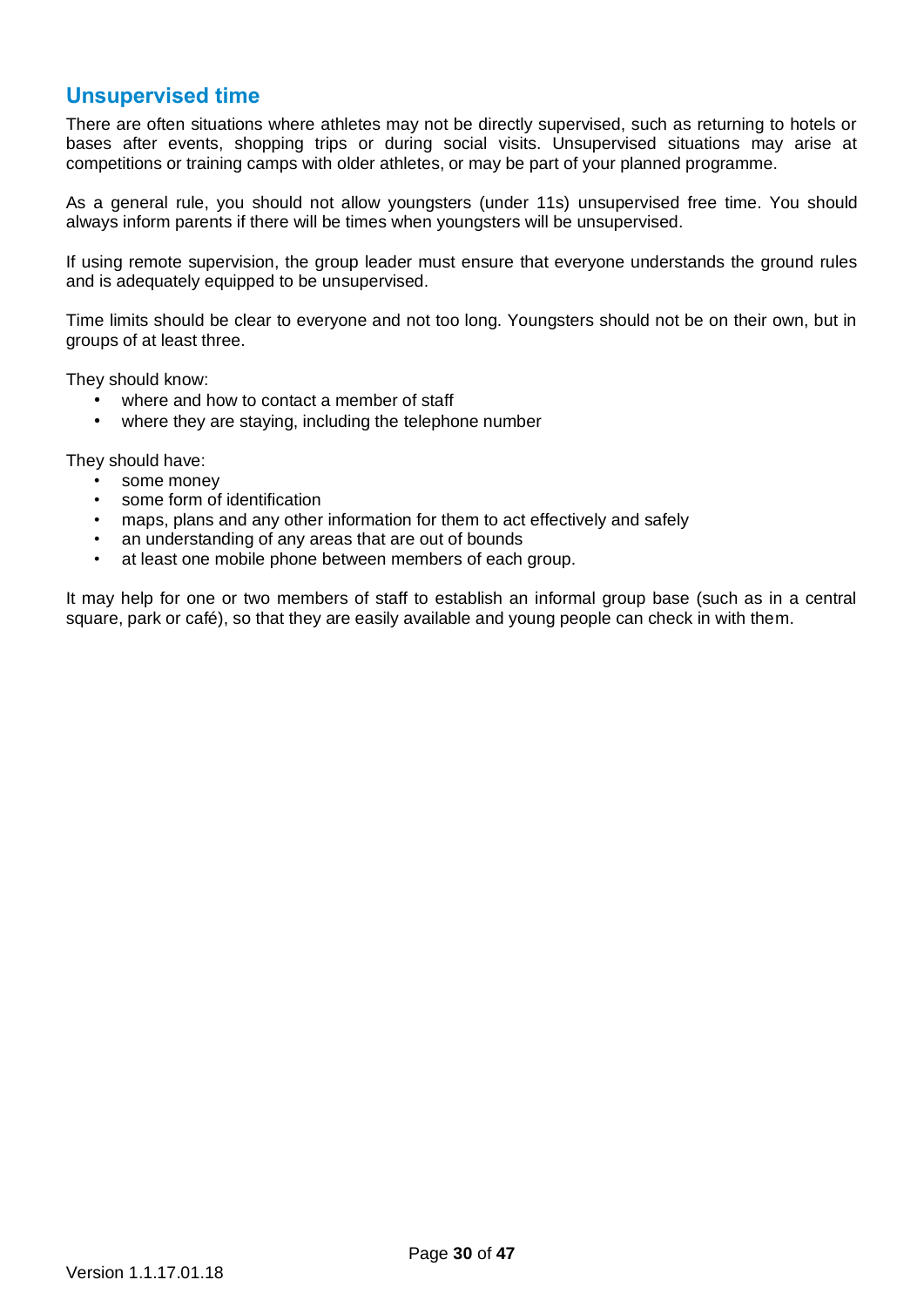## <span id="page-30-0"></span>**Assessing the risks**

No amount of planning can guarantee that a visit or overnight trip will be totally incident free, but good planning and attention to safety measures can reduce the likelihood or seriousness of any incidents.

Formally assessing potential problem areas is central to ensuring that you have appropriate procedures in place for all activities and stages of a trip. Your assessment should aim to prevent the risks or reduce them. You must not place children and young people in situations that expose them to an unacceptable event level of risk; your prime consideration must always be safety.

You should base your risk assessment on the following considerations:

- What are the hazards?
- Who might be affected by them?
- What safety measures need to be in place to reduce the risks to an acceptable event level?
- Can the group leader put the safety measures in place?
- What steps will be taken in an emergency?

We strongly recommend a pre-trip visit to check many of the above points. Although good practice, this may sometimes not be practical, but you can always write to the sports venue and accommodation to ask for specific information for your risk assessment. You can also seek references from other clubs or schools that have used the same facilities.

You should also establish how many staff you will need at all times to supervise the group adequately on your trip. There should be a minimum of two members of staff on all trips and if the group of children is male and female, the members of staff should be male and female.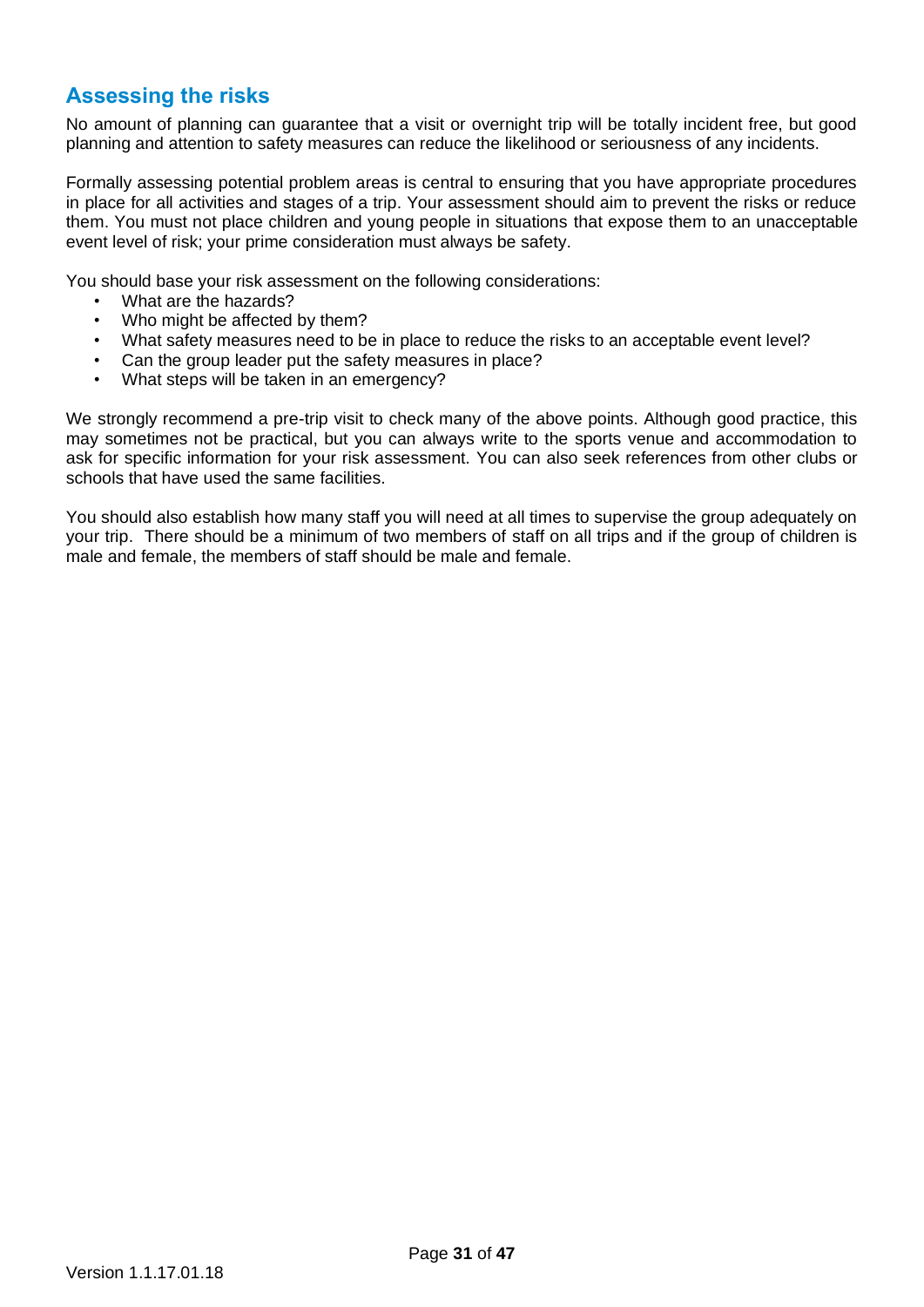## <span id="page-31-0"></span>**Transportation**

We advise that parents in the first instance are responsible for transporting their children to or from tennis venues and events. It is reasonable to place responsibility on parents for ensuring appropriate transport arrangements are made.

Sometimes it may be necessary for venues to transport a number of children for team based events or activities, such as County Cup. In such a situation, the event organisers should ensure that:

- Parents are informed of the destination, reason for the journey and who the driver will be
- Parents complete, sign and return a Consent and Emergency Contact Form (see appendix 4). The supervisors should have a copy of this with them at all times
- There are two adults in the car
- Children are seated in the back of the vehicle at all times
- There is an established procedure in the event of a breakdown/emergency
- The driver has a valid UK driving licence, satisfactory DBS check (if applicable), correct insurance, MOT certificate and complies with laws on the use of seatbelts and restraints
- Rest breaks are taken every two hours of driving
- If transporting children in a mini-bus or bus, the driver must also have the correct type of licence [\(more information](http://www.perkins-slade.com/insurance-blog/2015/03/10/minibuses-are-you-driving-legally/) on this here).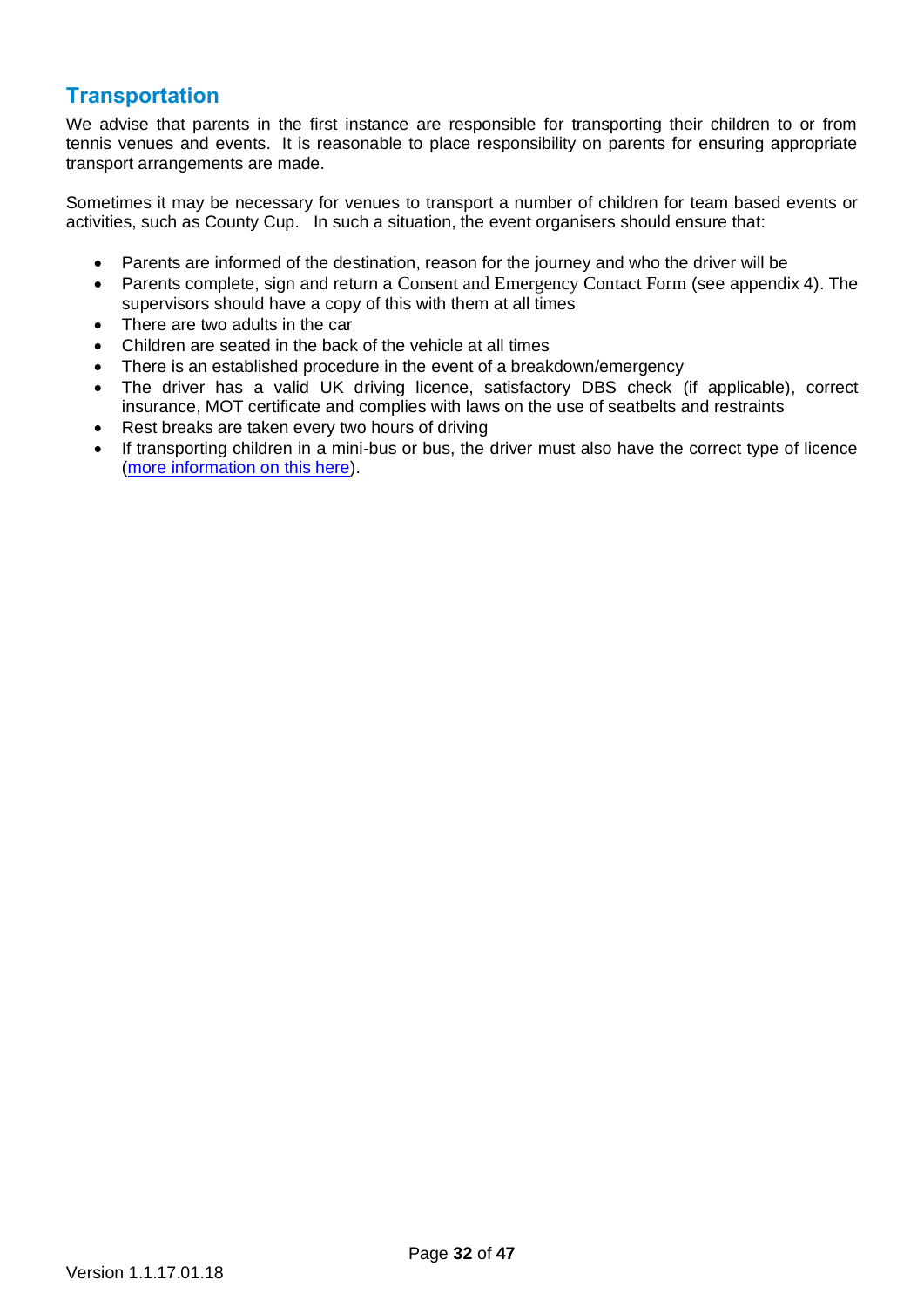## <span id="page-32-0"></span>**Emergency procedures**

### <span id="page-32-1"></span>**First aid**

Your group organiser should know how to contact the emergency services and have access to first-aid provision in a suitable first-aid box.

When assessing minimum first-aid requirements, you should consider:

- numbers in your group
- nature of activities
- possible injuries and how effective first aid would be

### <span id="page-32-2"></span>**Medical conditions and medication**

Organisers should be aware of any specific medical conditions of children and young people, including any allergies.

Staff have a duty of care to make sure that those young people in their charge during a trip remain safe and healthy. Staff should not hesitate to act in an emergency and to take life-saving action in an extreme situation.

### <span id="page-32-3"></span>**On-site procedures**

If an emergency occurs on a club trip:

- establish the nature of the emergency as quickly as possible
- ensure group members are safe and looked after
- establish the names of any casualties and get them immediate medical attention
- ensure that those group members who need to know are aware of the incident and that they all follow the emergency procedures
- ensure that a member of staff accompanies any casualties to hospital and that those members of the group remaining are adequately supervised and kept together at all times
- notify the police if necessary
- write down accurately and as soon as possible all relevant facts and witness details and preserve any vital evidence
- keep a written account of all events, times and contacts after the incident; date and sign your record with your full name
- complete an accident/incident report form as soon as possible
- ensure that no one in the group discusses legal liability with other parties
- ensure appropriate insurance cover is in place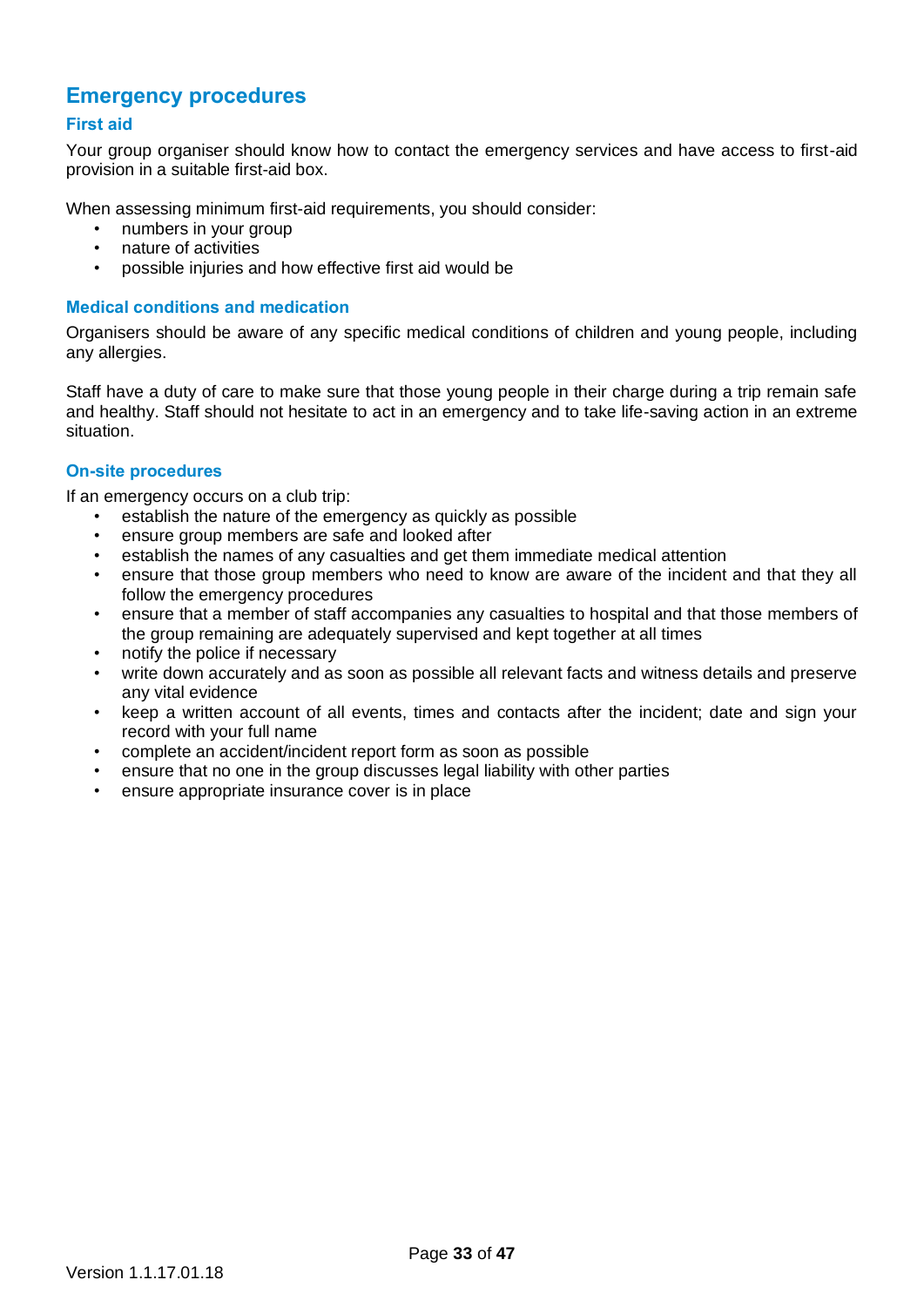# <span id="page-33-1"></span><span id="page-33-0"></span>**Event safeguarding checklist**

<span id="page-33-4"></span><span id="page-33-3"></span><span id="page-33-2"></span>

|                                                                                        | <b>Complete</b> |
|----------------------------------------------------------------------------------------|-----------------|
| <b>Basics</b>                                                                          |                 |
| Does someone at your event have lead responsibility for safeguarding?                  |                 |
| Do you have a safeguarding plan for your event?                                        |                 |
| Do you have robust policies and procedures in place?                                   |                 |
| <b>Creating a Safe Environment</b>                                                     |                 |
| Do you have codes of conduct and principles of participation?                          |                 |
| Have you completed pre-event risk assessment?                                          |                 |
| Have you confirmed the ratios of supervisors to children at the event?                 |                 |
| Do you have plans in place in case a child goes missing at your event?                 |                 |
| Have you arranged registration and consents for all participants?                      |                 |
| Do you have all relevant medical information?                                          |                 |
| Have you arranged security at your event?                                              |                 |
| <b>Roles and Responsibilities</b>                                                      |                 |
| Have you considered recruitment, employment and deployment of staff and<br>volunteers? |                 |
| Are all staff and volunteers aware of their safeguarding responsibility?               |                 |
| Are all the relevant people DBS checked?                                               |                 |
| <b>Responding to Concerns</b>                                                          |                 |
| Do you know how to recognise and respond to concerns?                                  |                 |
| Do you have procedures in place for whistleblowing?                                    |                 |
| <b>Additional Vulnerabilities</b>                                                      |                 |
| Have you considered young people with additional vulnerabilities?                      |                 |
| Have you thought about the role of technology and social media?                        |                 |
| Have you received completed social media statements for participants?                  |                 |
| <b>Travel and Overnight Stays (if applicable)</b>                                      |                 |
| Have you planned for any overnight stays effectively?                                  |                 |
| Have you communicated effectively with parents, carers and players?                    |                 |
| Have you assessed potential risks?                                                     |                 |
| Have you considered and assessed transport plans?                                      |                 |
| Do you have plans for emergency procedures in place?                                   |                 |
| Do you have appropriate supervision of children and young people?                      |                 |
| Have you considered all aspects of accommodation and catering?                         |                 |

### <span id="page-33-7"></span><span id="page-33-6"></span><span id="page-33-5"></span>**More detailed guidance on the topics in this document can be found at**  *<https://thecpsu.org.uk/event-management/>*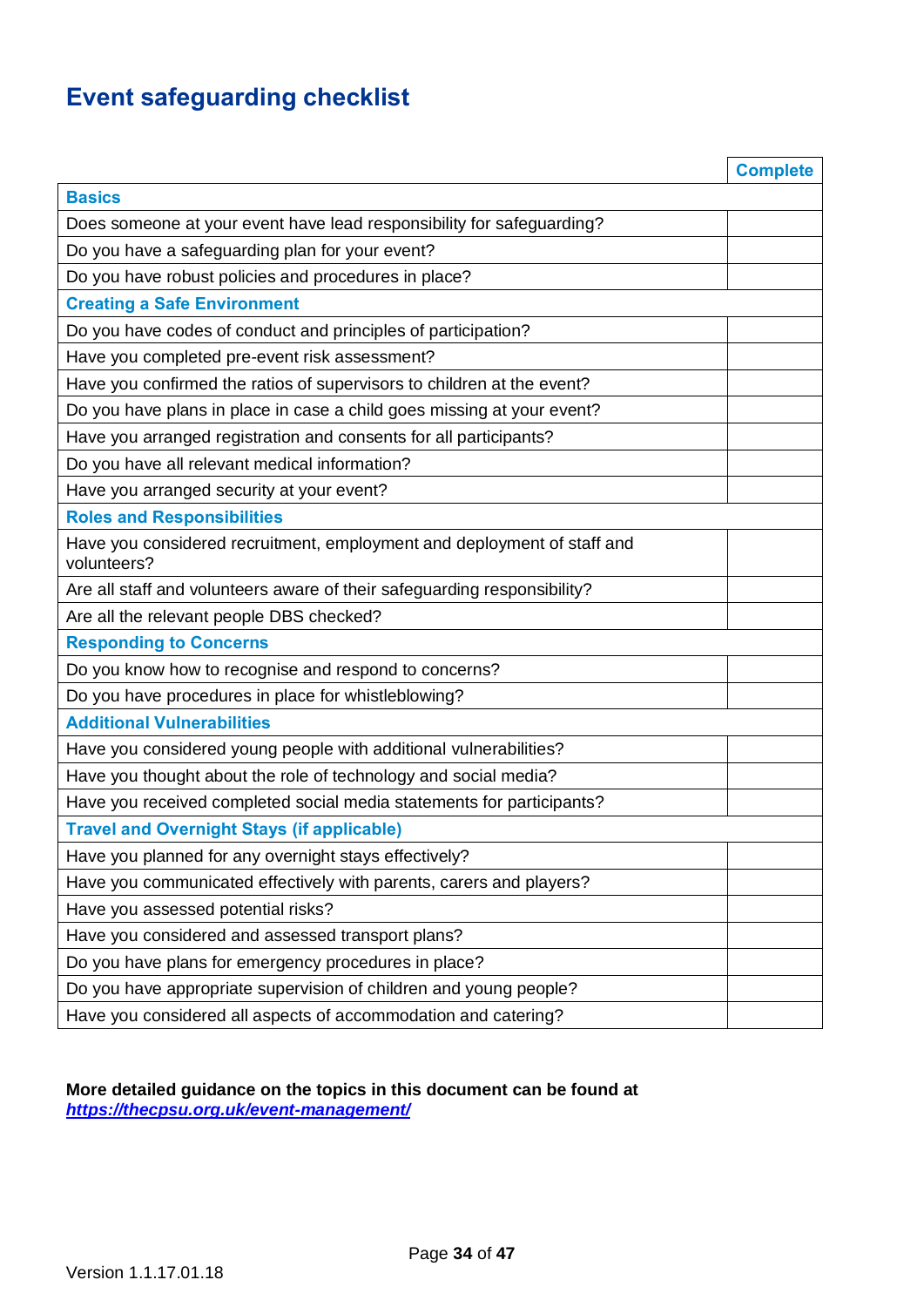# <span id="page-34-0"></span>**Glossary of terms**

**Adult:** anyone over the age of 18

**Adult at Risk:** someone who is aged 18 or over who is experiencing, or is at risk of abuse or neglect, has care and support needs and because of their care and support needs cannot protect themselves against actual or potential abuse or neglect.

**Child:** anyone under the age of 18

**Safeguarding children:** protecting children from abuse and neglect, preventing the impairment of children's health or development, ensuring that children are growing up in circumstances consistent with the provision of safe and effective care and taking action to enable all children to have the best life chances.

**Safeguarding adults at risk:** enabling individuals to achieve the outcomes that matter to them in their life; protecting their right to live in safety, free from abuse and neglect. Empowering and supporting them to make choices, stay safe and raise any concerns. Beginning with the assumption that an individual is best-placed to make decisions about their own wellbeing, taking proportional action on their behalf only if someone lacks the capacity to make a decision, they are exposed to a life-threatening risk, someone else may be at risk of harm, or a criminal offence has been committed or is likely to be committed.

**Physical abuse:** a form of abuse which may involve hitting, shaking, throwing, poisoning, burning or scalding, drowning, suffocating or otherwise causing physical harm to a child or adult at risk. Physical harm may also be caused when a parent or carer fabricates the symptoms of, or deliberately induces illness.

**Sexual abuse:** involves forcing or enticing a child to take part in abusive sexual activities, not necessarily involving a high level of violence, whether or not the child is aware of what is happening. The activities may involve physical contact, including assault by penetration (for example, rape or oral sex) or nonpenetrative acts such as masturbation, kissing, rubbing or touching outside of clothing. They may also include non-contact activities, such as involving children in looking at, or in the production of, sexual images, watching sexual activities, encouraging children to behave in sexually inappropriate ways, or grooming a child in preparation for abuse (including via the internet). Sexual abuse is not solely perpetrated by adult males. Women can also commit acts of sexual abuse, as can other children.

**Emotional abuse:** the persistent emotional maltreatment of a child or adult at risk such as to cause severe and persistent adverse effects on their emotional development. It may involve conveying to a child/ adult at risk that they are worthless or unloved, inadequate, or valued only insofar as they meet the needs of another person; not giving them opportunities to express their views; deliberately silencing them or 'making fun' of what they say or how they communicate. It may feature age or developmentally inappropriate expectations being imposed, including interactions that are beyond a child or adult at risk's developmental capability, as well as overprotection and limitation of exploration and learning, or preventing them participating in normal social interaction. It may involve seeing or hearing the ill-treatment of another. It may involve serious bullying (including cyber bullying), causing a child or adult at risk to feel frightened in danger, or exploited. Some level of emotional abuse is involved in all types of maltreatment, though it may occur alone.

**Neglect:** the persistent failure to meet a child/ adult at risk's basic physical and/or psychological needs, likely to result in the serious impairment of their health or development. It may involve a parent or carer failing to:

- provide education, adequate food, clothing or shelter;
- protect a child/ adult at risk from physical or emotional harm or danger;
- ensure adequate supervision (including the use of inadequate care-givers); or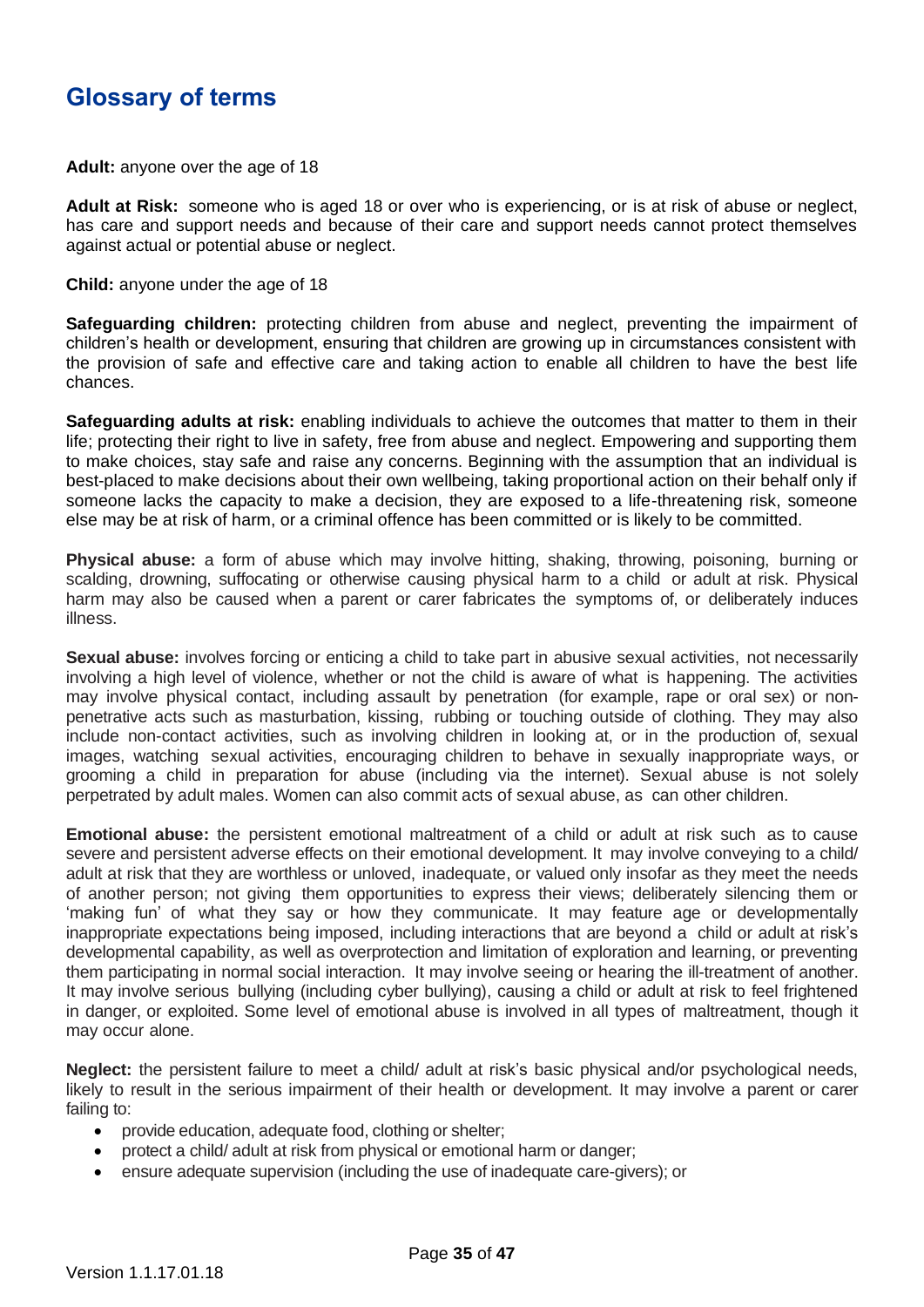• ensure access to appropriate medical care or treatment.

It may also include neglect of, or unresponsiveness to, a child's or adult at risk's basic emotional needs. Neglect may occur during pregnancy due to maternal substance abuse.

**Radicalisation, extremism and terrorist behaviour:** Radicalisation is the process by which a person comes to support terrorism and/or forms of extremism. Extremism is vocal or active opposition to fundamental British values, including democracy, the rule of law, individual liberty and mutual respect and tolerance of different faiths and beliefs. There is no single way to identify an individual who is likely to be susceptible to extremist ideology. The internet and the use of social media can be a major factor in the radicalisation of people.

**Financial abuse:** having money or property stolen; being defrauded; being put under pressure in relation to money or other property; and having money or other property misused.

**Discriminatory abuse:** treating someone in a less favourable way and causing them harm, because of their age, gender, sexuality, gender identity, disability, socio-economic status, ethnic origin, religion and any other visible or non-visible difference.

**Domestic abuse:** includes physical, sexual, psychological or financial abuse by someone who is, or has been a partner or family member. Includes forced marriage, female genital mutilation and honour-based violence (an act of violence based on the belief that the person has brought shame on their family or culture). Domestic abuse does not necessarily involve physical contact or violence.

**Psychological abuse:** including emotional abuse, threats of harm or abandonment, deprivation of contact, humiliation, blaming, controlling, intimidation, coercion, harassment, verbal abuse, isolation or withdrawal from services or supportive networks.

**Organisational abuse:** where the needs of an individual are not met by an organisation due to a culture of poor practice or abusive behaviour within the organisation.

**Self-neglect:** Behaviour which threatens an adult's personal health or safety (but not that of others). Includes an adult's decision to not provide themselves with adequate food, clothing, shelter, personal hygiene, or medication (when indicated), or take appropriate safety precautions.

**Modern slavery:** encompasses slavery, human trafficking, criminal and sexual exploitation, forced labour and domestic servitude. Traffickers and slave masters use whatever means they have at their disposal to coerce, deceive and force individuals into a life of abuse, servitude and inhumane treatment.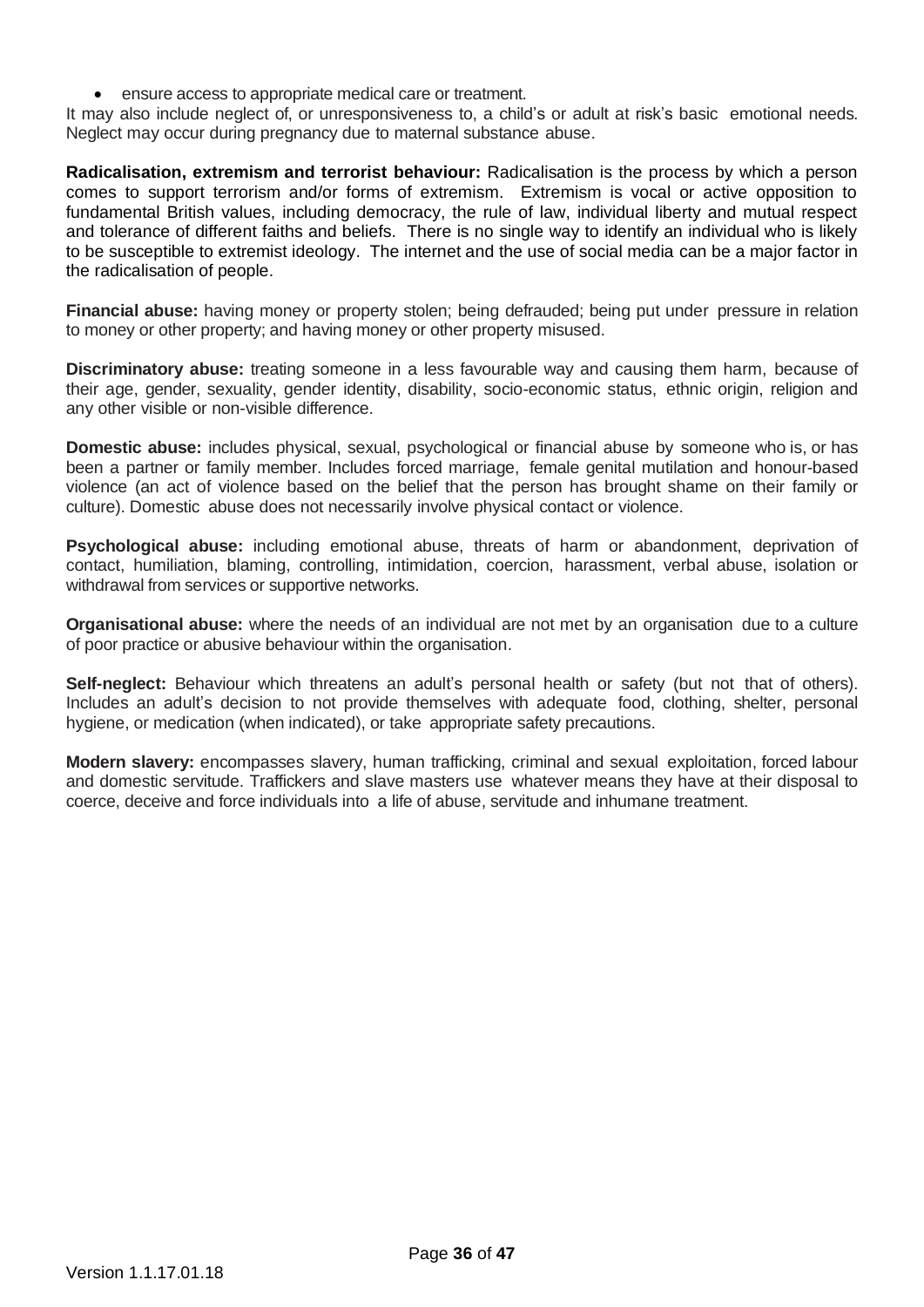# <span id="page-36-0"></span>**Appendix 2**

# **Risk Register template**

*(Please note this document is best used with the page orientation set to landscape)*

| <b>Accountable Person:</b> |  |
|----------------------------|--|
| <b>Risk Tracker:</b>       |  |
| Date Approved:             |  |
|                            |  |

| Venue/Location:        |  |
|------------------------|--|
| <b>Event/Activity:</b> |  |

|                | <b>Risk</b>                          | Who at risk                                | <b>Risk level</b> | <b>Controls</b>                                                                                                                                                                                                                                                                                                                                                                                                                                                                                                       | <b>Revised</b><br><b>Risk level</b> |
|----------------|--------------------------------------|--------------------------------------------|-------------------|-----------------------------------------------------------------------------------------------------------------------------------------------------------------------------------------------------------------------------------------------------------------------------------------------------------------------------------------------------------------------------------------------------------------------------------------------------------------------------------------------------------------------|-------------------------------------|
| 1              | Transporting U18's to County Cup     | Junior Players<br>Coaches<br><b>Driver</b> |                   | Driver has appropriate insurance and<br>$\bullet$<br>driving licence<br>Vehicle inspection completed and<br>$\bullet$<br>MOT passed<br>Parental consent obtained for<br>$\bullet$<br>transport to take place<br>Emergency consent forms completed<br>$\bullet$<br>Medical and dietary information<br>$\bullet$<br>obtained<br>Minimum of two adults in vehicle<br>$\bullet$<br>Rest break taken every two hours of<br>$\bullet$<br>driving<br>Coaches LTA Accredited<br>$\bullet$                                     |                                     |
| $\overline{2}$ | Club photography at social event day | Photographer<br>Children<br>Club           |                   | Photographer has been approved<br>$\bullet$<br>through club committee<br>Photographer has signed a code of<br>$\bullet$<br>conduct/contract<br>Parents informed about photography<br>$\bullet$<br>and consent for images to be taken<br>obtained<br>Children who are not to be included in<br>$\bullet$<br>any imagery are clearly identified by a<br>red sticker on their t-shirt so the<br>photos can be filtered out<br>All children introduced to photographer<br>$\bullet$<br>and told that photos will be taken |                                     |
| 3              |                                      |                                            |                   |                                                                                                                                                                                                                                                                                                                                                                                                                                                                                                                       |                                     |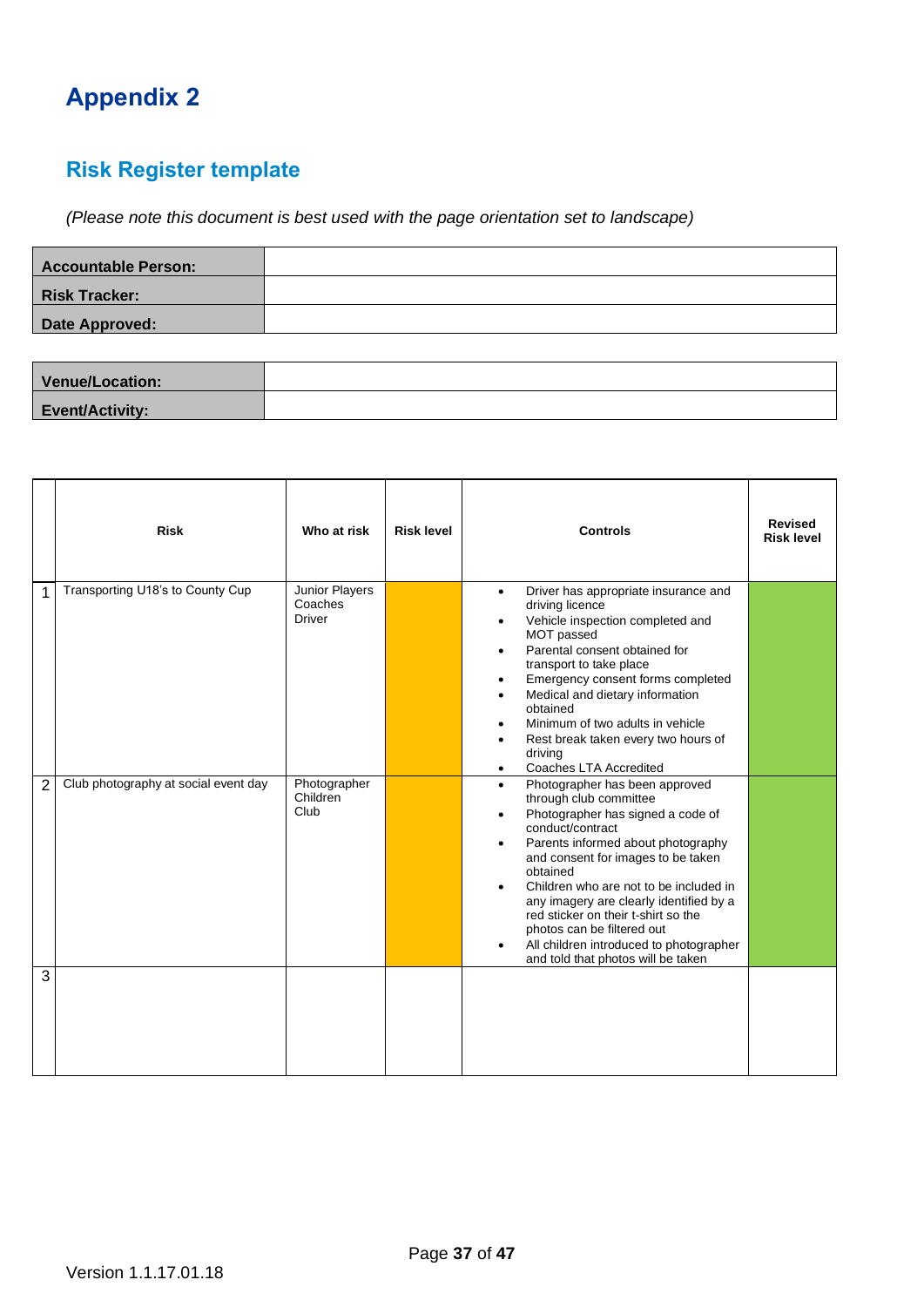# <span id="page-37-0"></span>**Appendix 3**

# **Missing child form**

## **Details of the lost/missing child**

| Name                      |  |
|---------------------------|--|
| Date of birth             |  |
| Hair colour               |  |
| Eye colour                |  |
| Description of clothing   |  |
| Ethnicity                 |  |
| Time and place last seen  |  |
| Time event staff informed |  |

## **Details of the parent, guardian or carer**

| Name            |                   |        |
|-----------------|-------------------|--------|
| Contact details | Phone:<br>Mobile: | Email: |
| Address         |                   |        |

### **Action taken Time**

| Event staff informed |  |
|----------------------|--|
| Police informed      |  |
| Other                |  |

## **Reunification with child**

| Time found                 |  |
|----------------------------|--|
| Location found             |  |
| Visible injuries?          |  |
| Other relevant information |  |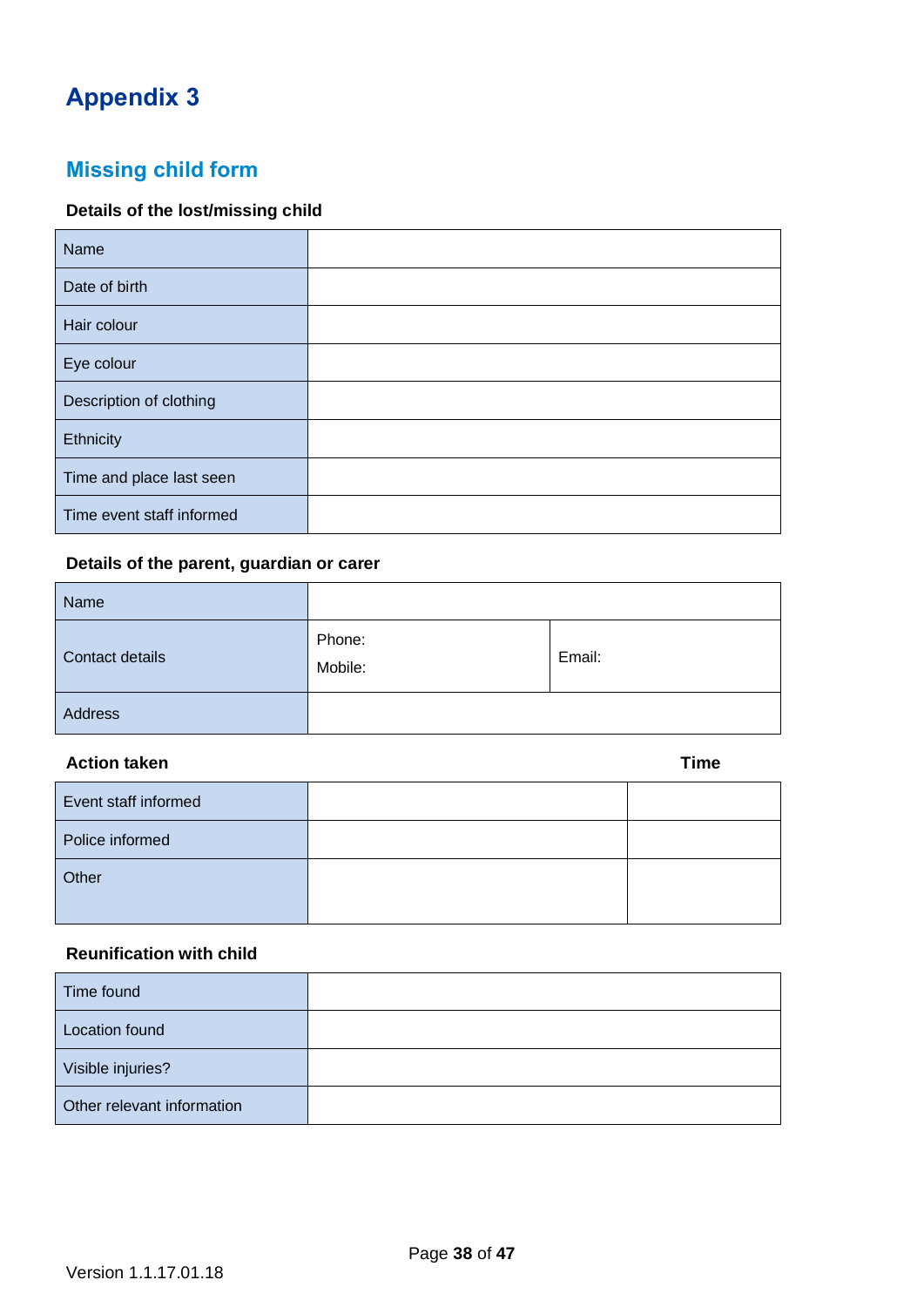# **Finding a child**

### **Details of the found child**

| Name                       |  |
|----------------------------|--|
| Date of birth              |  |
| Hair colour                |  |
| Eye colour                 |  |
| Description of clothing    |  |
| Ethnicity                  |  |
| Any medical requirements?  |  |
| Visible injuries?          |  |
| Other relevant information |  |

### **Details of the Adult handing the child or young person over to Event Staff**

| Name            |                   |        |
|-----------------|-------------------|--------|
| Contact details | Phone:<br>Mobile: | Email: |
| Address         |                   |        |

## **Details of Event Staff responsible for the child or young person**

| Name of Event Staff                                 |  |
|-----------------------------------------------------|--|
| Time child or young person<br>handed to Event staff |  |

### **Action taken Time**

| Event security informed |  |
|-------------------------|--|
| Police informed         |  |
| Other                   |  |

## **Details of the Adult collecting the child or young person**

| Name            |                   |        |
|-----------------|-------------------|--------|
| Contact details | Phone:<br>Mobile: | Email: |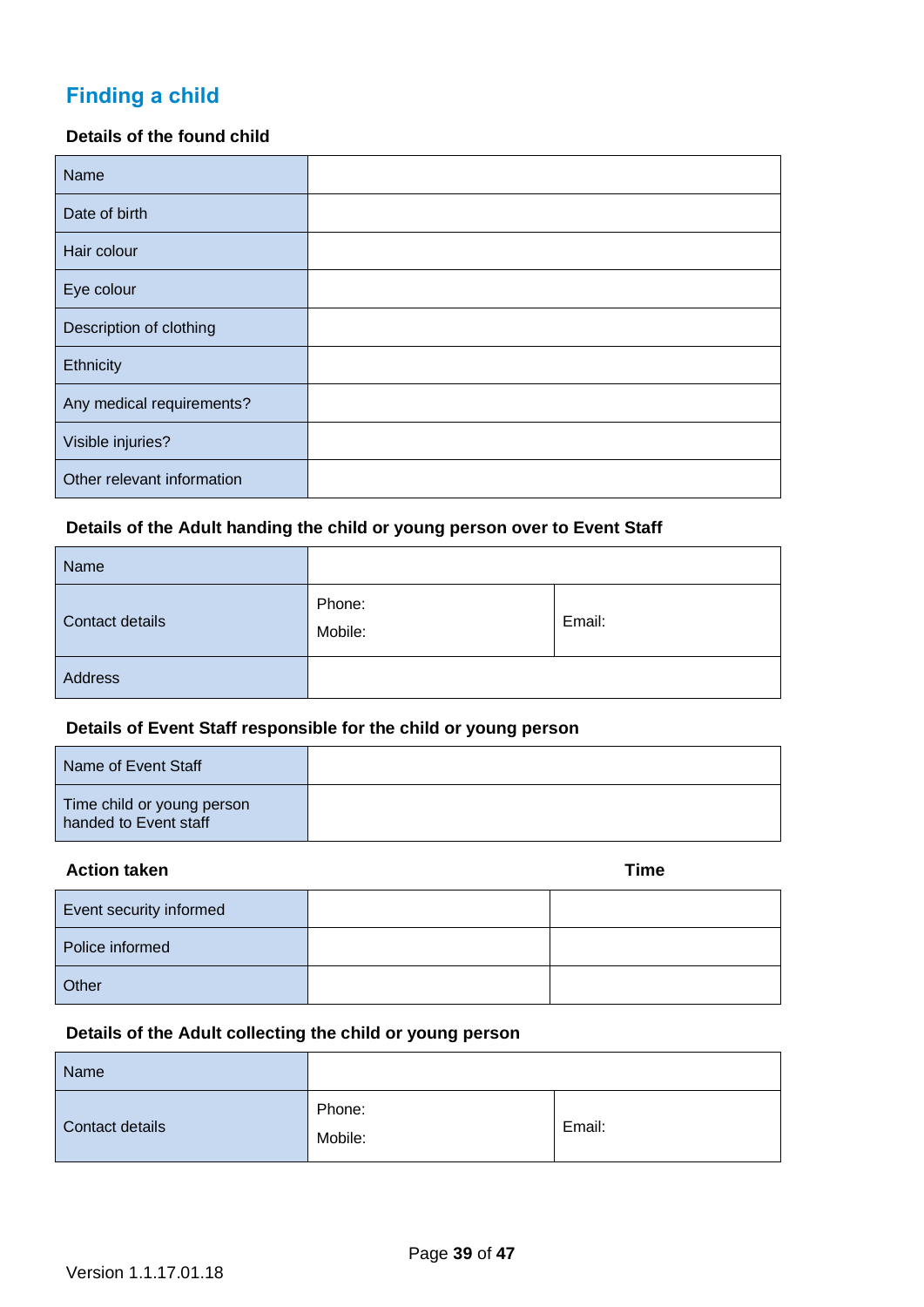| Address                      |  |
|------------------------------|--|
| Relationship to child        |  |
| Identity document(s) checked |  |
| Time reunited                |  |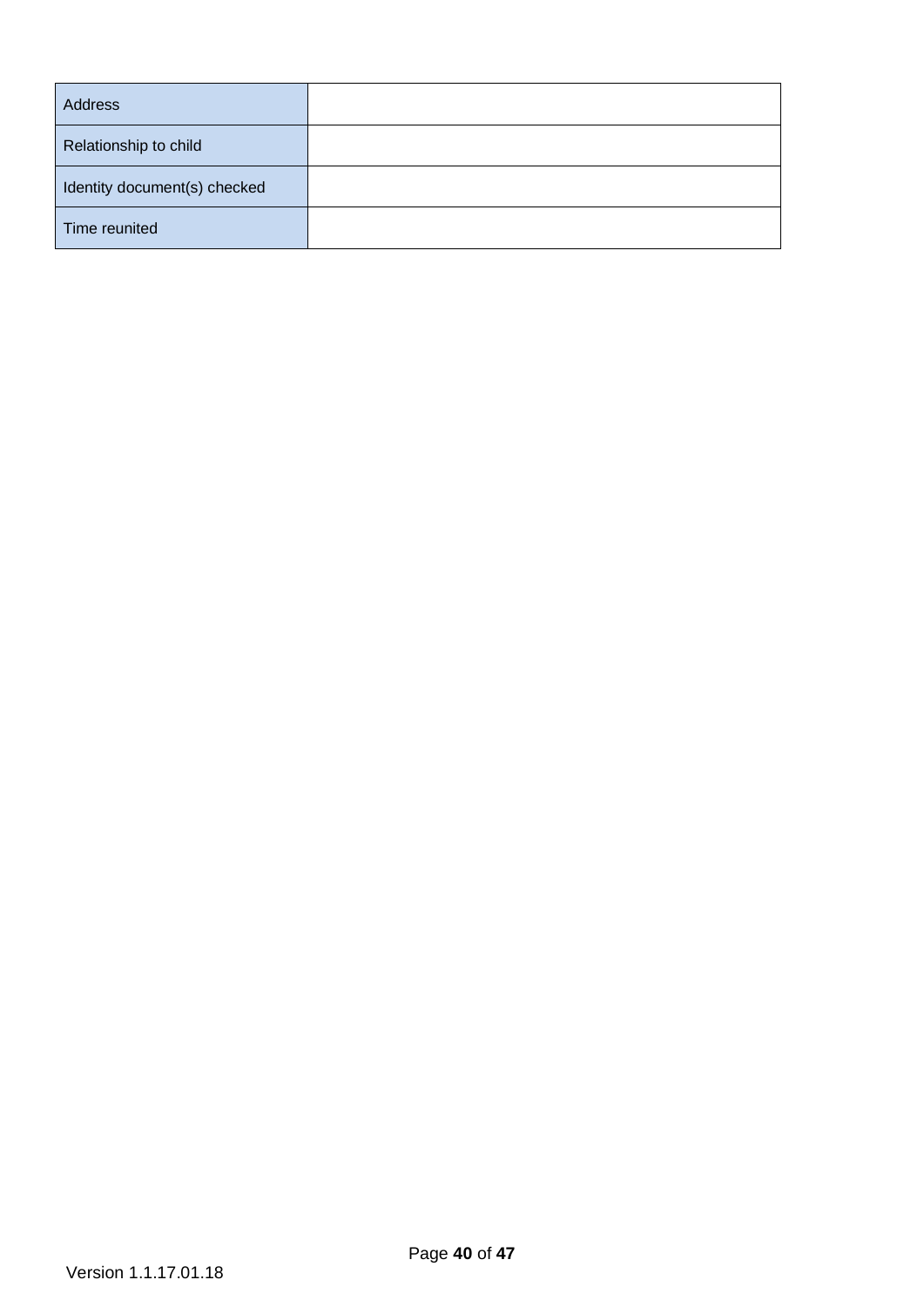# <span id="page-40-0"></span>**Appendix 4**

# **Consent and Emergency Contact Form**

## **Your details (if U18 must be the parent/carer)**

| Name:            |                   |        |
|------------------|-------------------|--------|
| Address:         |                   |        |
| Contact details: | Phone:<br>Mobile: | Email: |

### **Details of the child / adult (if different)**

| Name:                                                    |                   |        |
|----------------------------------------------------------|-------------------|--------|
| Date of birth:                                           |                   |        |
| Address (if different from the<br>parent/carer):         |                   |        |
| Contact details (if different from<br>the parent/carer): | Phone:<br>Mobile: | Email: |

#### **Details of the event/trip the child / adult will be attending**

#### **Activities**

| I give permission for the child / adult to:                   |     |    |
|---------------------------------------------------------------|-----|----|
| Be involved in photography and/or filming.                    | Yes | No |
| Travel by any form of public transport or in a motor vehicle. |     | No |
| Other (please detail)                                         |     | No |

## **Child / Adult Medical/Disability History**

| Does the child /adult have:                                                                  |     |    |
|----------------------------------------------------------------------------------------------|-----|----|
| Any health needs (e.g. diabetes, asthma, epilepsy, allergies) that we should be aware<br>of? | Yes | No |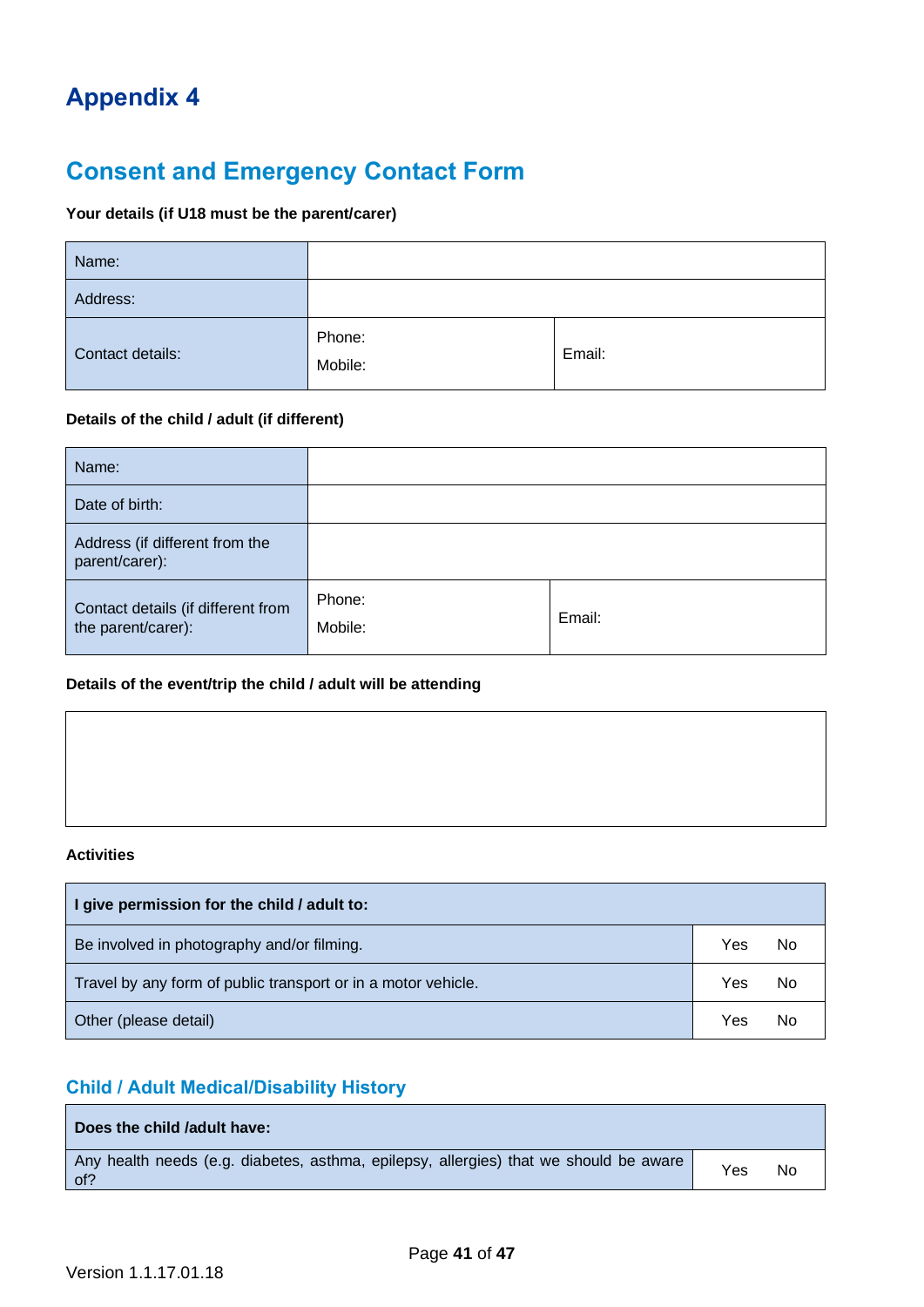| Any access needs?                                                                                                                                                                                  |  | Yes | <b>No</b> |
|----------------------------------------------------------------------------------------------------------------------------------------------------------------------------------------------------|--|-----|-----------|
| Any religious or spiritual practices we should be aware of?                                                                                                                                        |  | Yes | <b>No</b> |
| Any dietary needs we should be aware of?                                                                                                                                                           |  | Yes | <b>No</b> |
| Anything else which we should be aware of?                                                                                                                                                         |  | Yes | No        |
| If yes to any of the above, please provide full<br>details e.g. time medication must be taken, if<br>help is required to administer medication, etc.<br>(please use additional paper if required). |  |     |           |

# **Emergency Contact Details (if different from Parent/Carer)**

| Name:                                         |                   |        |
|-----------------------------------------------|-------------------|--------|
| <b>Relationship to the</b><br>child or adult: |                   |        |
| <b>Address:</b>                               |                   |        |
| Contact details:                              | Phone:<br>Mobile: | Email: |

## **Confirmation**

| Name of parent/carer<br>or adult (print):                    |                                       |        | Date                   |  |
|--------------------------------------------------------------|---------------------------------------|--------|------------------------|--|
| Signature:                                                   |                                       |        |                        |  |
| Consent valid for the<br>following period<br>(please circle) | This event only<br>week<br>1<br>month | 1 year | Other (please detail): |  |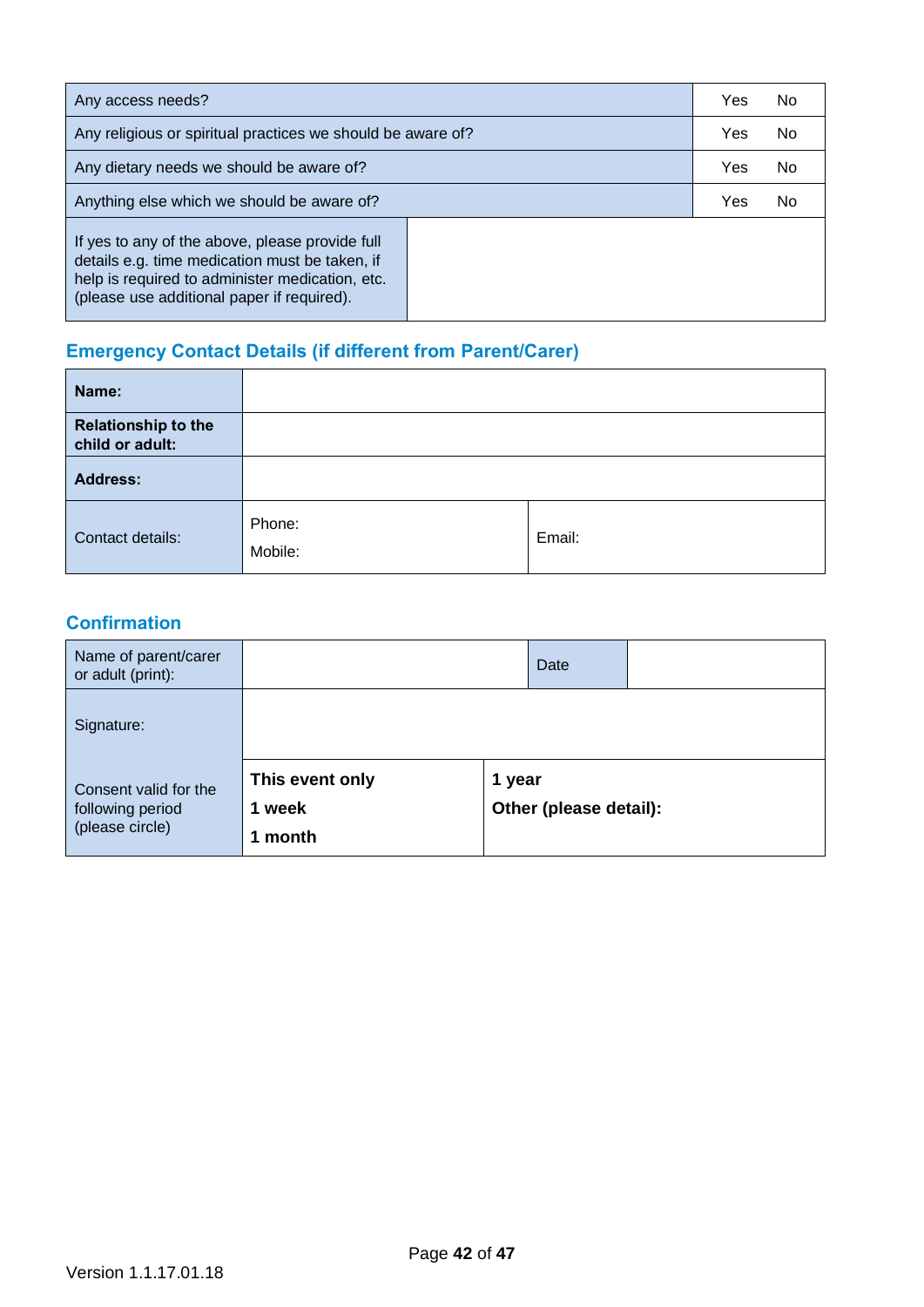# <span id="page-42-0"></span>**Appendix 5**

# **Reporting a Concern Form**

For recording concerns about a child or adult that involve physical/sexual/emotional/financial abuse, bullying, neglect or discrimination. **If someone is in immediate danger, call the police on 999.**

Please complete the form (electronically or print and use black ink) within 24 hours and send to the Safe and Inclusive Tennis Team within 48 hours of the concern.

| Date concern raised: | Today's date: |  |
|----------------------|---------------|--|
|                      |               |  |

#### **Section 1) Details of those involved in concern**

|                | <b>Your details</b> | Welfare Officer / Referee (if different) |
|----------------|---------------------|------------------------------------------|
| <b>Name</b>    |                     |                                          |
|                |                     |                                          |
| Name of        |                     |                                          |
| venue          |                     |                                          |
| based at       |                     |                                          |
| Role at        |                     |                                          |
| venue (if      |                     |                                          |
| applicable)    |                     |                                          |
| <b>Contact</b> |                     |                                          |
| details        |                     |                                          |
| (including     |                     |                                          |
| address)       |                     |                                          |

|                | Person you are concerned about | <b>Alleged perpetrator</b> |
|----------------|--------------------------------|----------------------------|
| <b>Name</b>    |                                |                            |
|                |                                |                            |
| Date of        |                                |                            |
| birth (if      |                                |                            |
| known)         |                                |                            |
| Name of        |                                |                            |
| venue          |                                |                            |
| based at       |                                |                            |
| Role at        |                                |                            |
| venue (if      |                                |                            |
| applicable)    |                                |                            |
| <b>Contact</b> |                                |                            |
| details        |                                |                            |
| (including     |                                |                            |
| address)       |                                |                            |

| Is the Welfare Officer/Referee aware of the concern? (please circle) |      |
|----------------------------------------------------------------------|------|
| - No                                                                 | Yes. |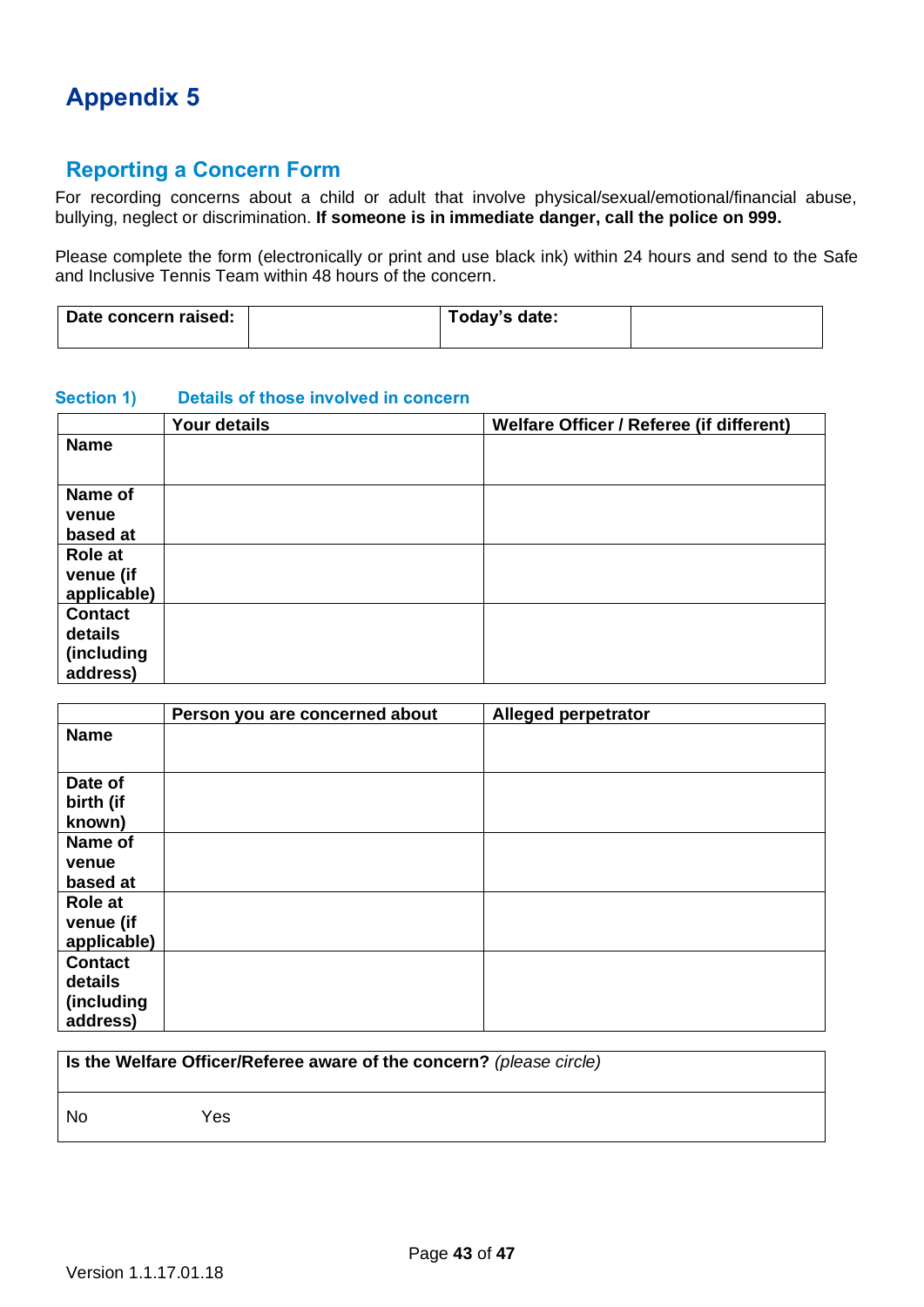## **Section 2) Details of the concern**

| <b>What happened?</b><br>Please give a detailed<br>description, ensuring you include<br>the following information:<br>When<br>Where<br>Who told you about the<br>٠<br>concern<br>Who was involved<br>Any visible injuries? |                                                                            |
|----------------------------------------------------------------------------------------------------------------------------------------------------------------------------------------------------------------------------|----------------------------------------------------------------------------|
| <b>Additional comments</b>                                                                                                                                                                                                 | Is there any other information which you think is relevant to the concern? |
|                                                                                                                                                                                                                            |                                                                            |

## **Section 3) Details of the parent or carer of the person you are concerned about (if relevant)**

| Name(s)                                                                                             |                                                                                |
|-----------------------------------------------------------------------------------------------------|--------------------------------------------------------------------------------|
| <b>Contact details (including</b><br>address)                                                       |                                                                                |
| Have they been informed of<br>the concern? (please circle)                                          | Yes<br>No                                                                      |
| The parent/carer should not be<br>informed if doing so would put<br>the child/adult at risk of harm | If they have not been informed of the concern, please give your<br>reason why: |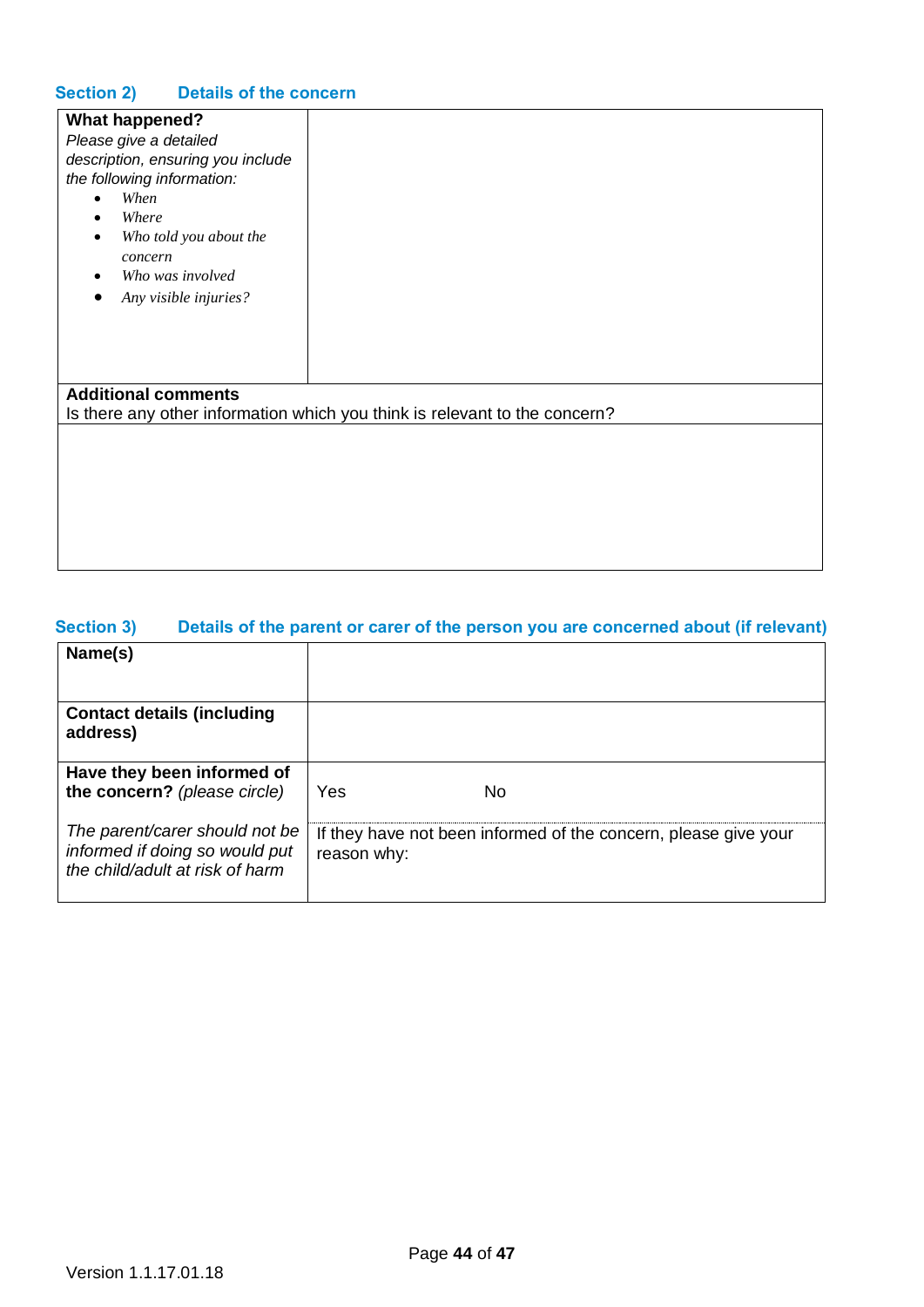### **Section 4) Actions taken**

| Who has been informed<br>about the concern? | <b>Name</b> | <b>Role</b> | <b>Contact</b><br>details | <b>Date</b><br>informed |
|---------------------------------------------|-------------|-------------|---------------------------|-------------------------|
| (e.g. LTA, Social Care,<br>Police)          |             |             |                           |                         |
|                                             |             |             |                           |                         |
|                                             |             |             |                           |                         |

| What did they say/do?   |  |
|-------------------------|--|
| What alco has hoon dono |  |

| What else has been done |  |
|-------------------------|--|
| about the concern (if   |  |
| $ $ anything)?          |  |

**Thank you for completing this form. Please return to [safeguarding@lta.org.uk.](mailto:safeguarding@lta.org.uk)**

### **LTA Safe and Inclusive Tennis Team contact details**

- T: 0208 487 7000
- E: [safeguarding@lta.org.uk](mailto:safeguarding@lta.org.uk) [equality@lta.org.uk](mailto:equality@lta.org.uk)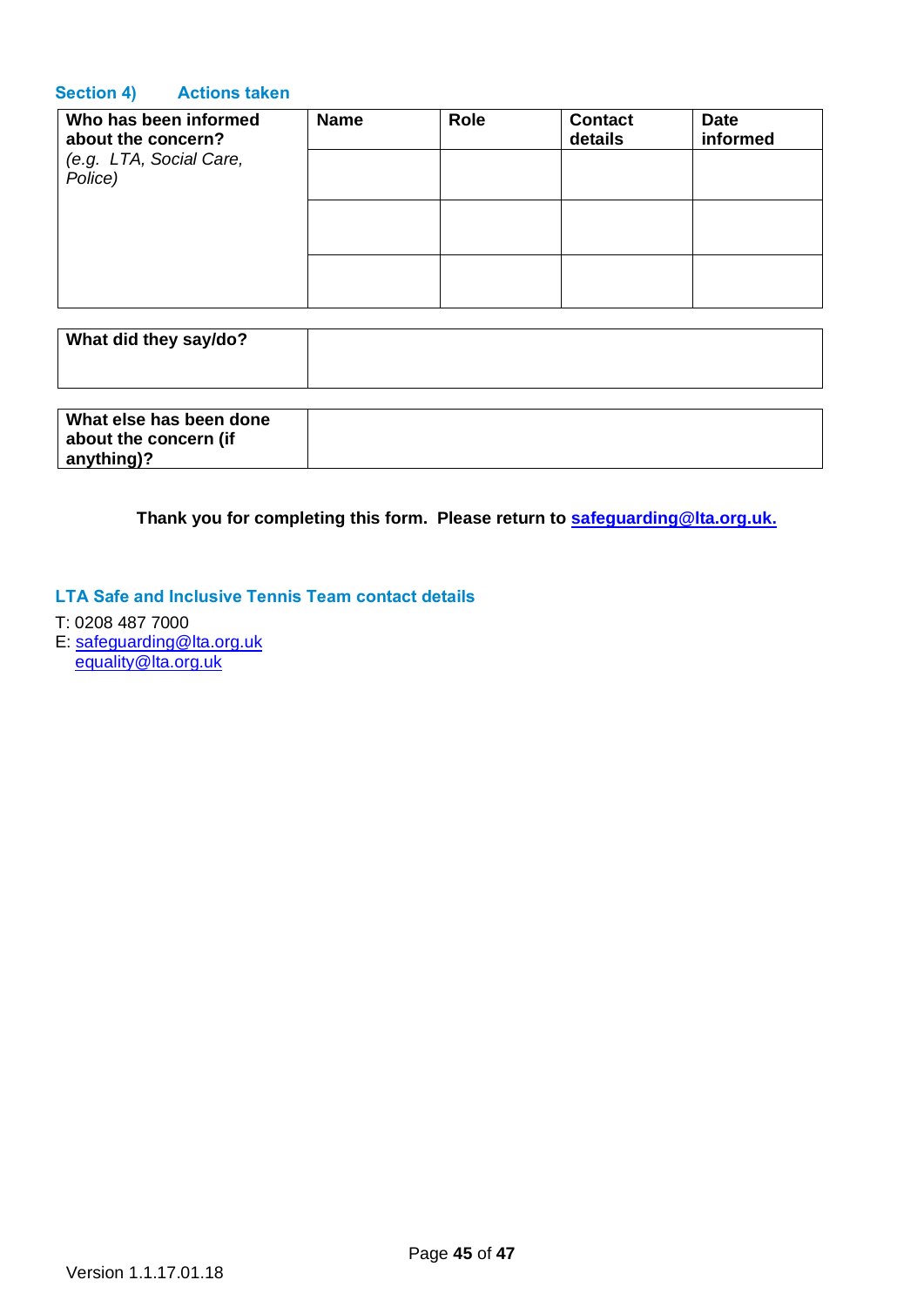# <span id="page-45-0"></span>**Appendix 6**

## **Reporting a Safeguarding Concern within the Tennis Environment**



**\*LRC – Licensing and Registration Committee**